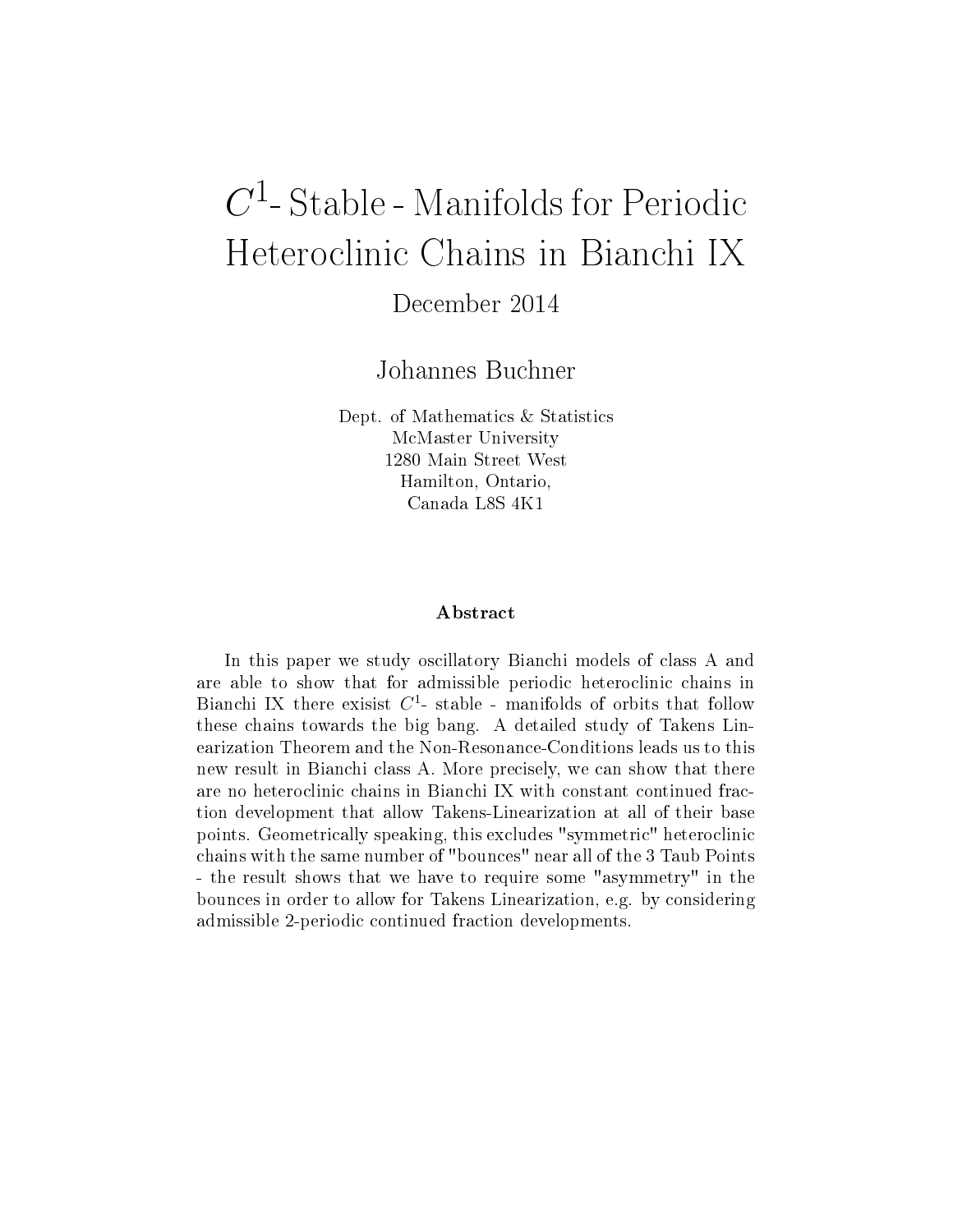# Contents

| Resonances for Periodic Chains in Bianchi IX<br>1.                | $\mathbf{1}$   |
|-------------------------------------------------------------------|----------------|
| Infinite Periodic Continued Fractions<br>1.1.                     | $\mathbf{1}$   |
| 1.2. The Case of Bianchi IX                                       | $\overline{2}$ |
| 1.3. SNC for Infinite Periodic Heteroclinic Chains                | 3              |
| 1.4. Conclusions for Bianchi IX                                   | $\overline{4}$ |
| 1.5. Uniqueness of the Resonance                                  | $\overline{4}$ |
| Continued Fraction Expansion for Quadratic Irrationals<br>2.      | $\overline{5}$ |
| 2.1. Constant Continued fraction                                  | $\overline{5}$ |
| 2.2. 2-Periodic Continued Fraction Expansion                      | $\overline{6}$ |
| 2.3. 3-Periodic Continued Fraction Expansion                      | 6              |
| 3.<br>Results on Admissibility of Periodic Heteroclinic Chains in |                |
| Bianchi IX                                                        | 8              |
| 3.1. Constant Continued Fraction Development                      | 8              |
| 3.2. 2-Periodic Continued Fraction Development                    | 10             |
| 3.3. Continued Fraction Development with Higher Periods           | 12             |
| Details on the Proof for Stable Manifolds<br>4.                   | 16             |
| Application of Takens Theorem<br>4.1.                             | 16             |
| 4.2.<br>Local Passage                                             | 18             |
| 4.3. Global Passage                                               | 20             |
| The Return Map and the Hyperbolic Structure<br>4.4.               | 22             |
| $C^1$ -Stable Manifolds for $C^1$ -Hyperbolic Sets<br>4.5.        | 24             |
| 4.6. Generalized Stable Manifold Theorem by Hirsch/Pugh           | 24             |
| 4.7.<br>Differentiability of the Stable Manifold                  | 26             |
| Summary                                                           | 27             |
| Bibliography                                                      | 28             |
| Symbolic Computations with Mathematica<br>1.                      | 31             |
| 1.1. Constant Continued Fraction Expansion                        | 31             |
| 1.2. 2-Periodic Continued Fraction Expansion                      | 33             |
| 1.3. 3-Periodic Continued Fraction Expansion                      | 34             |
| 1.4. Pre-Periodic Sequences                                       | 35             |
|                                                                   |                |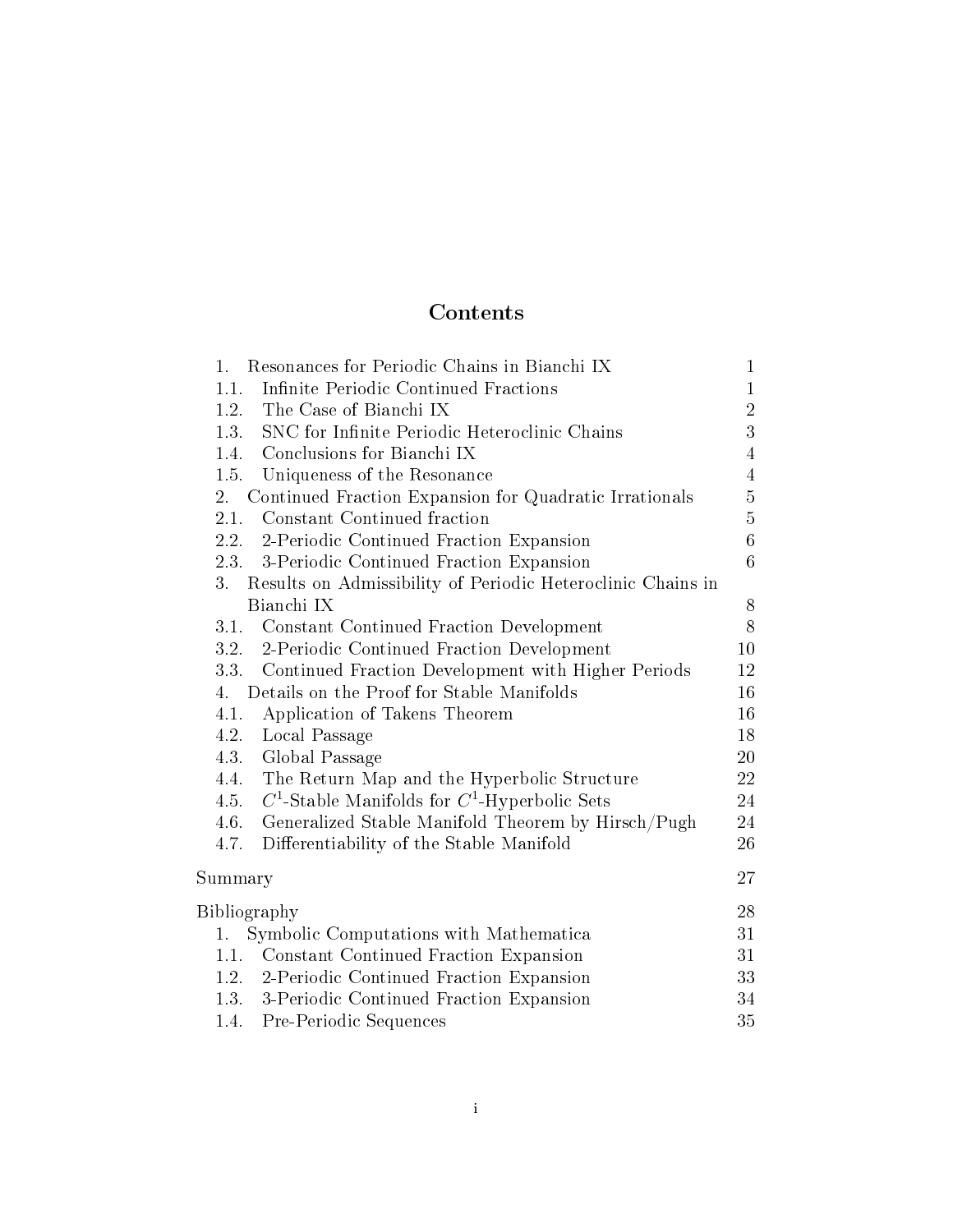#### 1. Resonances for Periodic Chains in Bianchi IX

We are interested in periodic heteroclinic chains in the Bianchi IX cosmological model. These can be represented by a Kasner parameter  $u \in \mathbb{R}$  with an infinite periodic continued fraction representation, e.g.  $u = [a, b, c, a, b, c, ...].$ 

1.1. Infinite Periodic Continued Fractions. From the theory of continued fractions, we know that it holds:

THEOREM.  $u \in \mathbb{R}$  has an infinite periodic continued fraction representation  $\iff u \in \mathbb{R}$  is a "quadratic irrational"  $\iff u$  is a real but irrational root of a quadratic equation with integer coefficients, i.e.  $\exists$ :  $c_1, c_2, c_3$ :  $c_1 + c_2u + c_3u^2 = 0$  (with  $c_i \in \mathbb{Z}$ ).

Here we are only interested in the direction "⇒", which follows directly for the general formulas for continued fractions in section 3.3, see below. The other direction is a bit more elaborate (see e.g.  $|37|$  $§19$  or [25]  $§10$ ).

For the argument we will carry out later, it is of crucial importance that, up to a common scaling factor  $z \in \mathbb{Z}$ , there is exactly one quadratic equation satisfied by a quadratic irrational  $u$ .

As this is very important when considering the resonances of the eigenvalues in Bianchi models, we include a proof of this fact here (and we assume that the  $c_i$  do not have a common factor because we will be interested in the smallest possible coefficients, where this is clear, see section 1.5):

LEMMA 0.1. For a (fixed) quadratic irrational u, let  $c_i \in \mathbb{Z}, i = 1...3$ be s.t.  $c_1 + c_2 u + c_3 u^2 = 0$  and  $gcd(c_i) = 1$ , i.e. the  $c_i$  do not have a common factor. Now assume that  $d_1 + d_2u + d_3u^2 = 0$  also holds with  $d_i \in \mathbb{Z}$ . Then it follows that

$$
\exists z : d_i = z * c_i, \text{ for } (i = 1...3) \text{ with } z \in \mathbb{Z}
$$

PROOF. Multiplying the equation with coefficients  $c_i$  with  $d_1$  and the other one with  $c_1$  results in the following two equations:

$$
d_1c_1 + d_1c_2u + d_1c_3u^2 = 0
$$
  

$$
c_1d_1 + c_1d_2u + c_1d_3u^2 = 0
$$

Subtracting the second from the first equation leads to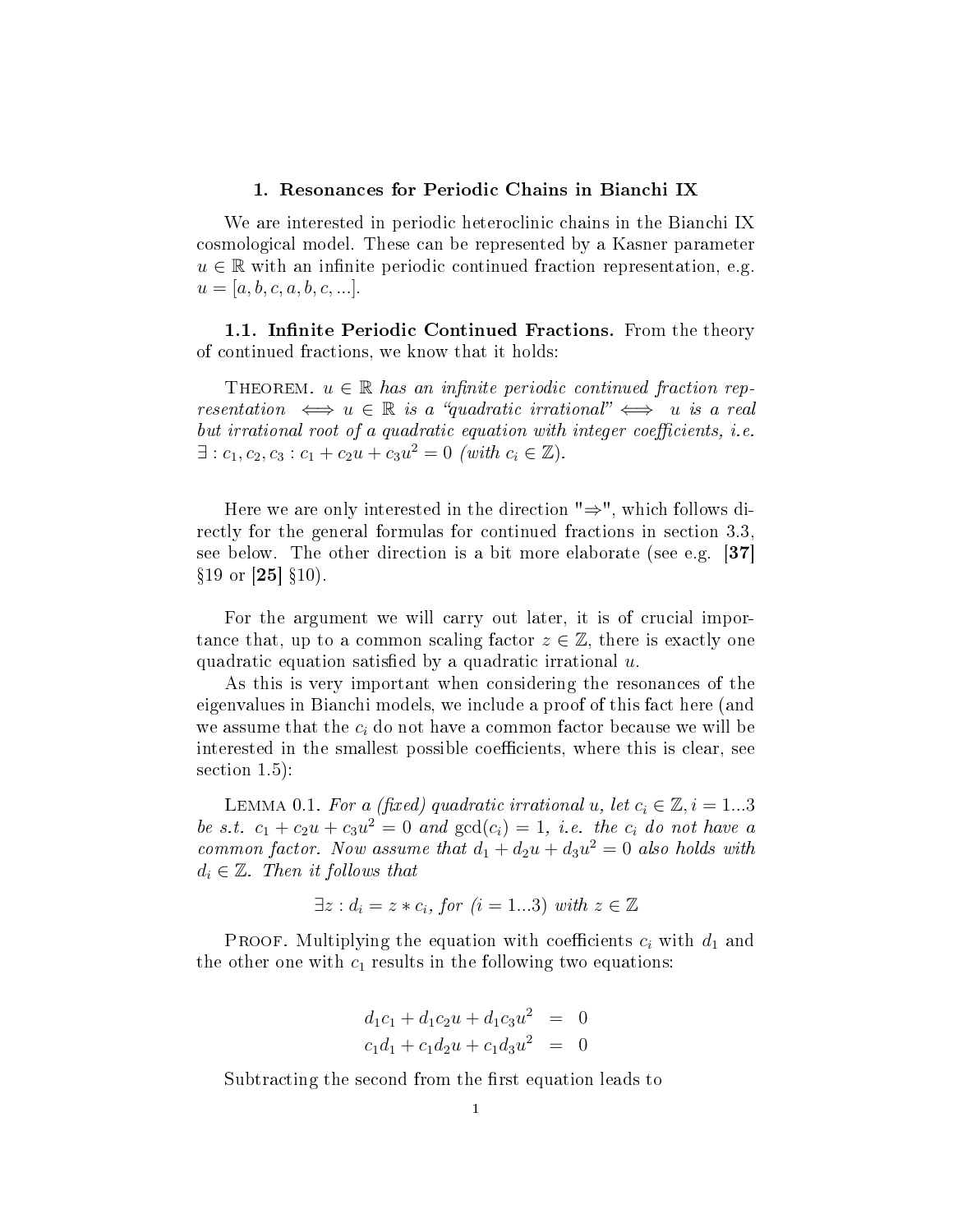(1) 
$$
u(d_1c_2 - c_1d_2 + (d_1c_3 - c_1d_3)u) = 0
$$

and, as  $u \neq 0$ , we conclude that

$$
u = \frac{c_1 d_2 - d_1 c_2}{d_1 c_3 - c_1 d_3}
$$

if  $d_1c_3 - c_1d_3 \neq 0$ , which leads to a contradiction because  $u \notin \mathbb{Q}$ was assumed.

If, on the other hand,  $d_1c_3 - c_1d_3 = 0$ , it follows from (1) that also  $d_1c_2 - c_1d_2 = 0$ , which leads to the conclusion that  $\frac{d_1}{c_1} = \frac{d_2}{c_2}$  $\frac{d_2}{c_2}=\frac{d_3}{c_3}$  $\frac{d_3}{c_3} := z$ with  $z \in \mathbb{Z}$ . Note that  $z \in \mathbb{Q}$  would lead to a contradiction because we assumed that the  $c_i$  do not have a common factor.

1.2. The Case of Bianchi IX. In order to check the (SNC) for the linearized vectorfield at a point on the Kasner circle, observe that  $DX(p)$  is diagonal and that there are three hyperbolic eigenvalues for all points of the Kasner circle except for the Taub points.

In terms of the Kasner parameter  $u$ , the following formulas hold for those three eigenvalues (see section ??):

(2) 
$$
(\lambda_1, \lambda_2, \lambda_3) = \left(\frac{-6u}{1+u+u^2}, \frac{6(1+u)}{1+u+u^2}, \frac{6u(1+u)}{1+u+u^2}\right)
$$

All 3 hyperbolic eigenvalues are real. A resonance thus means in this case:  $\exists k = (k_1, k_2, k_3), k_i \in \mathbb{Z}$  s.t.

$$
(3) \qquad k_1\lambda_1 + k_2\lambda_2 + k_3\lambda_3 = 0
$$

where either all of the  $k_i$  must have the same sign, or the one of the  $k_i$  that has a different sign than the other two must be equal to  $\pm 1$ . Because this "sign condition" will play an important role later on, let us make the following definition:

DEFINITION. A triple  $k = (k_1, k_2, k_3), k_i \in \mathbb{Z}$  satisfies the Resonance Sign Condition (RSC)  $\iff$  either all of the  $k_i$  must have the same sign, or the one of the  $k_i$  that has a different sign than the other two must be equal to  $\pm 1$ 

Only if a triple fulfils the RSC, it qualifies as a coefficient-triple for a resonance that prevents the application of Takens Linearization Theorem. This means that if we can show that resonant coefficients do not fulll the RSC, they do not matter and Takens-Linearization is still possible. Note that a simple way of showing that the RSC is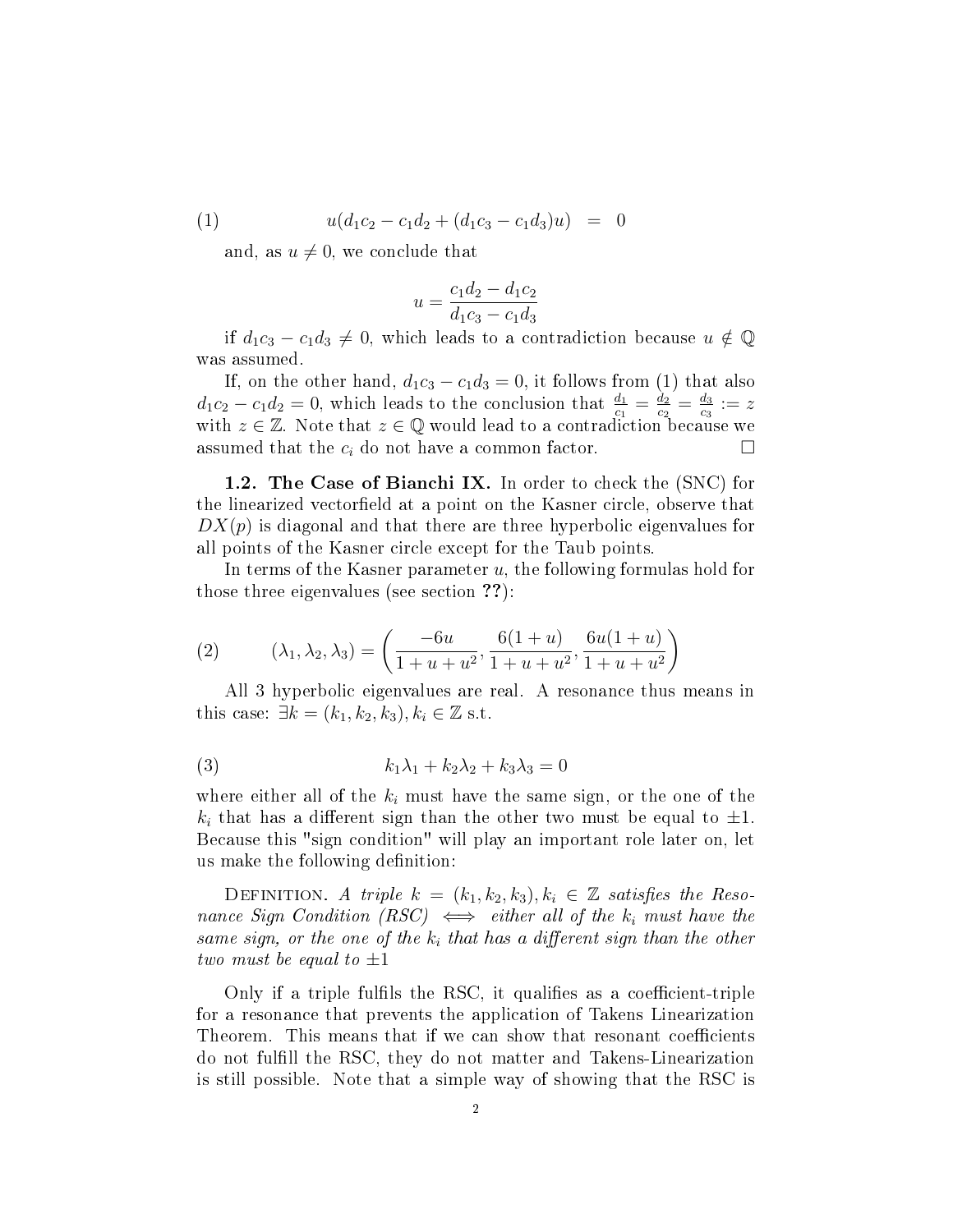not satisfied is to show that one coefficient is strictly bigger than one, while a different one is strictly less than minus one.

1.3. SNC for Infinite Periodic Heteroclinic Chains. In preparation for further generalizations to Bianchi-models of class B, this section is formulated a bit more general that it would be necessary for discussing only the case of Bianchi IX. As seen above, the eigenvalues of the linearized vectorfield in BIX for points of the Kasner circle can be expressed in the Kasner parameter  $u$ :

(4) 
$$
\lambda_i = \frac{l_1^i + l_2^i u + l_3^i u^2}{1 + u + u^2}
$$

Combining (3) and (4), one gets

(5)  $k_1(l_1^1 + l_2^1u + l_3^1u^2) + k_2(l_1^2 + l_2^2u + l_3^2u^2) + k_3(l_1^3 + l_2^3u + l_3^3u^2) = 0$ or, equivalently,

(6) 
$$
(k_1l_1^1 + k_2l_1^2 + k_3l_1^3) + (k_1l_2^1 + k_2l_2^2 + k_3l_2^3)u + (k_1l_3^1 + k_2l_3^2 + k_3l_3^3)u^2 = 0
$$

As discussed above, for infinite periodic heteroclinic chains, there are (up to a common scaling factor) unique coefficients  $c_i \in \mathbb{Z}$  s.t.

(7) 
$$
c_1 + c_2 u + c_3 u^2 = 0
$$

Comparing (5) to (6), one sees that (SNC) does not hold if  $\exists k =$  $(k_1, k_2, k_3)$  as above and  $z \in \mathbb{Z}$  s.t.

(8) 
$$
M * \begin{pmatrix} k_1 \\ k_2 \\ k_3 \end{pmatrix} = z * \begin{pmatrix} c_1 \\ c_2 \\ c_3 \end{pmatrix}
$$

with

$$
M = \left(\begin{array}{ccc} l_1^1 & l_1^2 & l_1^3 \\ l_2^1 & l_2^2 & l_2^3 \\ l_3^1 & l_3^2 & l_3^3 \end{array}\right)
$$

where we will solve (8) for  $(k_1, k_2, k_3)$  in order to check the order of the first resonance.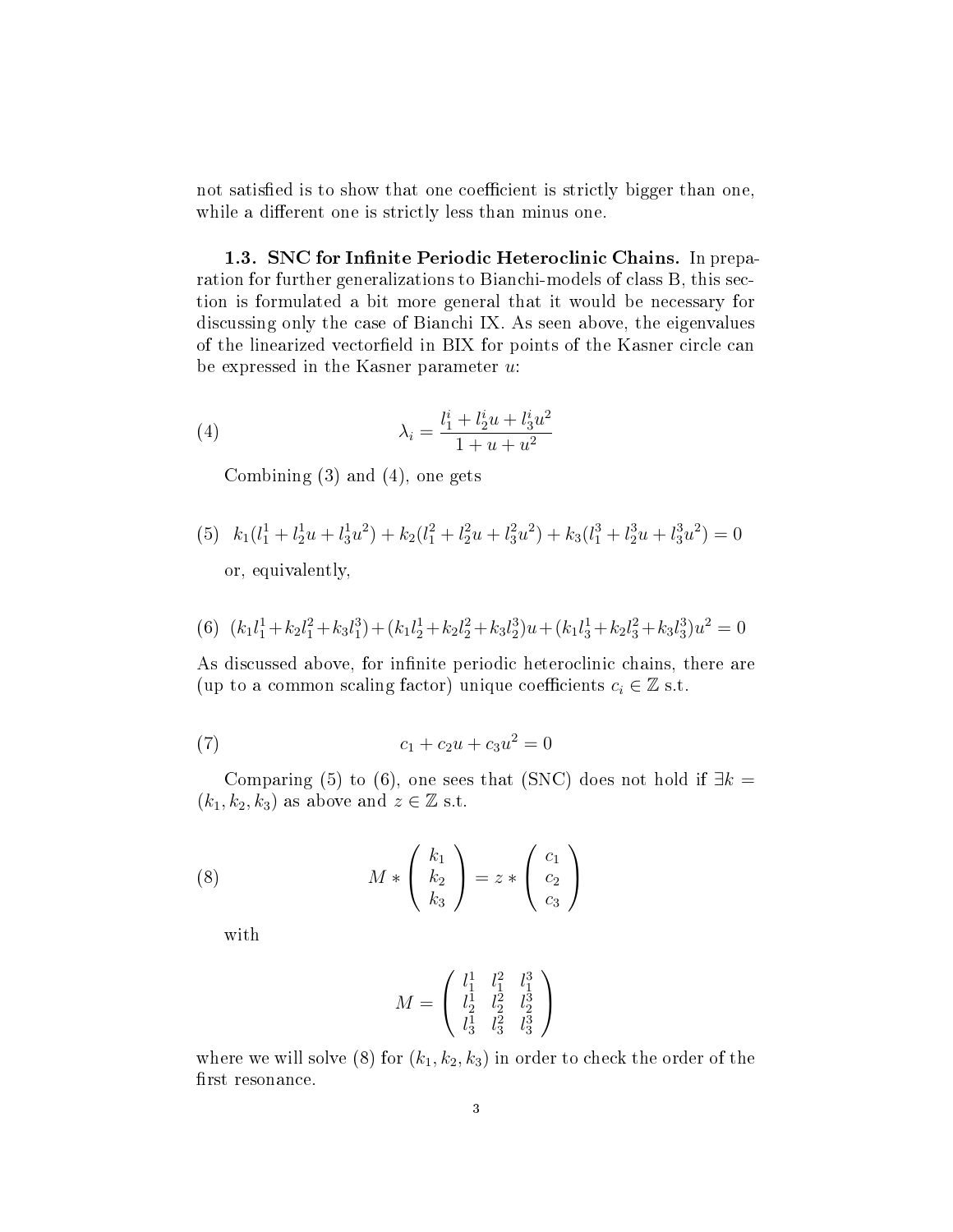1.4. Conclusions for Bianchi IX. It can be seen easily that the formulas (10) imply that for Bianchi IX we have

$$
M_{BIX} = \left(\begin{array}{rrr} 0 & 6 & 0 \\ -6 & 6 & 6 \\ 0 & 0 & 6 \end{array}\right) = 6 * \left(\begin{array}{rrr} 0 & 1 & 0 \\ -1 & 1 & 1 \\ 0 & 0 & 1 \end{array}\right)
$$

and

$$
M_{BIX}^{-1} = \frac{1}{6} * \left( \begin{array}{rrr} 1 & -1 & 1 \\ 1 & 0 & 0 \\ 0 & 0 & 1 \end{array} \right)
$$

Observe that we have a choice of the factor z on the right hand side of  $(8)$ , and that a choice of  $z = 6$  will result in an integer resonance with the smallest possible order:

$$
(9) \begin{pmatrix} k_1 \\ k_2 \\ k_3 \end{pmatrix} = \frac{1}{6} * \begin{pmatrix} 1 & -1 & 1 \\ 1 & 0 & 0 \\ 0 & 0 & 1 \end{pmatrix} * 6 * \begin{pmatrix} c_1 \\ c_2 \\ c_3 \end{pmatrix} = \begin{pmatrix} c_1 - c_2 + c_3 \\ c_1 \\ c_3 \end{pmatrix}
$$

If the entries of the vector on the right hand side of (9) do not have a common factor, then the first resonance will occur at order  $l :=$  $|k_1| + |k_2| + |k_3| = |c_1 - c_2 + c_3| + |c_1| + |c_3|$ 

1.5. Uniqueness of the Resonance. For the argument we will carry out later, it is of crucial importance that we find the order  $l$  of the first resonance, meaning that we can exclude all resonances with order  $l < l$ .

In order to do this, we will need the Lemma 0.1 on the uniquness of the coefficients for the quadratic equation for quadratic irrationals.

We claim that if we choose the smallest possible coefficients  $c_i$  for the equation in  $u$  (meaning that the  $c_i$  do not have a common factor), this will lead to the smallest resonance  $l := |k_1| + |k_2| + |k_3|$ .

This is true because of the linear dependence of the  $k_i$  on the  $c_i$  in (9), meaning that we can exclude all resonances with order  $l < l$ .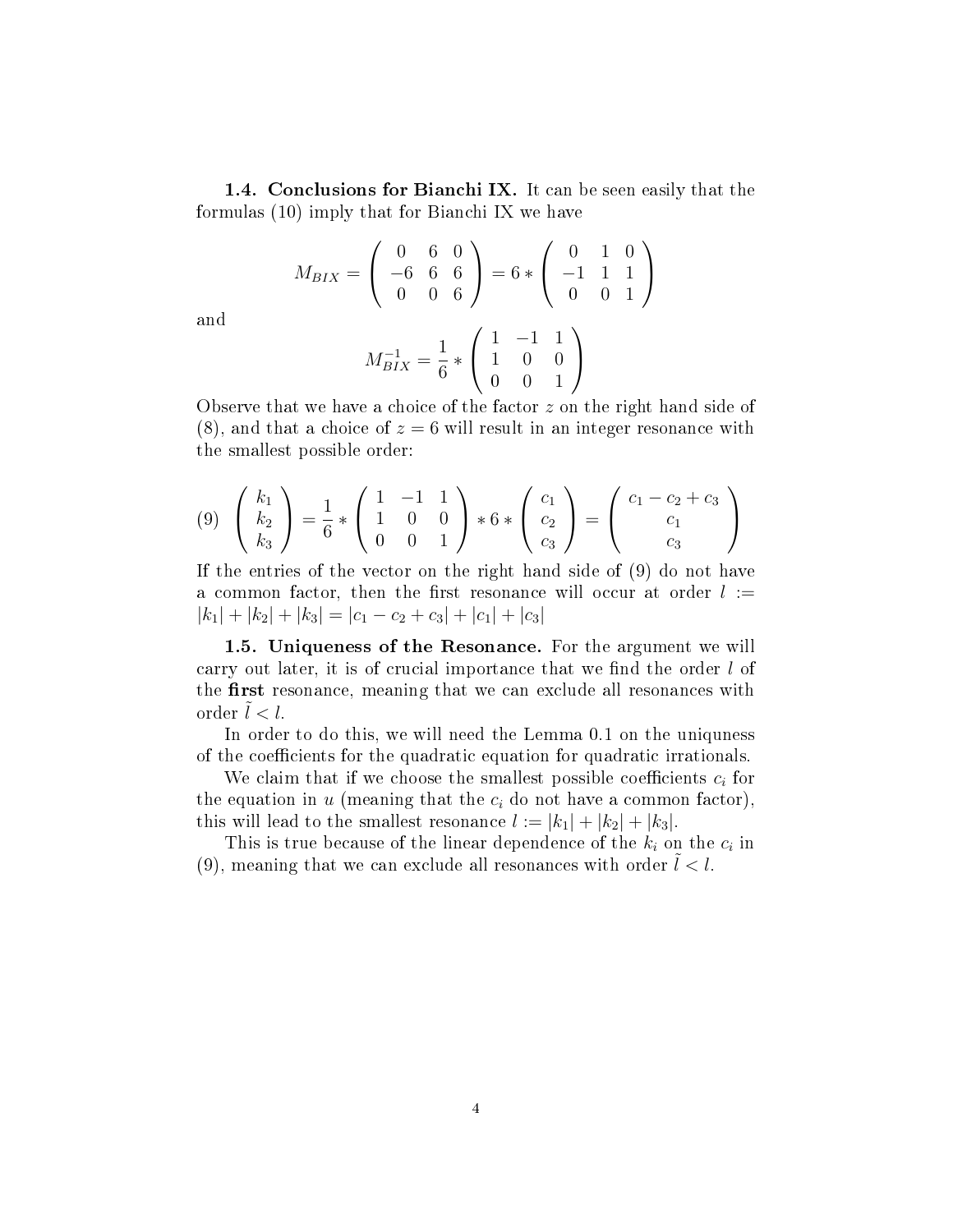#### 2. Continued Fraction Expansion for Quadratic Irrationals

We will use the following notation for continued fractions:

$$
u = a_0 + \frac{1}{a_1 + \frac{1}{a_2 + \frac{1}{\ldots}}} =: [a_0, a_1, a_2, \ldots]
$$

In this section, we will consider 3 classes of examples, namely  $u \in \mathbb{R}$ with constant, 2-periodic and 3-periodic continued fraction expansions, i.e either  $u = [a, a, ...]$  or  $u = [a, b, a, b, ...]$  or  $u = [a, b, c, a, b, c, ...]$  for  $a, b, c \in \mathbb{N}$ . We also recall from section ?? that the Kasner map has the following form:

$$
u = \begin{cases} u-1 & u \in [2,\infty] \\ \frac{1}{u-1} & u \in [1,2] \end{cases}
$$

2.1. Constant Continued fraction. Because of the form of the Kasner-map, starting with  $u = [a, a, \ldots]$  will result in the following base-points on the Kasner-circle:

$$
u_0 = [a, a, a, ...]
$$
  
\n
$$
u_1 = [a - 1, a, a, ...]
$$
  
\n
$$
u_2 = [a - 2, a, a, ...]
$$
  
\n
$$
u_{a-1} = [1, a, a, ...]
$$
  
\n
$$
u_a = [a, a, a, ...]
$$
  
\n...

That's why we have to check the Non-Resonance-Conditions at all points with  $u = [m, a, a, ...]$  for  $m = 1...a$ . Now note that for  $u =$  $[m, a, a, \ldots]$  it holds that

$$
\frac{1}{u-m} - a = u - m
$$

which means that

$$
(m2 - am - 1) + (a - 2m)u + u2 = 0
$$

resulting in a coefficient vector

$$
\begin{pmatrix} c_1 \\ c_2 \\ c_3 \end{pmatrix} = \begin{pmatrix} m^2 - am - 1 \\ a - 2m \\ 1 \end{pmatrix}
$$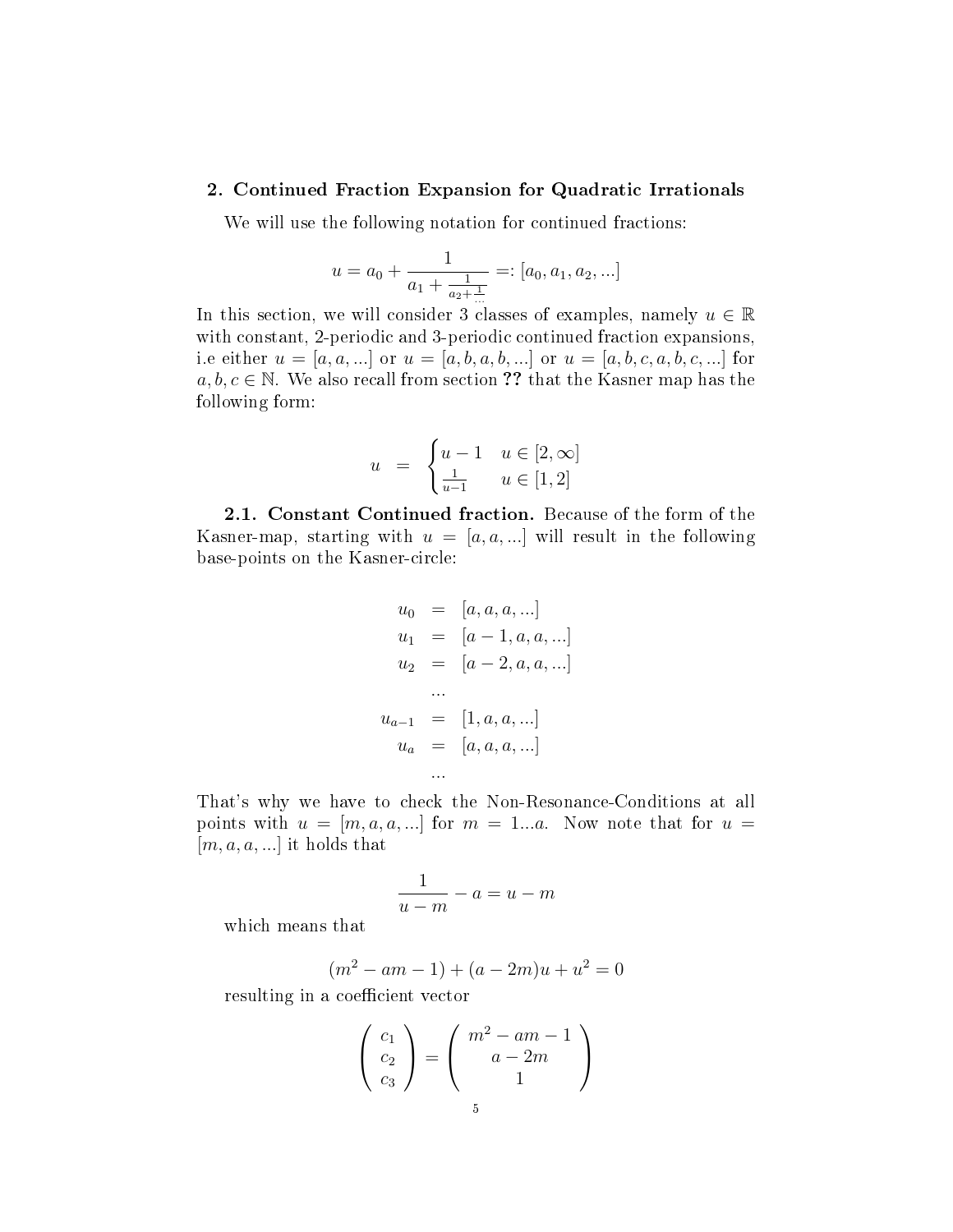Now we can use equation  $(9)$  to compute the coefficients for the resonance of the eigenvectors (we set  $s = -1$  in order to match the condition (??)):

$$
\begin{pmatrix} k_1 \\ k_2 \\ k_3 \end{pmatrix} = -1 * \begin{pmatrix} c_1 - c_2 + c_3 \\ c_1 \\ c_3 \end{pmatrix} = \begin{pmatrix} -m^2 + (a-2)m + a \\ -m^2 + am + 1 \\ -1 \end{pmatrix}
$$

2.2. 2-Periodic Continued Fraction Expansion. For  $u = [a, b, a, b, \ldots]$ , we have to check the base-points with  $u = [m, b, a, b, a, \ldots]$ with  $m = 1...a$  and  $u = [m, a, b, a, b, ...]$  for  $m = 1...b$ . Applying the same procedure as above, we note that that  $u$  satisfies

$$
\frac{1}{\frac{1}{u-m} - a} - b = u - m \& \frac{1}{\frac{1}{u-m} - b} - a = u - m
$$

when  $u = [m, a, b, a, b, ...]$  and  $u = [m, b, a, b, a, ...]$ , respectively, and get the following coefficient vectors for  $u$ :

$$
\begin{pmatrix} c_1 \\ c_2 \\ c_3 \end{pmatrix} = \begin{pmatrix} -am^2 + abm + b \\ 2am - ab \\ -a \end{pmatrix} \& \begin{pmatrix} c_1 \\ c_2 \\ c_3 \end{pmatrix} = \begin{pmatrix} -bm^2 + abm + a \\ 2bm - ab \\ -b \end{pmatrix}
$$

resulting in these coefficient vectors for the eigenvalues (we set  $s = 1$ ) this time):

$$
\begin{pmatrix}\nk_1 \\
k_2 \\
k_3\n\end{pmatrix} = \begin{pmatrix}\n-a m^2 + (ab - 2a)m + ab - a + b \\
-a m^2 + abm + b \\
-a\n\end{pmatrix}
$$

and

$$
\begin{pmatrix} k_1 \\ k_2 \\ k_3 \end{pmatrix} = \begin{pmatrix} -bm^2 + (ab - 2b)m + ab + a - b \\ -bm^2 + abm + a \\ -b \end{pmatrix}
$$

2.3. 3-Periodic Continued Fraction Expansion. In complete analogy to the computations above, we find the following formulas, for the 3 relevant cases. Note that we show the coefficient vectors for  $u$ below, and in all three cases we have to compute the coefficient vectors for the eigenvalues as done before:

$$
\left(\begin{array}{c} k_1\\k_2\\k_3 \end{array}\right) = \left(\begin{array}{c} c_1 - c_2 + c_3\\c_1\\c_3 \end{array}\right)
$$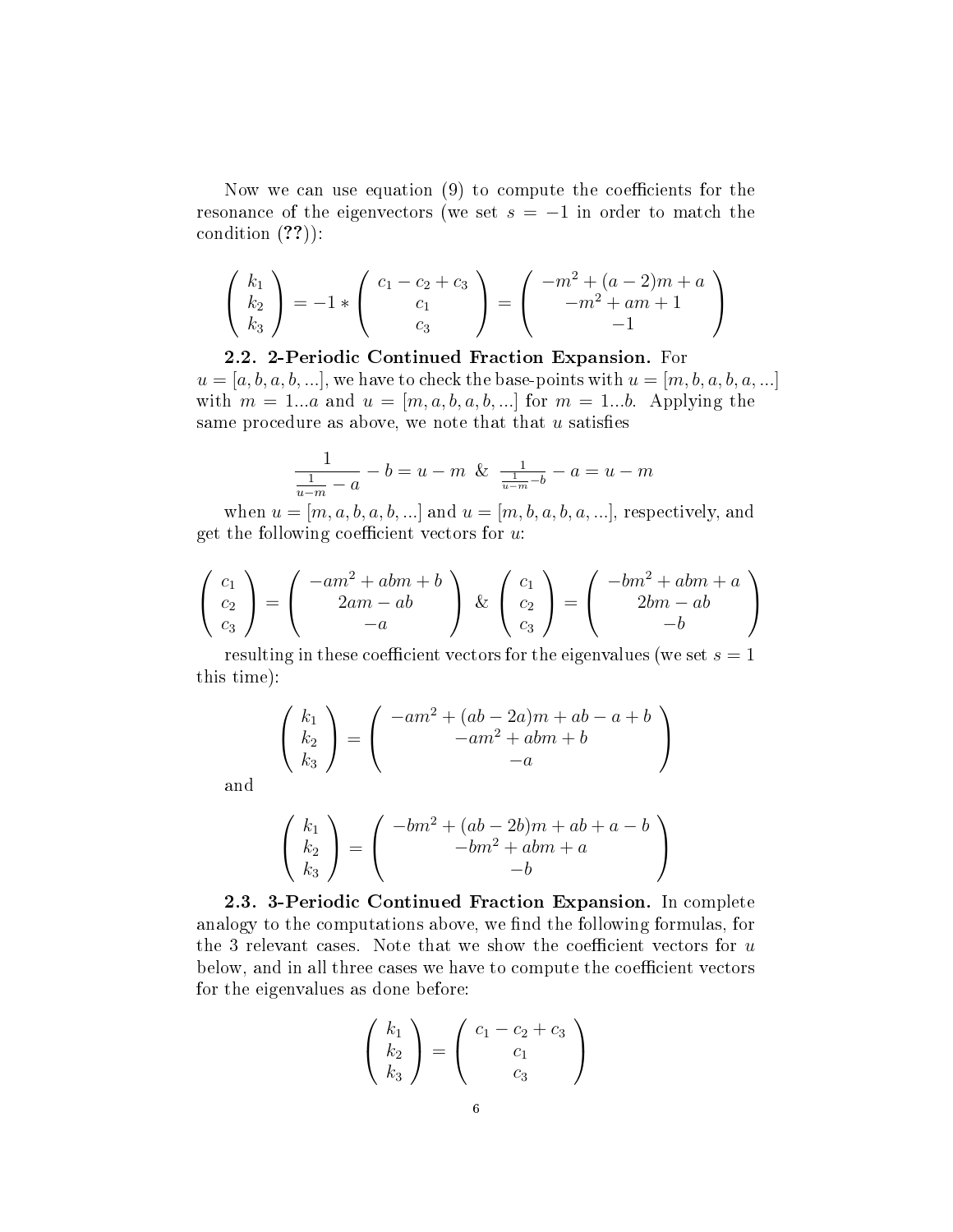$u=[m,b,c,a,...]$  for  $m=1...a$ .  $\sqrt{ }$  $\mathcal{L}$  $c_1$  $\overline{c_2}$  $\overline{c_3}$  $\setminus$  $\Big\} =$  $\sqrt{ }$  $\mathcal{L}$  $m^2 + mc + m^2bc - bm - am - ac - abcm - 1$  $abc + a + b - c - 2m - 2mbc$  $1 + bc$  $\setminus$  $\overline{1}$  $u=[m,c,a,b,...]$  for  $m=1...b$ .  $\sqrt{ }$  $\mathcal{L}$  $\overline{c}_1$  $\overline{c_2}$  $\overline{c_3}$  $\setminus$  $\Big\} =$  $\sqrt{ }$  $\overline{1}$  $m^2 + ma + m^2ca - cm - bm - ba - abcm - 1$  $abc + b + c - a - 2m - 2mca$  $1 + ca$  $\setminus$  $\overline{1}$  $u=[m,a,b,c,...]$  for  $m=1...c$ .  $\sqrt{ }$  $\mathcal{L}$  $c_1$  $\overline{c_2}$  $\overline{c_3}$  $\setminus$  $\Big\} =$  $\sqrt{ }$  $\mathcal{L}$  $m^2 + mb + m^2ab - am - cm - cb - abcm - 1$  $abc + c + a - b - 2m - 2mab$  $1 + ab$  $\setminus$  $\overline{1}$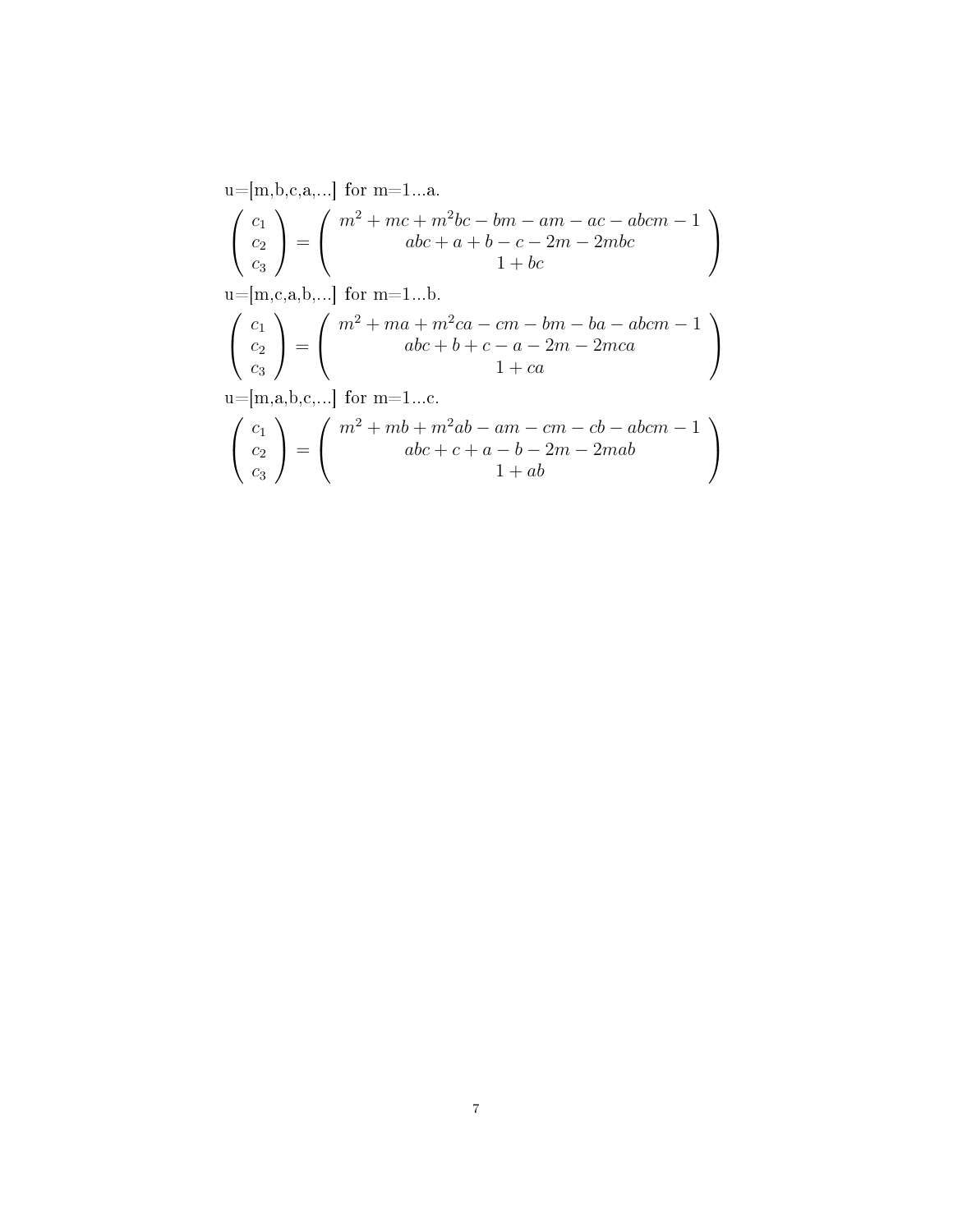### 3. Results on Admissibility of Periodic Heteroclinic Chains in Bianchi IX

In this section, we will concretely check the Sternberg Resonance Conditions for periodic heteroclinic chains in BIX.

We will prove some general theorems, while more concrete examples can be found in the Appendix 4.7.

3.1. Constant Continued Fraction Development. We will give a proof of the fact that there are no infinite periodic heteroclinic chains with constant continued fraction development that allow Takens - Linearization at their base points. More geometrically, this excludes "symmetric" heteroclinic chains with the same number of "bounces" near all of the 3 Taub Points - the result shows that we have to require some "asymmetry" in the bounces in order to allow for Takens-Linearization. Below, there is an illustration of the heteroclinic chain belonging to  $u = [3, 3, \ldots]$  which does not allow for Takens-Linearization:



THEOREM 0.2. For any heteroclinic chain with constant continued fraction development, Takens-Linearization fails at some base point.

PROOF. As we have seen above, a periodic heteroclinic chain has a periodic continued fraction development, leading to a resonance, and let us call the coefficients for that resonance  $k = (k_1, k_2, k_3)$ . The first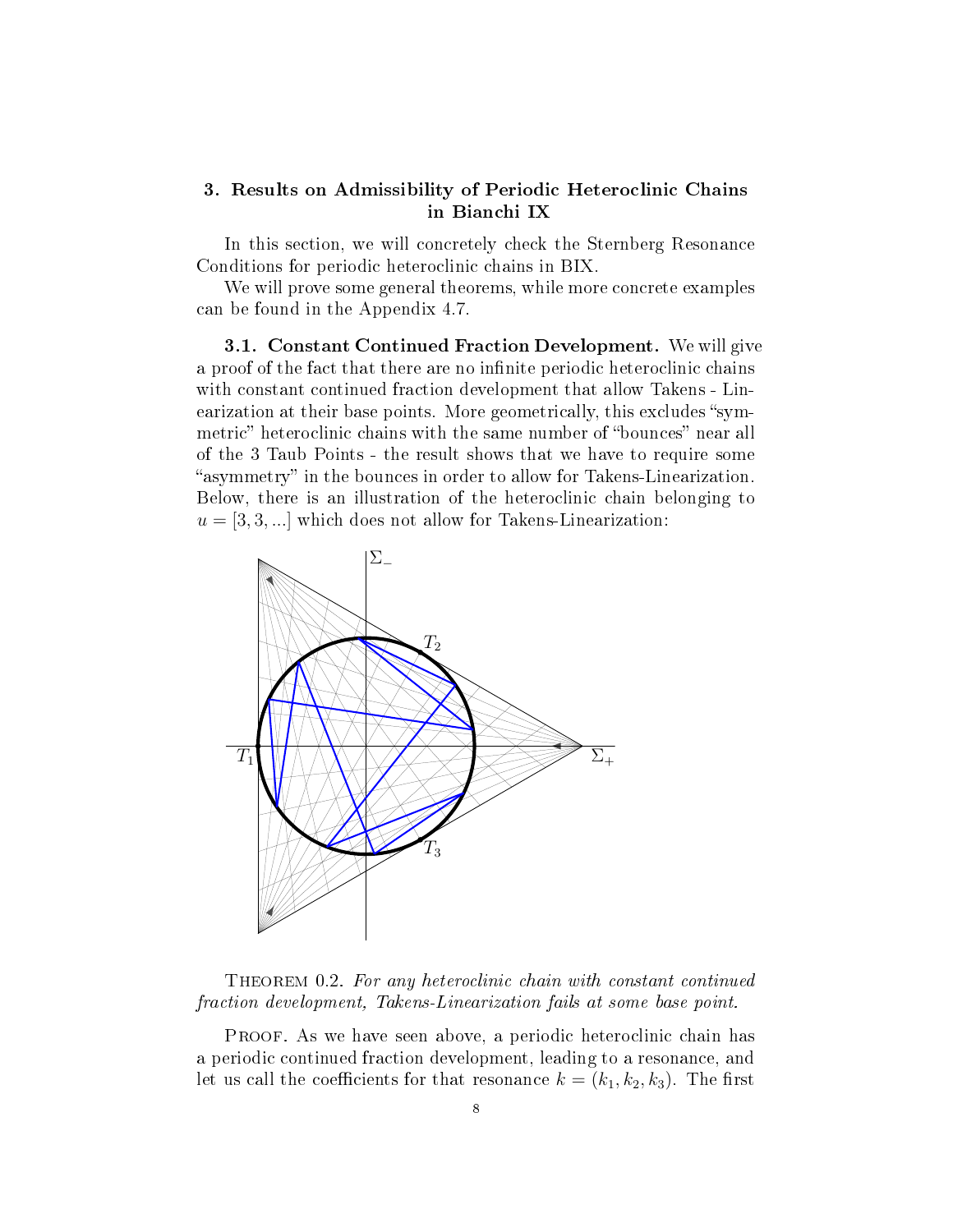thing we have to check is if k satisfies the Resonance Sign Condition (RSC) defined above.

LEMMA. For constant continued fraction development,  $(u = [a, a, ...])$ , the coefficient vector  $k = (k_1, k_2, k_3)$  satisfies the Resonance Sign Condition (RSC) at all base points.

PROOF. To prove the Lemma, we observe the following when looking at the formulas for constant continued fraction development in section 2.1:

- for  $m = a$ , it holds that  $k = (1, a, -1)$
- for  $m = a 1$ ,  $k = (-a, 1, -1)$
- for  $1 \ge m < a-1$  and  $k = (k_1, k_2, k_3)$ , it holds that  $k_1, k_2 > 0$ , while  $k_3 = -1$

Thus, the RSC are satisfied in all cases, and the coefficient vector would qualify.

 $\Box$ 

To prove Theorem 0.2, we have to compare two things:

- the order of the resonance of the eigenvalues at the basepoints, expressed first in the Kasner-parameter  $(u = [a, a, ...])$  and then directly in a
- the required SNC for  $C^1$ -stable-manifolds, i.e.  $\alpha(1)$  at all base points

The base points of a infinite periodic heteroclinic chain with  $u =$ [a, a, ...] are  $u = [m, a, \ldots]$  for  $m = 1...a$ . To prove the Theorem, it is enough to show the violation of the Sternberg Non-Resonance Conditions at one base point. Consider the case  $m = a - 1$  and start with the formulas for the coefficient vectors, as computed above:

$$
\begin{pmatrix} k_1 \\ k_2 \\ k_3 \end{pmatrix} = \begin{pmatrix} -m^2 + (a-2)m + a \\ -m^2 + am + 1 \\ -1 \end{pmatrix} = \begin{pmatrix} 1 \\ a \\ -1 \end{pmatrix}
$$

Therefor, it holds that  $|k| = a + 2$ , i.e. we have linear growth of  $|k|$ in a.

On the other hand, re-consider the formulas for the eigenvalues in BIX:

(10) 
$$
(\lambda_1, \lambda_2, \lambda_3) = \left(\frac{-6u}{1+u+u^2}, \frac{6(1+u)}{1+u+u^2}, \frac{6u(1+u)}{1+u+u^2}\right)
$$

and order them according to magnitude (with the notation from the SNC's from the Takens-Theorem):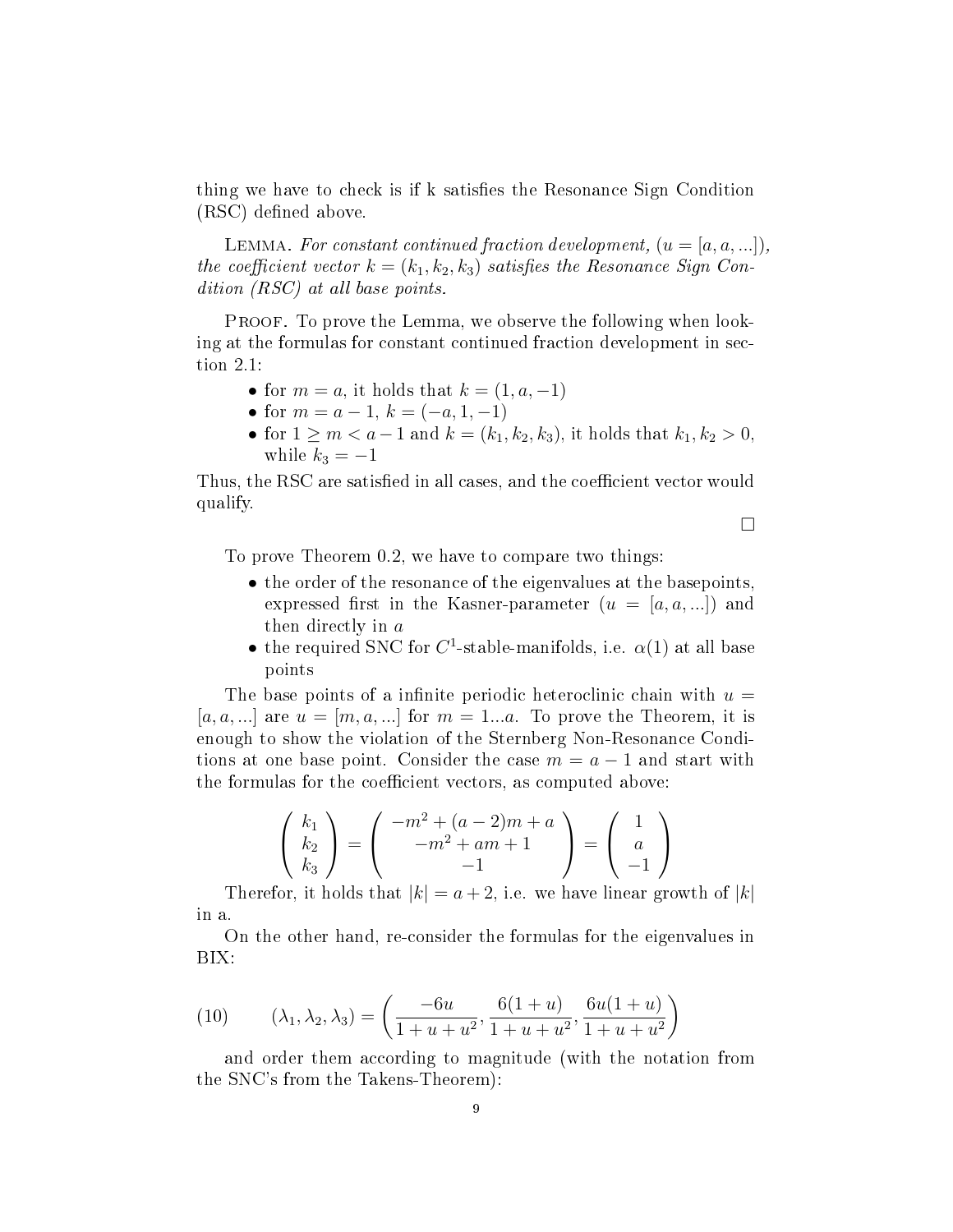$$
\left(\begin{array}{c}N\\n\\m=M\end{array}\right) = \left(\begin{array}{c}|\lambda_1|\\|\lambda_2|\\|\lambda_3|\end{array}\right)
$$

Insert in the formulas for  $\alpha$ ,  $\beta$  and compute:

$$
\beta = Ceiling[\frac{N + k(M+n)}{n}] \ge \frac{u^2 + 3u + 1}{u + 1}
$$

$$
\alpha = Ceiling[\frac{M + \beta(N+m)}{n}] \ge \frac{u^3 + 5u^2 + 8u + 3}{u + 1}
$$

 $u+1$ 

m

This shows quadratic growth for  $\alpha$  in u. In fact, for  $u = [a [1, a, \ldots] = a - 1 + \frac{1}{a + \frac{1}{a + \frac{1}{\ldots}}}$ , it holds  $\forall a > 0 : |k| < \alpha(1)$ , i.e. the SNCs are violated and Takens-Linearization is not possible, which proves the Theorem. For consistency, also compare to Appendix 4.7, where we used Mathematica to compute  $\alpha(1)$  and |k| for  $u = [m, a, ...]$  for  $m = 1...a$  and  $a = 1...9$ .

3.2. 2-Periodic Continued Fraction Development. In this section, we will prove the following Theorem:

Theorem 0.3. For admissible heteroclinic chains with 2-periodic continued fraction development, Takens Linearization is possible at all base points.

Here, admissible means that the continued fraction developments has minimal period 2 and the entries are strictly bigger than one (even after cancelling out a possible common factor). To be precise, we define an admissible 2-periodic continued fraction development as follows:

DEFINITION 0.4. A 2-periodic  $u = [a, b, a, b, \ldots]$  is called admissible  $\iff a, b > 1$  and neither a | b nor b | a.

Note that from the condition above, it follows in particular that  $a \neq$ b, beeing consistent with the results in the section above about constant contiuned fractions. Two examples of such a heteroclinic chains are illustrated below, with  $u=[3,2,3,2,...]$  and with  $u=[2,3,2,3,...]$ , which are 10-cycles (also compare Appendix 1.2):

```
\Box
```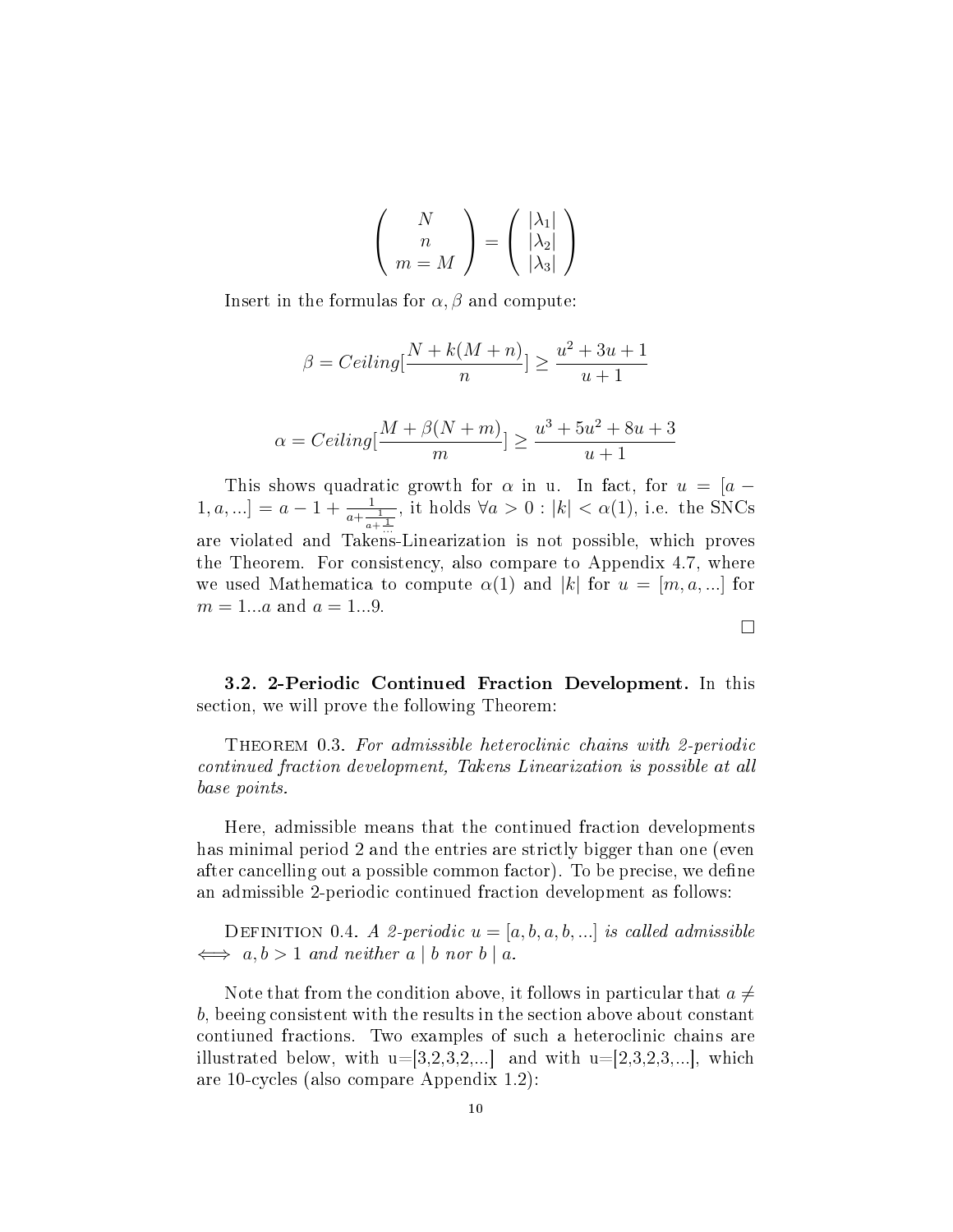

PROOF. The Theorem will directly follow from the following Lemma:

Lemma 0.5. For admissible 2-periodic continued fraction developments, the coefficient vector  $k = (k_1, k_2, k_3)$  violates the Resonance Sign Condition (RSC) at all base points

PROOF. When we look at the formulas for 2-periodic continued fraction development in section 2.2, we can observe the following:

- for  $u = [m, a, b, a, b, \ldots]$  and  $m = 1...b$ , it holds that  $k_3 = -a <$  $-1$  and  $k_2 \ge b > 1$  as  $bm \ge m^2$
- for  $u = [m, b, a, b, a, ...]$  and  $m = 1...a$ , it holds that  $k_3 = -b <$  $-1$  and  $k_2 \ge a > 1$  as  $am \ge m^2$

This means that the RSC are violated at all base points of the heteroclinic chain, and the lemma is proven. Note that we need  $a, b > 1$ , and that if we had  $a \mid b$  or  $b \mid a$ , then coefficients  $k_1, k_2, k_3$  would have a common factor we could cancel, leading to an earlier resonance. That's why we need to restrict to admissible 2-periodic continued fraction developments as defined above.

 $\Box$ 

The Lemma shows that, for "sign reasons", the occuring resonaces are excluded and do not matter for the application of the Takens Theorem. Therefor Takens Linerarization is possible, as claimed in Theorem 0.3.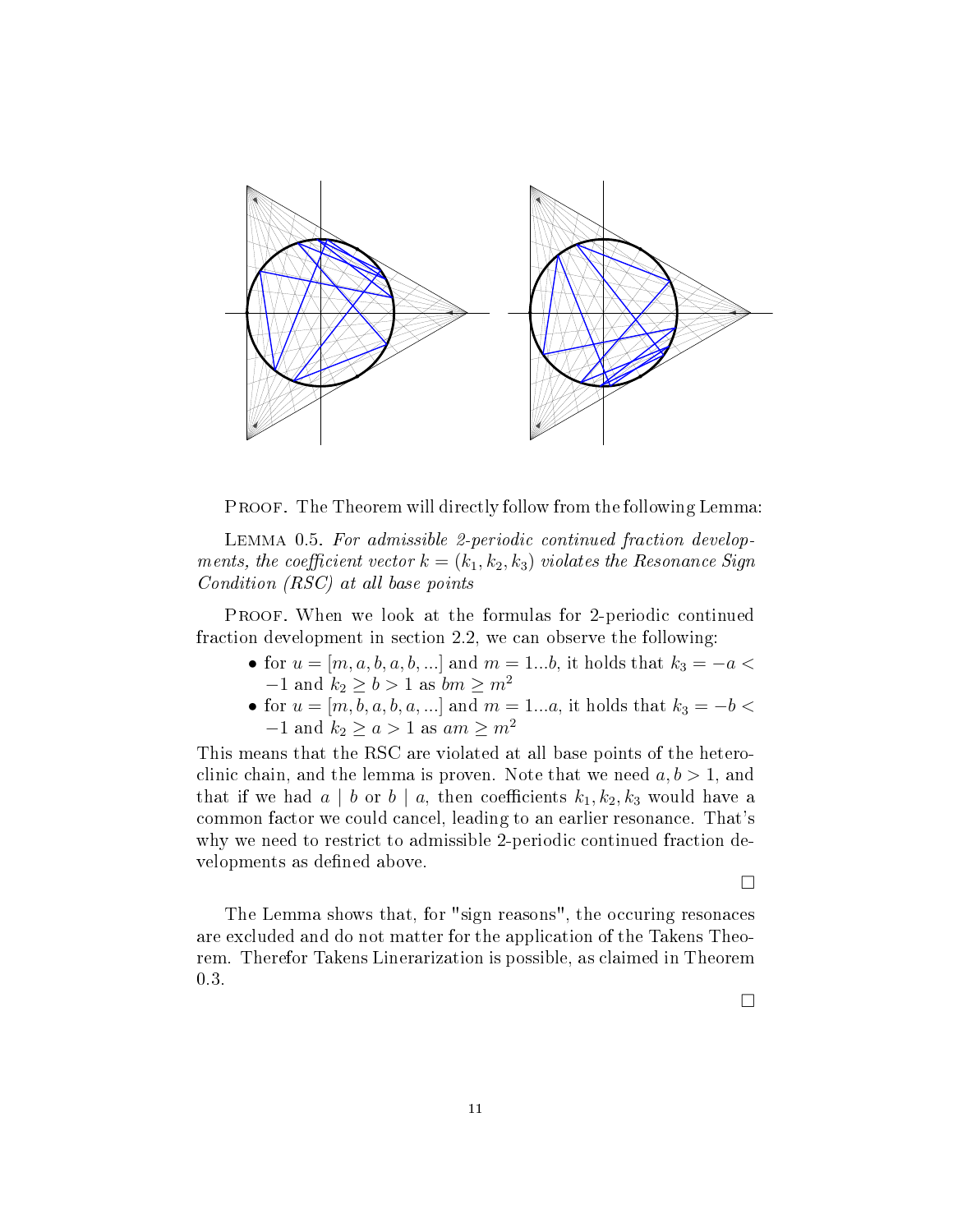3.3. Continued Fraction Development with Higher Periods. The idea behind the proof of Lemma 0.5 can be generalized to continued fraction developments with higher periods. However, it is not so easy anymore to find conditions that assure in general that the resulting coefficients do not have a common factor. We will comment on this matter further at the end of the section.

At first, consider 3-periodic continued fractions. Three examples of such a heteroclinic chains are illustrated below, with  $u=[1,1,2,1,1,2,...]$ ,  $u=[1,2,1,1,2,1,...]$  and  $u=[2,1,1,2,1,1,...]$  which are 8-cycles and arguably the simplest examples of periodic heteroclinic chains where our method works (this can be checked directly for the concrete examples above, see Appendix 1.3). They all start in sector 5, and the different position of the number "2" in the contiued fraction development leads to bounces around the different Taub points which can be seen in the pictures below:



LEMMA 0.6. Consider a continued fraction development with minimal period 3, i.e. with  $u = [a, b, c, a, b, c, \ldots]$  and not  $a = b = c$ . Then the corresponding coefficient vector  $k = (k_1, k_2, k_3)$  violates the Resonance Sign Condition (RSC) at all base points if the  $k_i$  do not have a common factor .

PROOF. When we look at the formulas for 3-periodic continued fraction development in section 2.3, we can observe the following:

- for  $u = [m, b, c, a, b, c, a, ...]$  and  $m = 1...a$ , it holds that  $k_2 =$  $c_1 \le -bm - 1 < -1$  and  $k_3 = c_3 = 1 + bc > 1$
- for  $u = [m, c, a, b, c, a, b, ...]$  and  $m = 1...b$ , it holds that  $k_2 =$  $c_1 \le -cm - 1 < -1$  and  $k_3 = c_3 = 1 + ca > 1$
- for  $u = [m, a, b, c, a, b, c, ...]$  and  $m = 1...c$ , it holds that  $k_2 =$  $c_1 \le -am - 1 < -1$  and  $k_3 = c_3 = 1 + ab > 1$

This means that the RSC are violated at all base points of the heteroclinic chain if we know that neither  $k_2 | k_3$  nor  $k_3 | k_2$ . This is true in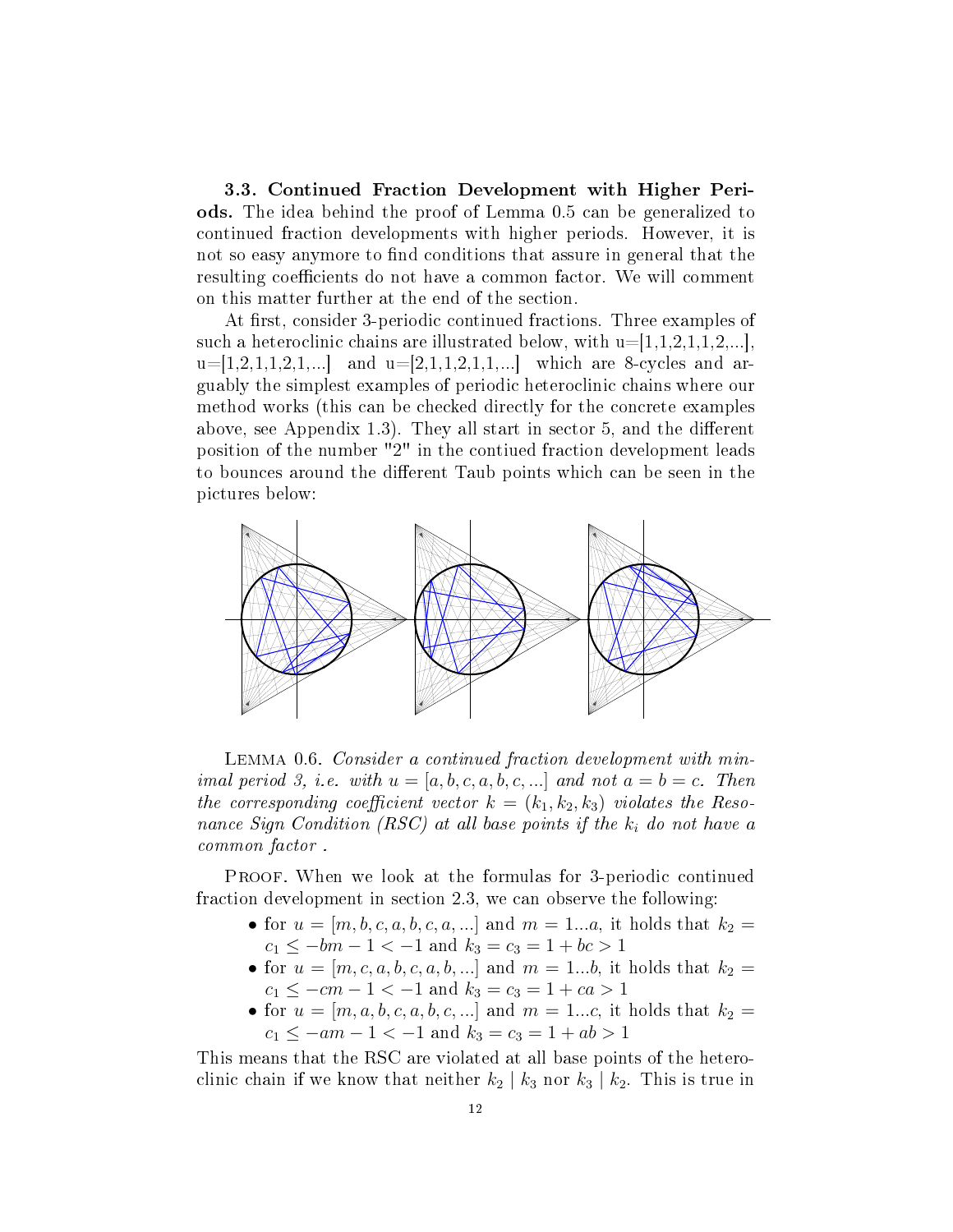particular if the  $k_i$  do not have a common factor as we have assumed for convenience, so Lemma 0.6 is proven.

Note that if we had  $a = b = c$ , then coefficients  $k_1, k_2, k_3$  would have a common factor, resulting in an earlier resonance as explained above. Also compare to Appendix 1.3 for a consistency check.  $\Box$ 

We now try to generalize the argument above to higher periodic continued fractions. In order to do this let us make some general definitions and observations (following [37]  $\S 19<sup>1</sup>$ , compare also [25]  $\S 10$ ):

For continued fractions of the form

$$
u = a_0 + \frac{1}{a_1 + \frac{1}{a_2 + \frac{1}{\ldots}}} =: [a_0, a_1, a_2, \ldots]
$$

we define the following numbers  $A_k, B_k$  recursively:

$$
A_k = A_{k-1}a_k + A_{k-2}
$$
  

$$
B_k = B_{k-1}a_k + B_{k-2}
$$

with  $A_{-1} = 1, A_{-2} = 0$  and  $B_{-1} = 0, B_{-2} = 1$ , leading to  $A_0 = a_1$ ,  $A_1 = a_0 a_1 + 1$  and  $B_0 = 1$ ,  $B_1 = a_1$ .

For an (infinite) continued fraction, we define the "tails" as follows:

$$
\xi_k := [a_k, a_{k+1}, \ldots]
$$

Then we have the following general recursion formula for convergent infinite continued fractions  $u = [a_0, a_1, ..., a_{k-1}, \xi_k]$  (and  $k \ge 0$ ):

$$
u = \xi_0 = \frac{A_{k-1}\xi_k + A_{k-2}}{B_{k-1}\xi_k + B_{k-2}}
$$

, which can be proved by induction.<sup>2</sup>. Also compare [25]  $\S 2$  and  $\S 3$ .

Now consider pre-periodic continued fractions with pre-period  $h$ and minimal period  $p$ , as made precise in the following definition:

DEFINITION. We call u an h-pre-periodic continued fraction with pre-period h, minimal period  $p \iff u = [a_0, ... a_{h-1}, \overline{a_h, a_{h+1}, ..., a_{h+p-1}}]$ with  $a_{\nu} = a_{\nu+p} \forall \nu \geq h$  and  $\sharp \tilde{p} < p$  s.t.  $a_{\nu} = a_{\nu+\tilde{p}} \forall \nu \geq h$ 

Note that it also holds that  $\xi_{\nu} = \xi_{\nu+p} \forall \nu \geq h$ . Thus we can get the following formulas (set  $k = h$  and  $k = h + p$ ):

 $1$ but note we have a different labelling of the coefficients as we do not consider continued fractions with enumerators different from one

<sup>&</sup>lt;sup>2</sup>For  $k = 0$ , the formula holds by definition:  $\xi_0 = \frac{A_{-1}\xi_0 + A_{-2}}{B_{-1}\xi_0 + B_{-2}}$  $\frac{A_{-1}\xi_0 + A_{-2}}{B_{-1}\xi_0 + B_{-2}} = \frac{\xi_0}{1}.$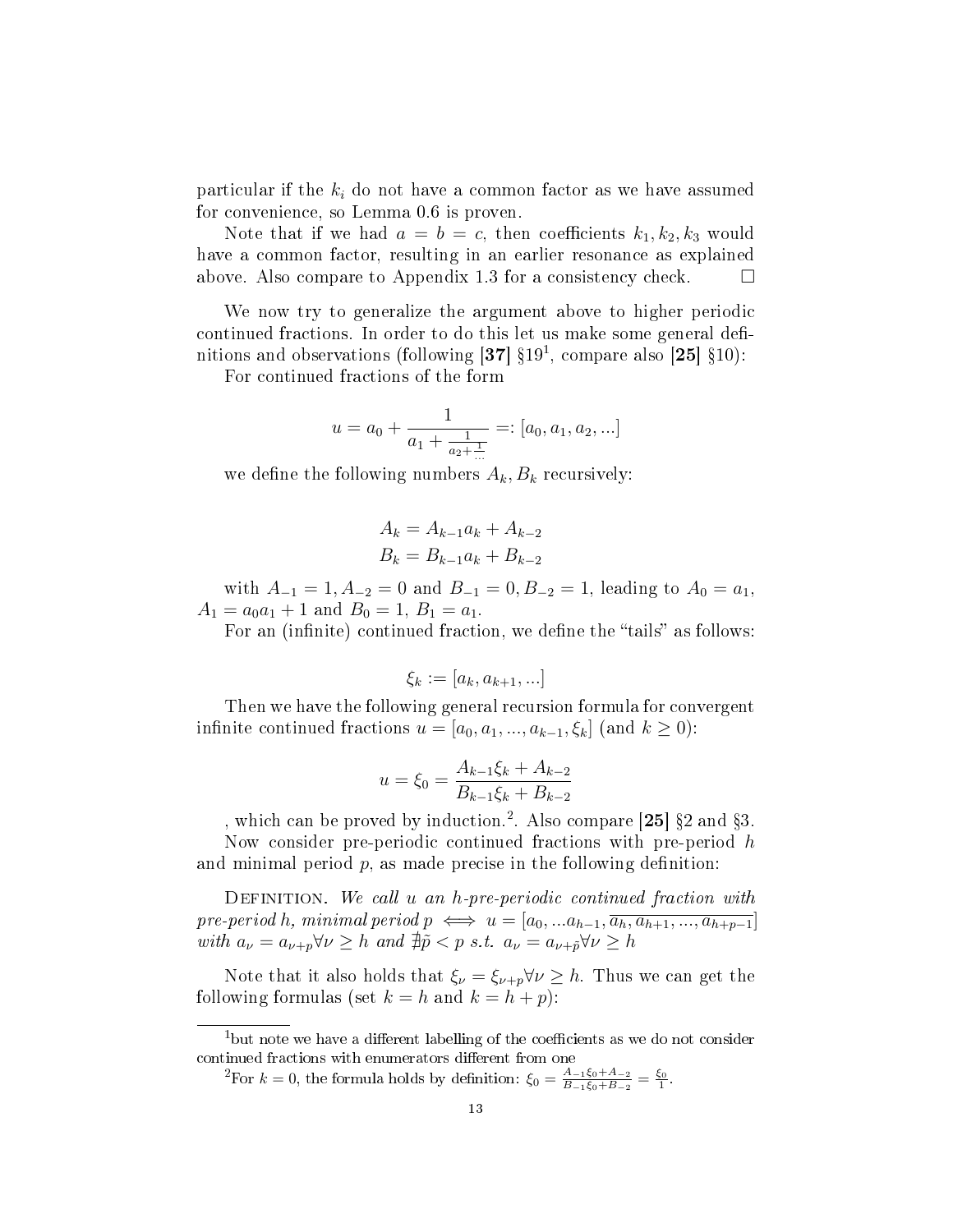$$
\xi_0 = \frac{A_{h-1}\xi_h + A_{h-2}}{B_{h-1}\xi_h + B_{h-2}}
$$

and

$$
\xi_0 = \frac{A_{h+p-1}\xi_{h+p} + A_{h+p-2}}{B_{h+p-1}\xi_{h+p} + B_{h+p-2}} = \frac{A_{h+p-1}\xi_h + A_{h+p-2}}{B_{h+p-1}\xi_h + B_{h+p-2}}
$$

By solving both equations for  $\xi_h$ , we get the following quadratic equation for  $\xi_0$ :

$$
c_3\xi_0^2 + c_2\xi_0 + c_1 = 0
$$
 with (we abbreviate  $g = h + p$ )

$$
c_3 = B_{h-2}B_{g-1} - B_{h-1}B_{g-2}
$$
  
\n
$$
c_2 = B_{h-1}A_{g-2} + A_{h-1}B_{g-2} - A_{h-2}B_{g-1} - B_{h-2}A_{g-1}
$$
  
\n
$$
c_1 = A_{h-2}A_{g-1} - A_{h-1}A_{g-2}
$$

The formulas above specialize to (for  $h = 0$ , this corresponds to the formula for periodic continued fractions without pre-period)

$$
c_3 = B_{p-1}
$$
  
\n
$$
c_2 = B_{p-2} - A_{p-1}
$$
  
\n
$$
c_1 = -A_{p-2}
$$

and for  $h = 1$  to<sup>3</sup>

$$
c_3 = -B_{p-1}
$$
  
\n
$$
c_2 = A_{p-1} + a_0 B_{p-1} - B_p
$$
  
\n
$$
c_1 = A_p - a_0 A_{p-1}
$$

Now we are in a position to state the main aim of this section:

CONJECTURE 0.7. Let  $u = [a_0, a_1, \ldots]$  be an (infinite) periodic continued fraction with minimal period  $p \geq 3$ . Then the corresponding heteroclinic chain allows Takens-Linearization at all base points.

PROOF. (idea of proof, but note the remark below) Let  $u = [a_0, a_1, \ldots]$  be an (infinite) periodic continued fraction. We need to show that the NRC's are satised at all base points of the heteroclinic chain. Because of the form of the Kasner-map, we have to check all

<sup>&</sup>lt;sup>3</sup> compare to the formulas for  $p=1,2,3$  presented in section 2.3, as a consistency check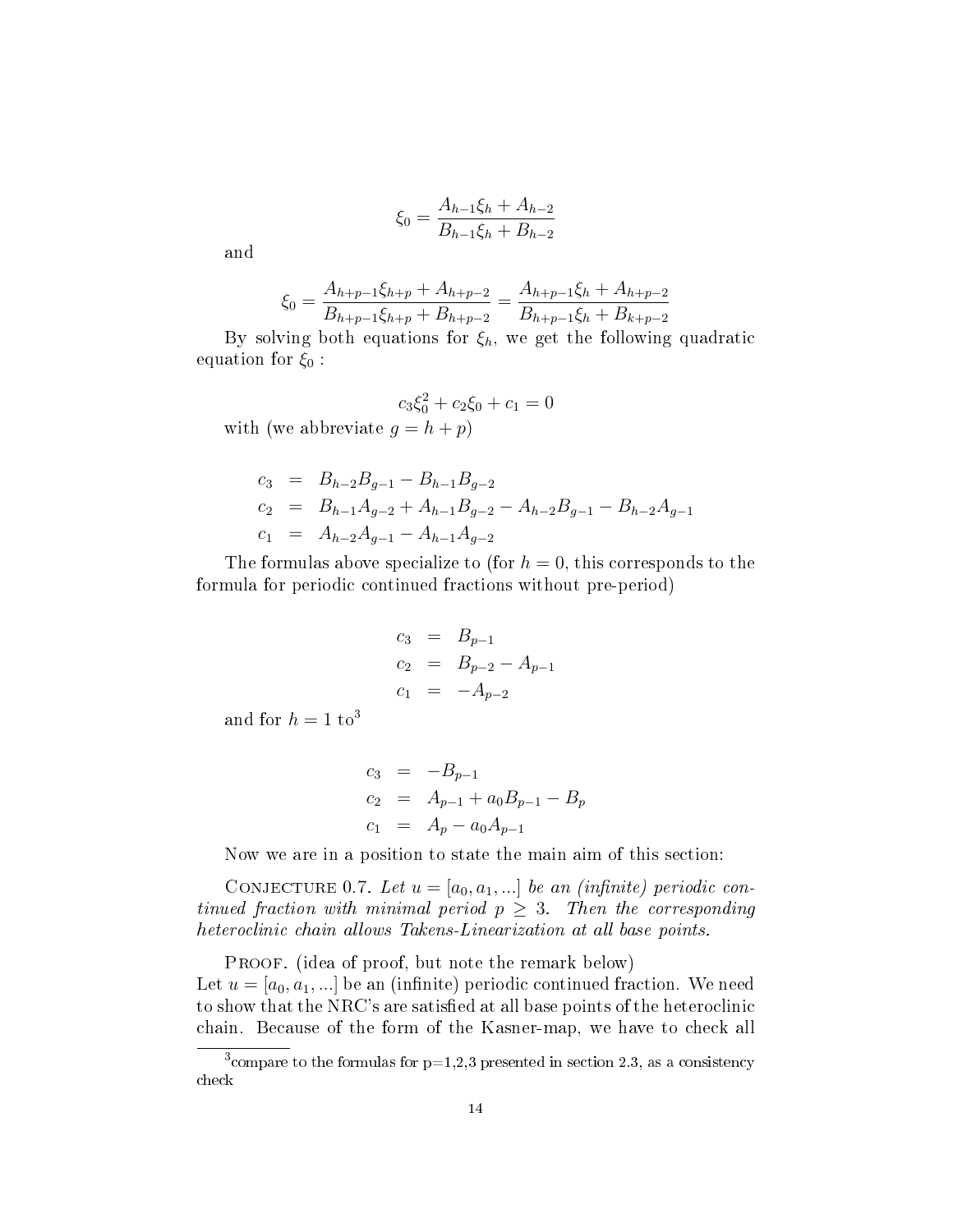Kasner-parameters of the form  $u = u_m = [m, \overline{a_1, a_2, ..., a_{p-1}, a_p}]$ , i.e. it holds that  $a_0 = m$  (with  $1 \leq m \leq a_p$ ) and  $a_{\nu} = a_{\nu+p}$ , but now only  $\forall \nu \geq 1$ . From the formulas above (case  $h = 1$ ) we observe the following for the corresponding coefficients of the resonances of the eigenvalues:

$$
k_3 = c_3 = -B_{p-1} < -1
$$

where we need our assumption that  $p \geq 3$  as  $B_1 = a_1$  which might be one, but  $B_2 = a_2 a_1 + 1$  which is bigger than one. Also

$$
k_2 = c_1 = A_p - a_0 A_{p-1} = (a_p - a_0)A_{p-1} + A_{p-2} > 1
$$

because we know that  $a_0 = m \le a_p$  and  $A_1 = a_0 a_1 + 1$  is bigger than one. That's why the "Resonance Sign Condition" is violated at all base points, and Takens-Linearization is possible.

The reason why we don't call the Conjecture above a Theorem is that we are not able to exclude in general that  $c_1$  divides  $c_3$  or vice versa, which is essential for the proof above to work out. We believe it is possible to prove this in general for most periodic continued fraction with minimal period  $p \geq 3$ , probably with a small set of exceptions, but this is an issue for further research.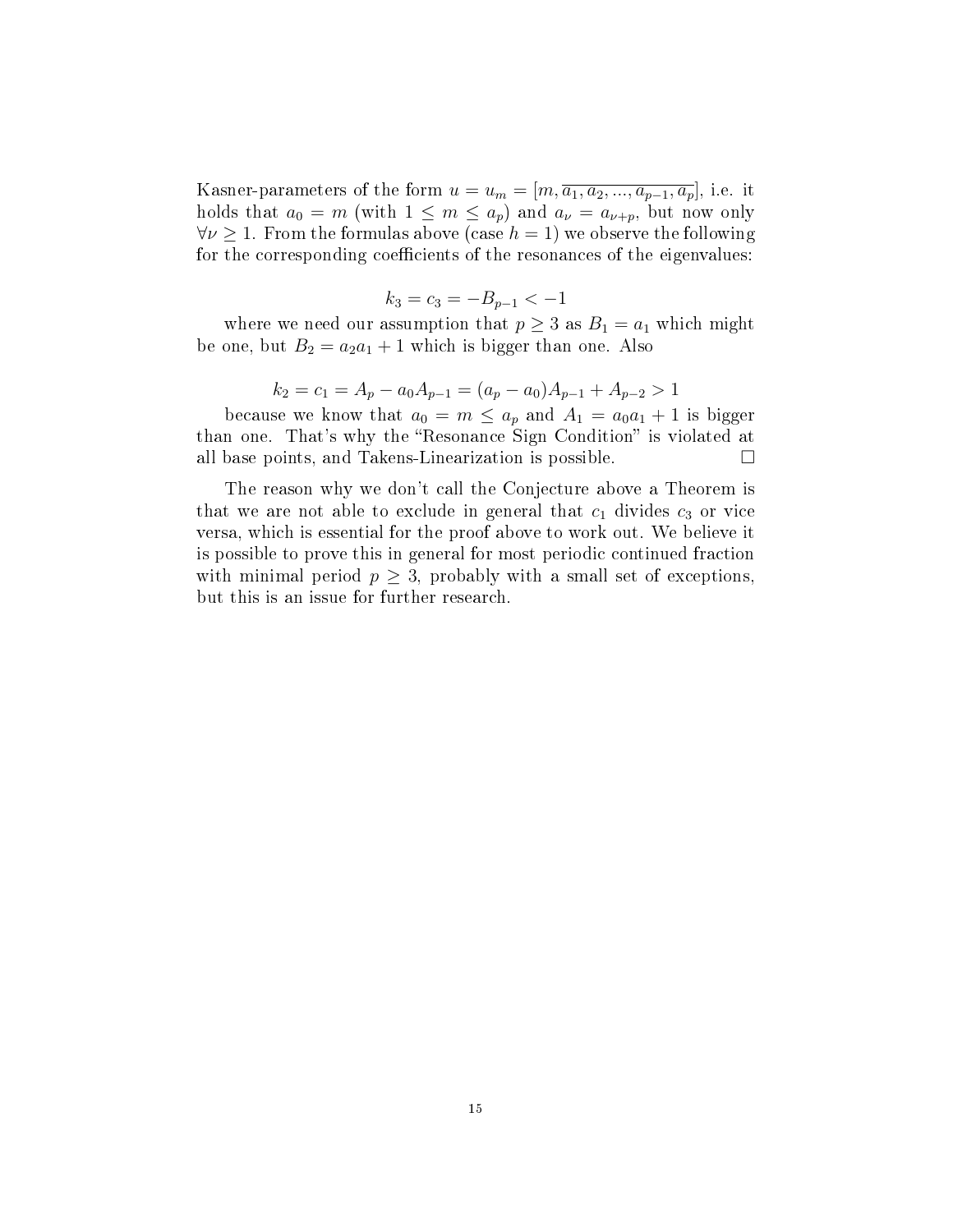#### 4. Details on the Proof for Stable Manifolds

In this section, we complete the proof of Theorem ?? by showing that there is a  $C^1$ -hyperbolic structure for the return map in Bianchi IX after linearizing at all base points of a heteroclinic chain. This then leads to a  $C^1$ -stable manifold, as claimed.

We procced along the lines and very close to the paper of Béguin [2], but we adapt the notation to our needs and the situation of a periodic chain that Béguin does not consider.

Also compare to the papers by Liebscher et al. [27, 28], where they work in a Lipschitz-setting without linearizing at the Kasner circle. There, the following return maps are considered

$$
\Phi_k^{return} = \Phi_k^{glob} \circ \Phi_k^{loc} : \Sigma_k^{in} \rightarrow \Sigma_{k+1}^{in}
$$

where the index  $k$  stands for the base points on the Kasner circle of the heteroclinic chain, i.e.  $\Phi_k^{return}$  maps from one In-section to the next. It is shown that those maps satisfy the necessary cone conditions to allow for a graph-transform on Lipschitz-graphs on a subset of  $\Sigma^{in}$ including the origin (which stands for the heteroclinic orbit). This then leads to the stable manifold result.

However, like Béguin [2], we will use a collection  $\Phi_B^{return}$  of these return maps for all base points of the set  $B \subset \mathcal{K}$ . We then show that there exists a  $C^1$ - hyperbolic structure for a suitable subset of the corresponding In-sections  $\Sigma_B^{in}$ . This results in a C<sup>1</sup>-stable manifold.

4.1. Application of Takens Theorem. Let  $B = \{p_1, ..., p_n\}$  be the collection of base points on the Kasner circle of the periodic heteroclinic chain we are looking at. Then, as we have chosen an admissible periodic chain that satisfies the necessary Non-Resonance-Conditions by assumption, we can chose co-ordinates near each point  $p_k \in B$  such that the vector field has the form described by the Takens Theorem, i.e. it is essentially linear in a neighbourhood  $U_{p_k}$ . More precisely, the application of Takens Linearization Theorem is done in the following form (compare Béguin, p.10):

THEOREM 0.8. Let  $p \in B$  be any point of the set of admissible base points B. Then there exists a Takens-Neighbourhood  $U_p$  of p in the phase-space of the Wainwright-Hsu ODEs W and a  $C^1$ -coordinatesystem on  $U_p$  such that the Wainwright-Hsu vector field  $X^W$  can be written as

$$
X^{W}(x^{c}, x^{s}, x^{ss}, x^{u}) = \lambda_{s}(x^{c})x^{s} \frac{\partial}{\partial x^{s}} + \lambda_{ss}(x^{c})x^{ss} \frac{\partial}{\partial x^{ss}} + \lambda_{u}(x^{c})x^{u} \frac{\partial}{\partial x^{u}}
$$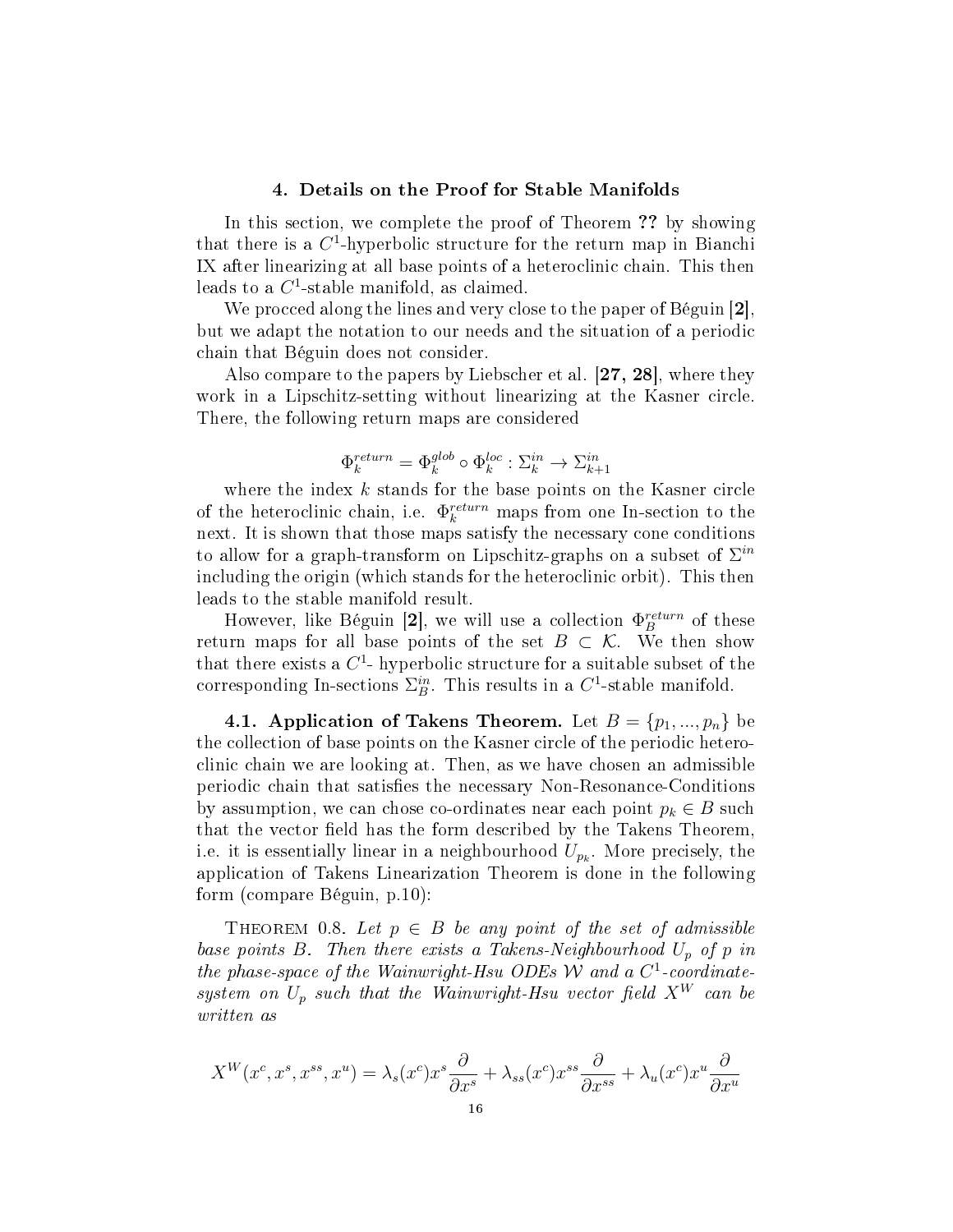where  $\lambda_{ss}(x^c) < \lambda_s(x^c) < 0 < \lambda_u(x^c)$  for all  $x^c$ .

PROOF. A direct application of the Takens-Theorem ?? (from chapter ??) gives the existence of a coordinate system  $(x^c, x^{s1}, x^{s2}, x^u)$  in  $U_p$  s.t.  $X^W$  has the following form in these coordinates:

$$
X^{W}(x^c, x^{s1}, x^{s2}, x^u) = \phi(x^c)\frac{\partial}{\partial x^c} + \sum_{i,j=1}^2 a_{ij}(x^c) y^{si} \frac{\partial}{\partial y^{sj}} + b(x^c) x^u \frac{\partial}{\partial x^u}
$$

For the vector field  $X^W$  in the original coordinates, the set  $\mathcal{K} \cap U_p$  is the local center-manifold in the neighbourhood  $U_p$  at the point p, and it consists of equilibria. As the vector field above vanishes on  $K = \{x^{s1} =$  $x^{s2} = x^u = 0$ } and nowhere else, it follows that  $K = \mathcal{K} \cap U_p$ . This also means that  $\phi \equiv 0$  in the neighbourhood  $U_p$ , i.e. there is no drift at all in the center-direction. Now fix  $\{x^c = \xi\}$ . As can be seen from the formula above, the vector field  $X^W(x^c, x^{s1}, x^{s2}, z^u)$  is linear on the restruction to this submanifold. A linear change of coordinates then diagonalizes the  $2 \times 2$ -matrix  $(a_{ij})_{i,j\in\{1,2\}}$ , as we have 2 distinct real stable eigenvalues of  $X^W$  at the point  $(\xi, 0, 0, 0)$ , and this diagonalization can be done simultaneously, as eigenvalues and eigendirections depend in a smooth way on  $\xi$ . Label these new coordinates  $(x^c, x^s, x^{ss}, x^u)$  and observe that we have found the claimed local form of the vector field

$$
X^{W}(x^{c}, x^{s}, x^{ss}, x^{u}) = \lambda_{s}(x^{c})x^{s} \frac{\partial}{\partial x^{s}} + \lambda_{ss}(x^{c})x^{ss} \frac{\partial}{\partial x^{ss}} + \lambda_{u}(x^{c})x^{u} \frac{\partial}{\partial x^{u}}
$$

For the rest of the section, we will use the follwing coordinates: Near the Kasner-circle, we take the coordinates given by the Takens-Linearization-Theorem, at each base point  $p_k$  of the heteroclinic chain, and otherwise, we stick to the coordinates  $N_i$ ,  $\Sigma_{+/-}$  of the Wainwright-Hsu-System. The different coordinate systems give rise to the following metrics: the Riemanian metric  $g_p = dx^c \wedge dx^c + dx^s \wedge dx^s + dx^{ss} \wedge dx^{ss} + dy^s$  $dx^u \wedge dx^u = (dx^c)^2 + (dx^s)^2 + (dx^{ss})^2 + (dx^u)^2$  for the Takes-coordinates in a neighbourhood  $U_p$  near a point p of the Kasner circle, and the Riemanian metric  $h = dN_1^2 + dN_2^2 + dN_3^2 + d\Sigma_+^2 + d\Sigma_-^2$ . Later we use a "global" Riemannian metric adapted to our set of base points  $B$  by defining  $g_B$  such that

(11) 
$$
g_B \upharpoonright U_p = g_p \forall p \in B
$$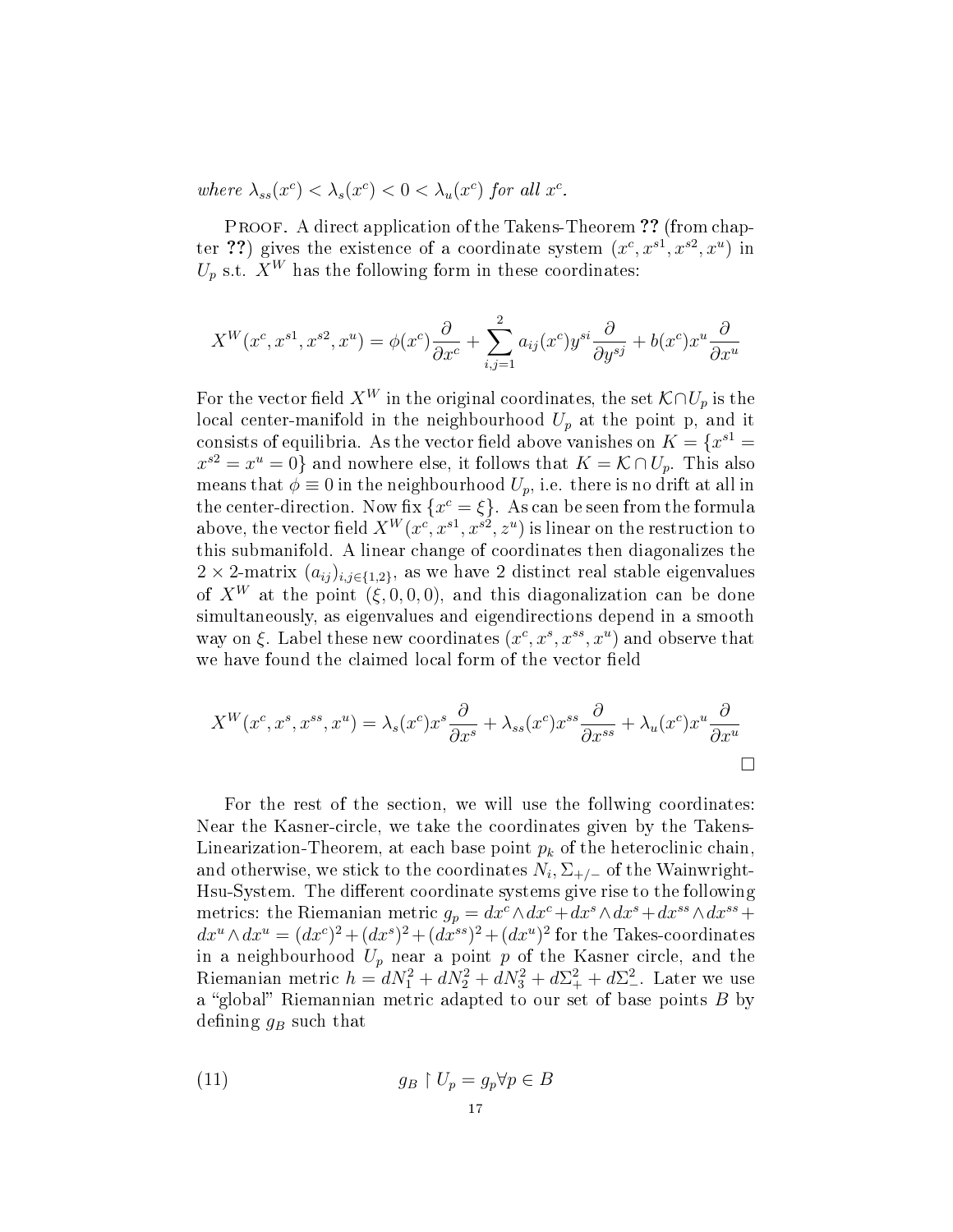

FIGURE 1. Local passage  $\Phi^{loc}$ .

For the local passage, which we will consider next, we are entirely in the neighbourhood  $U_p$  and can use the "local" metric  $g_p = (dx^c)^2 +$  $(dx^s)^2 + (dx^{ss})^2 + (dx^u)^2$ .

4.2. Local Passage. Our next step is to deal with the local passage near an equilibrium of the Kasner circle  $K$ . Figure 1 shows a graphic illustration of the situation in Bianchi IX - note that we are in the lucky situation here that the incoming stable eigenvalue is always stronger that the outgoing unstable eigenvalue, this will change in  $BVI_{-\frac{1}{9}}$  that we deal with in chapter ??.

Now we come to the definition of the local In- and Out-Sections illustrated in the picture above: For a point  $p_k \in B$ , we first define the box  $V_p$  as  $V_p = V_p(\alpha, \beta, \epsilon) := \{q = (x_q^c, x_q^s, x_q^{ss}, x_q^{u}) \in U_p | 0 \le$  $x_q^s, x_q^{ss}, x_q^u \leq \epsilon, \alpha \leq x_q^c \leq \beta$  and  $\alpha, \beta, \epsilon$  are chosen so small the box  $V_p$  lies completely inside the Takens-neighbourhood  $U_p$ . Denote their union by  $V_B = \bigcup_{k=1}^n V_{p_k}$ .

Then define the sections by  $\Sigma_k^{in,ss}$  $\mathcal{E}_k^{in,ss} := V_{p_k} \cap \{x^{ss} = \epsilon\}$  and  $\Sigma_k^{out} :=$  $V_{p_k} \cap \{x^u = \epsilon\}.$  Finally define the "collections" of sections for the whole set of base-points  $B: \sum_{B}^{in,s} = \bigcup_{k=1}^{n} \sum_{k=1}^{in,s}$  $\sum_{k}^{in,s} \sum_{B}^{in,ss} = \bigcup_{k=1}^{n} \sum_{k}^{in,ss}$  $_k^{in,ss}$  and  $\Sigma_B^{out} = \bigcup_{k=1}^n \Sigma_k^{out}$ , and finally  $\Sigma_B^{in} = \Sigma_B^{in,s} \cup \Sigma_B^{in,ss}$  $_{B}^{in,ss}.$ 

We need some more notation before we can introduce the main theorem of this section. Decompose the tangent spaces of the sections defined above into the parts of the hyperbolic direction  $(V^h,\,W^h),$  on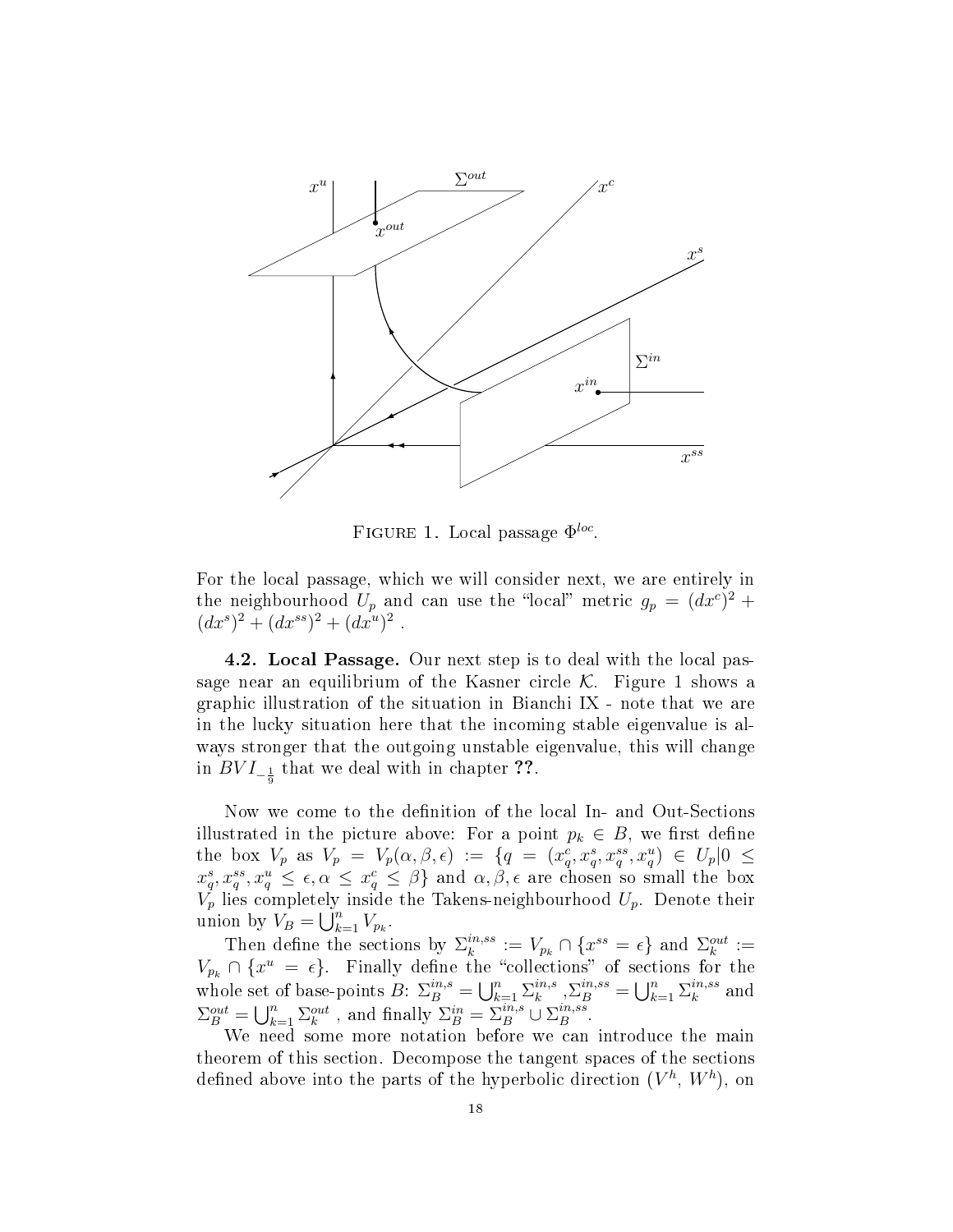the one hand, and the center-component  $(V^c, W^c)$ , on the other hand. For this, let  $q \in \sum_{B}^{in,ss}$  $_B^{in,ss}$  and  $r \in \Sigma_B^{out}$ :

- $T_q \Sigma_B^{in,ss} = V_q^h \oplus V_q^c$ , where  $V_q^h = span\{\frac{\partial}{\partial x^s}(q), \frac{\partial}{\partial x^u}(q)\},\$ i.e. the additional stable direction and the unstable direction, and  $V_q^c = span\{\frac{\partial}{\partial x^c}(q)\}\$
- $T_r \Sigma_B^{out} = W_r^h \oplus W_r^c$ , where  $W_r^h = span\{\frac{\partial}{\partial x^{ss}}(r), \frac{\partial}{\partial x^s}(r)\}$ , i.e. the both stable directions, because we are in the out-section, and  $W_r^c = span\{\frac{\partial}{\partial x^c}(r)\}\$

Note that one point of this construction is to "collect" also the tangent spaces like the other objects before, i.e. to talk about the decomposition of the tangent bundle of the set  $\Sigma_B^{out},$  which is possible because all object depend smoothly on the base point:

- $T\Sigma_B^{out}=V^h\oplus V^c$
- $T\Sigma_B^{out}=W^h\oplus W^c$

Now we are in the position to state the theorem about the local passage. Recall that  $H_B$  stands for the set of all heterclinic Bianchi-II-orbits connecting base points of the set  $B$  (see chapter ??, section ??):

THEOREM 0.9. Assume that, for all  $p \in B$ , the vector field has been according brought to the form as in the conclusion of Theorem 0.8. The local passage map  $\Phi_B^{loc} : \Sigma_B^{in} \to \Sigma_B^{out}$  is a  $C^1$ -map that satifies, for  $q \in H_B \cap \Sigma_B^{in}$ :

- $\Phi_B^{loc}$  contracts super-linearly in the hyperbolic directions, i.e.  $d\Phi_B^{loc}(q)(v) = 0 \,\forall v \in V_q^h$
- $\Phi_B^{loc}$  is the identity in the center-direction, i.e.
	- (1)  $d\Phi_B^{loc}(q)(V_q^c) = W^c_{\Phi_B^{glob}(q)}$
	- (2)  $||d\Phi_B^{loc}(q)(v)||_{g_p} = ||v||_{g_p} \forall v \in V_q^c$

PROOF. Let  $p \in B$  be a point from the set of admissible base points. Because of Theorem 0.8, the local passage near the Kasner circle  $\Phi_p^{loc}$ in a neighbourhood  $U_p$  can be calculated explicitly (with  $x_{in}^{ss} = 1$  in  $\Sigma_p^{in}$ and  $x_{out}^u = 1$  in  $\Sigma_p^{out}$  after approriate scaling):

(12) 
$$
x_{out}^s = e^{\lambda_s t_{loc}} \cdot x_{in}^s = (x_{in}^u)^{-\frac{\lambda_s}{\lambda_u}} \cdot x_{in}^s
$$

(13) 
$$
x_{out}^{ss} = e^{\lambda_{ss}t_{loc}} \cdot x_{in}^{ss} = (x_{in}^{u})^{-\frac{\lambda_{ss}}{\lambda_{u}}}
$$

$$
(14) \t x_{in}^u = e^{-\lambda_u t_{loc}} \cdot x_{out}^u
$$

By solving the third equation for the local passage time  $t_{loc}$ , one obtains the following formulas for  $\Phi_p^{loc} : \Sigma_p^{in} \to \Sigma_p^{out}$  (when  $x^u > 0$ ):

$$
\Phi_p^{loc}(x^c, x^s, 1, x^u) = (x^c, (x_{in}^u)^{-\frac{\lambda_s}{\lambda_u}} \cdot x_{in}^s, (x_{in}^u)^{-\frac{\lambda_{ss}}{\lambda_u}}, 1)
$$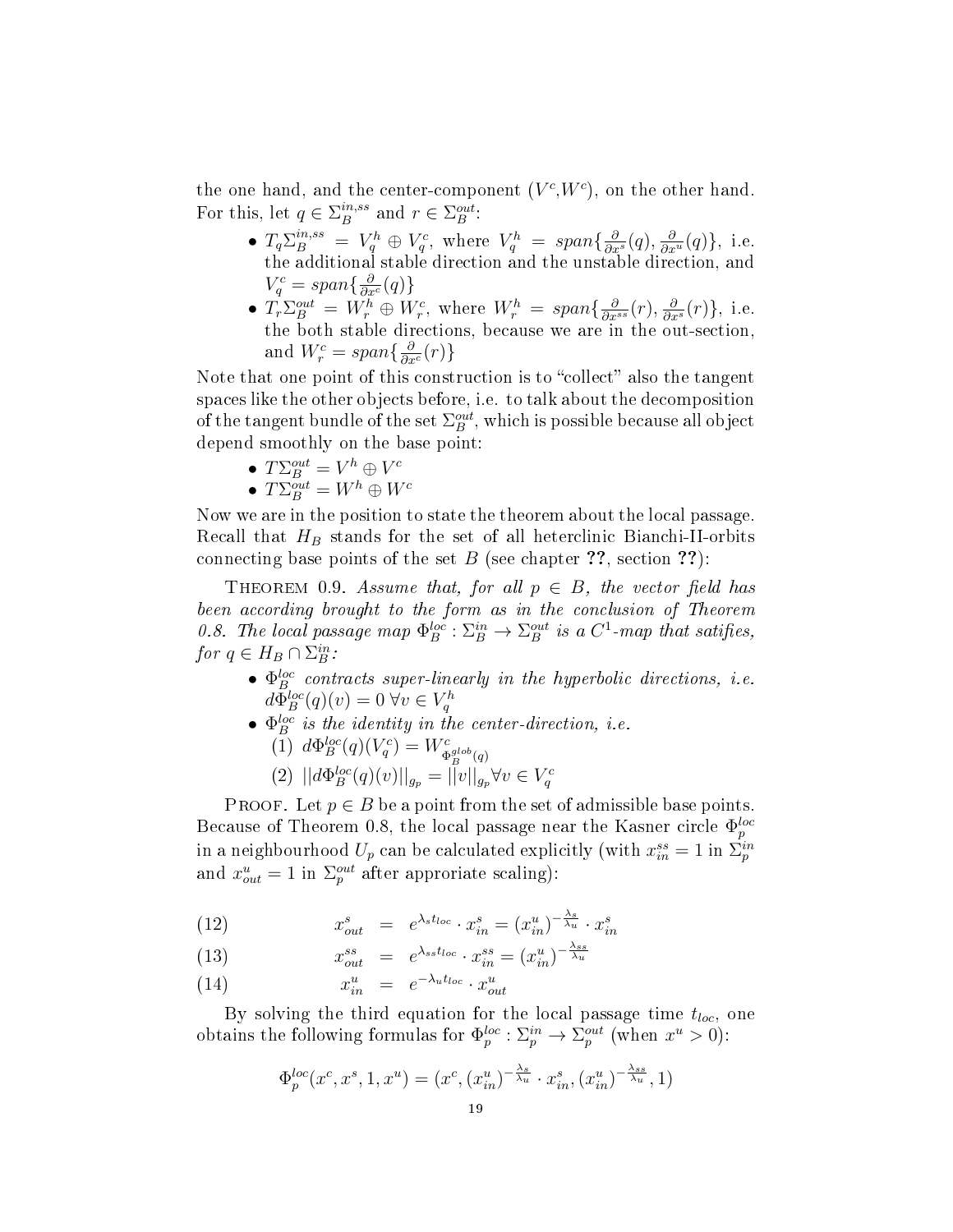and for  $x^u = 0$ , we get (when following the heteroclinic orbit)

$$
\Phi_{p}^{loc}(x^c,x^s,1,0)=(x^c,0,0,1)
$$

As the above equations show, the main point for understanding the local passage is the relation of the eigenvalues. In Bianchi IX, we know that it holds (away from the Taub points):

$$
|\lambda_u| < |\lambda_s| < |\lambda_{ss}|
$$

, i.e. the absolute value of the unstable eigenvalue is strictly smaller than the absolute value of the two stable eigenvalues. This can be seen from the formulas (10) expressing the eigenvalues in terms of the Kasner parameter  $u$ , see chapter ??, section ??). That's why it holds for the fractions which appear in the exponents of the formulas above:

$$
-\frac{\lambda_s}{\lambda_u}, -\frac{\lambda_{ss}}{\lambda_u} > 1
$$

and observe that both are necessarily positive because stable and unstable eigenvalues have opposite signs (note that this is even indepent of the chosen time direction towards/away from the big bang). This yields the claimed  $C^1$ -map and the super-linear contraction in the hyperbolic directions for the map  $\Phi_p^{loc}$ .

As the vector field is completely linear in the Takens-neighbourhood, it trivially holds that  $x_{out}^c = e^0 \cdot x_{in}^c$ , i.e. we have not drift and  $\Phi^{loc}$  is just the identity in the center-direction.

These observations hold for the local passage  $\Phi_p^{loc} : \Sigma_p^{in} \to \Sigma_p^{out}$  at any admissible base point  $p \in B$ , and therfor also for the collection  $\Phi_B^{loc}: \Sigma_B^{in} \to \Sigma_B^{out}.$ 

4.3. Global Passage. Now we deal with the global passage. For the proof of the main theorem in this section, we consider two maps which map from the respective sections onto the Kasner circle by following the heteroclinic orbit (compare [2], p.19):

$$
\alpha: H_B \cap \Sigma_B^{out} : \to \mathcal{K} \cap V_B
$$

 $\omega: H_B \cap \Sigma_B^{in} : \rightarrow \mathcal{K} \cap V_B$ 

where we recall that  $H_B$  stands for the Bianchi-II-heteroclinics and  $V_B$  is the collection of Takens-neighbourhoods (or the boxes, more precisely) constructed above when dealing with the local passage. At this point, we recall how we defined our global metric  $g_B$ , see (11). It is composed of the Riemanian metric  $g_p = (dx^c)^2 + (dx^s)^2 + (dx^{ss})^2 + (dx^u)^2$ for the Takes-coordinates in a neighbourhood  $U_p$  near a point  $p \in B$ of the Kasner circle, and the Riemanian metric  $h = dN_1^2 + dN_2^2 +$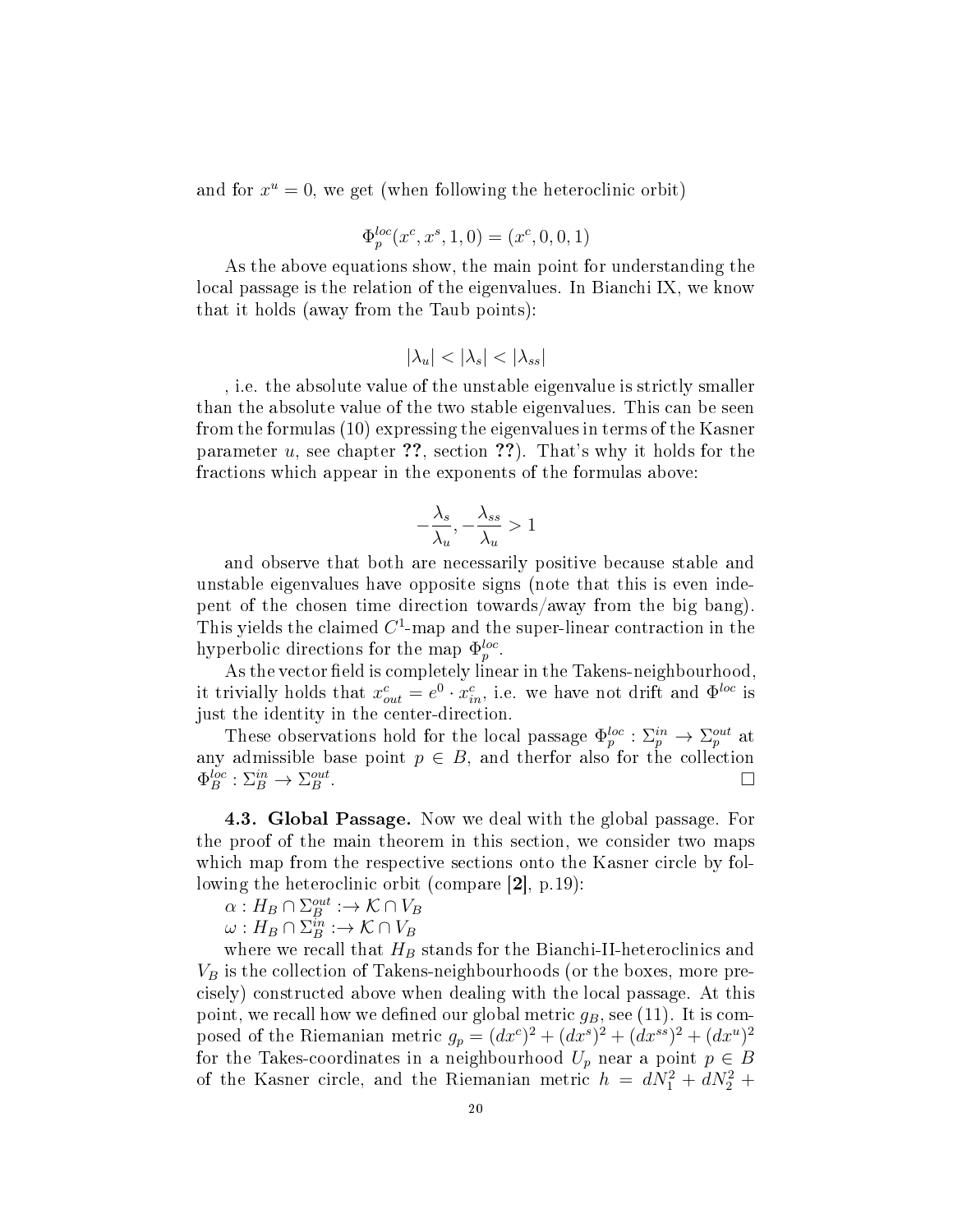$dN_3^2 + d\Sigma_+^2 + d\Sigma_-^2$  otherwise. We may assume that both metics coincide when restricted to  $\mathcal{K} \cap U_{p_i}$ , because the local vector field has no center-component at the Kasner circle, i.e. one can replace center coordinate x by  $\phi(x)$  for a diffeo  $\phi$  without changing the vector field.

This means that both maps  $\alpha$ ,  $\omega$  are local C<sup>1</sup>-isometries for the metrics induced by the global metric  $g_B$  on the sets above, and we will use this fact in our proof below.

THEOREM 0.10. There exits a neighbourhood  $\mathcal V$  of  $H_B \cap \Sigma_B^{out}$  in  $\Sigma_B^{out}$ such that the global passage map

$$
\begin{array}{ccc}\n\Phi_B^{glob} : \Sigma_B^{out} & \to & \Sigma_B^{in} \\
 & \mathcal{V} & \to & \Phi_B^{glob}(\mathcal{V})\n\end{array}
$$

is a  $C^1$ -map on  $\mathcal V$  and a diffeomorphism onto its image.

 $\Phi_B^{glob}$  $B^{lob}_B$  expands in the center direction, i.e. for  $r \in H_B \cap \Sigma_B^{out}$ , it  $satisfies$ 

 $(1)$   $d\Phi_B^{glob}$  $\delta_B^{glob}(r)(W^c_q) = V^c_{\Phi}$  $\Phi_B^{glob}(r)$  $(2) \exists \kappa > 1 : || d \Phi_B^{glob}$  $\mathbb{E}_{B}^{glob}(r)(w) \vert_{g_B} \geq \kappa ||w||_{g_B} \forall w \in W_r^c$ 

PROOF. We know that for Ordinary Differential Equation with differentiable ( $C^k-$ )vector field, there is a differentiable ( $C^k-$ )dependence of the solution on the initial conditions (see e.g. [1]). This means that in general, for any "time-t-map" of a differentiable flow, for fixed  $t = t^*$ and an open subset  $U \subset \mathbb{R}^n$  of the phase space, we get a diffeomorphism onto its image:

$$
\begin{array}{rcl} \phi_{t^*}: \mathbb{R}^n & \to & \mathbb{R}^n \\ U & \to & \phi_{t^*}(U) \end{array}
$$

The Wainwright-Hsu vector field  $X^W$  is polynomial, hence analytic, that's why its flow  $\phi_t(x_0)$  does depend in a differential (and even analytic) way on the initial condition. This means that the map  $\Phi_p^{glob}$ :  $\Sigma_p^{out} \to \Sigma_{f(p)}^{in}$  is a  $C^1$ -map and a diffeomorphism onto its image, as claimed for the hyperbolic directions. We are left to show the second part of the theorem, dealing with the center directions. Now let  $q \in H_B \cap \Sigma_B^{out}$ . Then we observe that  $\omega(\Phi^{glob}(q) = \omega(q) = f(\alpha(q)),$ where  $f$  stands for the Kasner map. Because we have shown that both  $\alpha$  and  $\omega$  are local  $C^1$ -isometries w.r.t.  $g_B,$  we are left to prove that

$$
\exists \kappa > 1 : \forall p \in B, \forall v \in T_p \mathcal{K} : ||df(p)(v)||_g \ge \kappa \cdot |v|_g
$$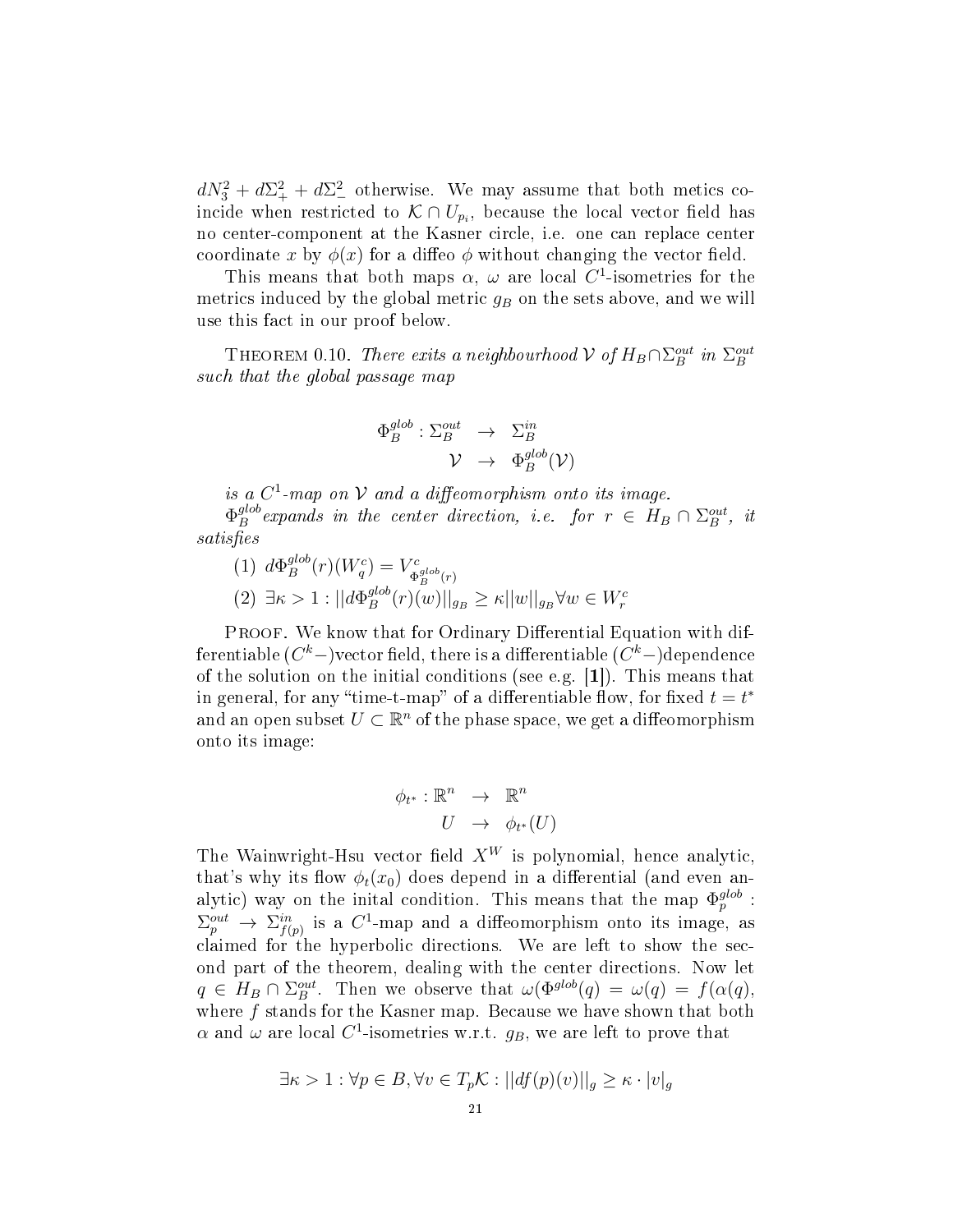, which follows directly from the denition of the Kasner map, as we consider a periodic chain which clearly keeps a minimal distance from the Taub points, where  $f$  is not expanding.

These observations hold for the global passage  $\Phi_p^{glob} : \Sigma_p^{out} \to \Sigma_{f(p)}^{in}$ at any admissible base point  $p \in B$ , and therfor also for the collection  $\Phi_B^{loc}: \Sigma_B^{in} \to \Sigma_B^{out}$  $\Box$ <br>B .

4.4. The Return Map and the Hyperbolic Structure. As a consequence, we get the following result:

THEOREM 0.11. The return map  $\Phi_B^{return} = \Phi_B^{glob} \circ \Phi_B^{loc} : \Sigma_B^{in} \to \Sigma_B^{in}$ <br>is a  $C^1$ -map that satisfies, for  $q \in H_B \cap \Sigma_B^{in}$ 

- $\bullet$   $\Phi_B^{return}$  contracts super-linearly in the hyperbolic directions, i.e.  $d\Phi_B^{return}(q)(v) = 0 \forall v \in V_q^h$
- $\Phi_B^{return}$  expands in the center direction, i.e.  $\exists \kappa > 1$ :  $||d\Phi_B^{return}(q)(v)||_{g_B} \geq \kappa ||v||_{g_B} \forall v \in V_q^c$

PROOF. We recall the main idea behind our construction: We have shown that for the hyperbolic directions, the local passage is a contraction, while the global passsage is a diffeomorphism. Because of the differential dependence of a solution of an ODE on the initial conditions, the passage time for global passage near a heteroclinic orbit depends in a  $C^1$ -way on the base point considered. When approaching the attactor, it remains bounded, while the passage time for the local passage tends to infinity. That's why the local passage dominates, and we get a contraction in the hyperbolic directions. In the center direction, the local passage is the identity in our local coordinate system, which yields the claimed expansion when combined with the global passage which expands the center direction. More formally, we use the chain rule  $d\Phi_B^{return}(v) = d\Phi_B^{glob}$  $B^{glob}_B(\Phi_B^{loc})\!\circ\! d\Phi_B^{loc}(v)$  to get the claims directly from our theorems above, for  $q \in H_B \cap \Sigma_B^{in}$ :

$$
d\Phi_B^{return}(q)(v) = 0 \,\forall v \in V_q^h
$$
  
\n
$$
||d\Phi_B^{return}(q)(v)||_{g_B} \ge \kappa ||v||_{g_B} \forall v \in V_q^c
$$

The theorem above means that our return map  $\Phi_B^{return}$  has a  $C^1$ hyperbolic structure on the set  $H_B \cap \Sigma_B^{in}$ , i.e. that it is a hyperbolic set. Via Theorem 0.13 (described below), this  $C^1$ -hyperbolic structure leads to a  $C^1$ -stable-manifold.

To make this more precise, consider a point  $p \in B$  and observe that the heteroclinic orbit  $H_{p,f(p)}$  intersects  $\Sigma_B^{in}$  in exactly one point that we denote by q. We also note that  $q \in (H_B \cap \Sigma_B^{in})$ , i.e. it belongs to our hyperbolic set. Theorem 0.13 yields a  $C^1$ -embedded 2-dimensional stable manifold  $W^s_{\epsilon}(\Phi, q)$  in  $\Sigma^{in}_B$ . And as we know that the orbits of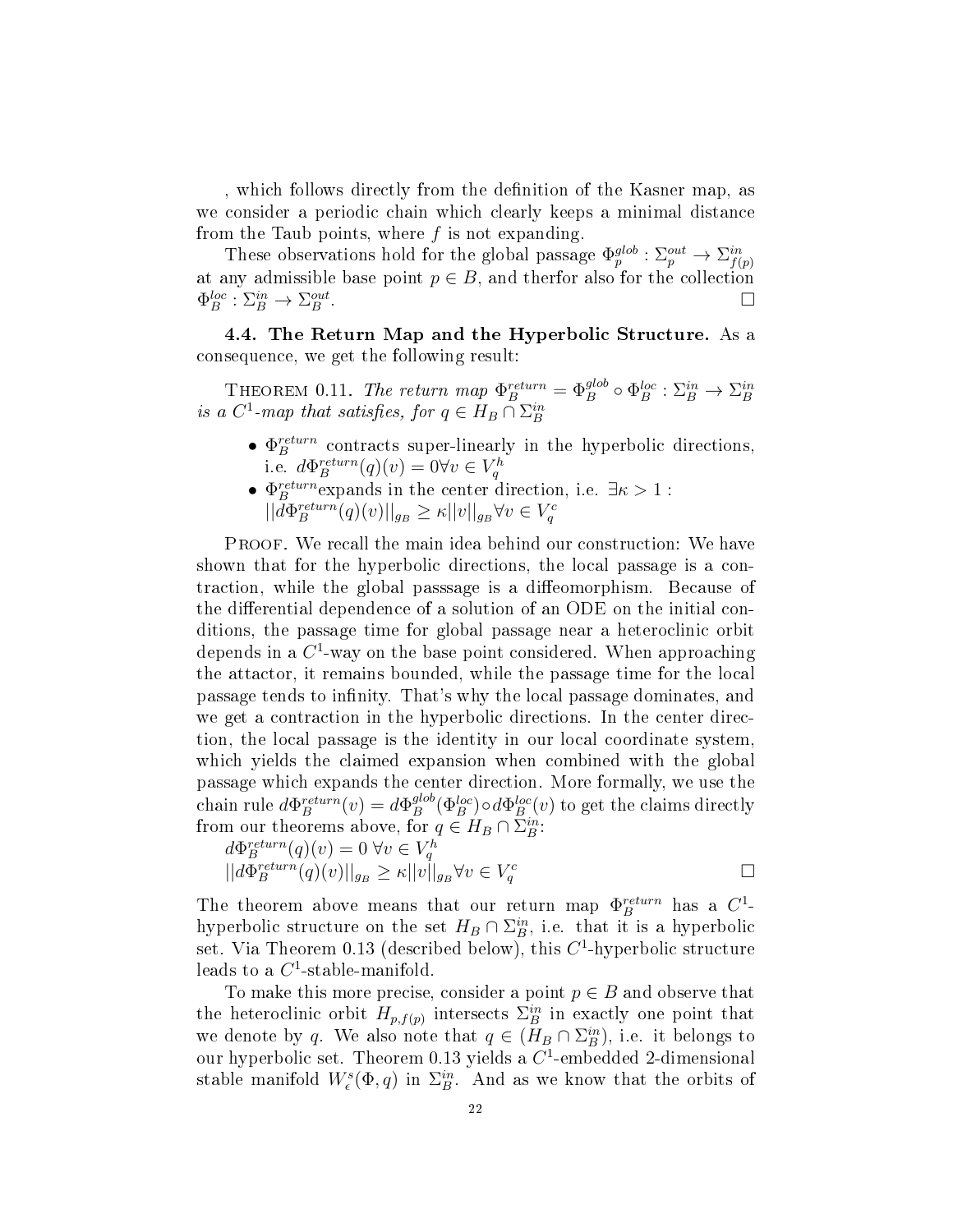the Bianchi IX flow are transversal to  $\Sigma_B^{in}$ , we obtain a 3-dimensional stable manifold for the base point  $p$  on the Kasner circle as claimed (compare [2], p. 22).

In summary, we arrive at the following theorem, which is equivalent to Theorem ??:

THEOREM 0.12. (Stable Manifolds for Points in  $B$ )

Let  $p \in B$ , where B is the set of base points of a periodic heteroclinic  $chain that satisfies the Sternberg Non-Resonsonance-Conditions. Then$ there exists a three dimensional  $C^1$ -stable manifold  $W^s(p)$  of initial conditions such that the corresponding vacuum Bianchi IX - solutions converge to the periodic heteroclinic chain towards the big bang.

Combining this with Theorem 0.3 and Definition 0.4 on the admissibility of 2-periodic continued fraction developments leads immediately to Theorem ??.

Untill now, we have only dealt with periodic heteroclinic chains, as this was the "missing case" in the paper by Béguin, who was treating aperiodic chains. When we combine the two results, we can get  $C^1$ stable manifolds for any points  $p \in \mathcal{K}$  that do not contain "forbidden" base points in the closure of the orbit of p under the Kasner map  $f$ , i.e.  $\overline{\{f^n(p)\}} \subseteq B_{\epsilon}^T$ . For this we define  $B_{\epsilon}^T$  to be the set of base points that satisfies the Non-Resonsonance-Conditions in order to allow for Takens Lineraization and keeps a minimum distance of  $\epsilon$  from the Taub points. This second condition is trivially fullfilled for periodic chains and necessary in order to achive uniform rates of expansion/contraction for the hyperbolic structure. The reason is that both the expansion of the Kasner map as well as the contraction of the local passage breaks down at the Taub points.

We can also elaborate a bit about what it means that solutions of Bianchi IX converges to a heteroclinic chain towards the big bang. For example, we can show that the Hausdorff distance between the heteroclinic orbits that are part of the chain and the respective piece of the Bianchi IX-orbit tends to zero. This follows from the continuity of the flow and the properties of the stable manifold (see  $[2]$ , p.21). Thus the limit of the analysis presented here can be formulated as in Theorem ??.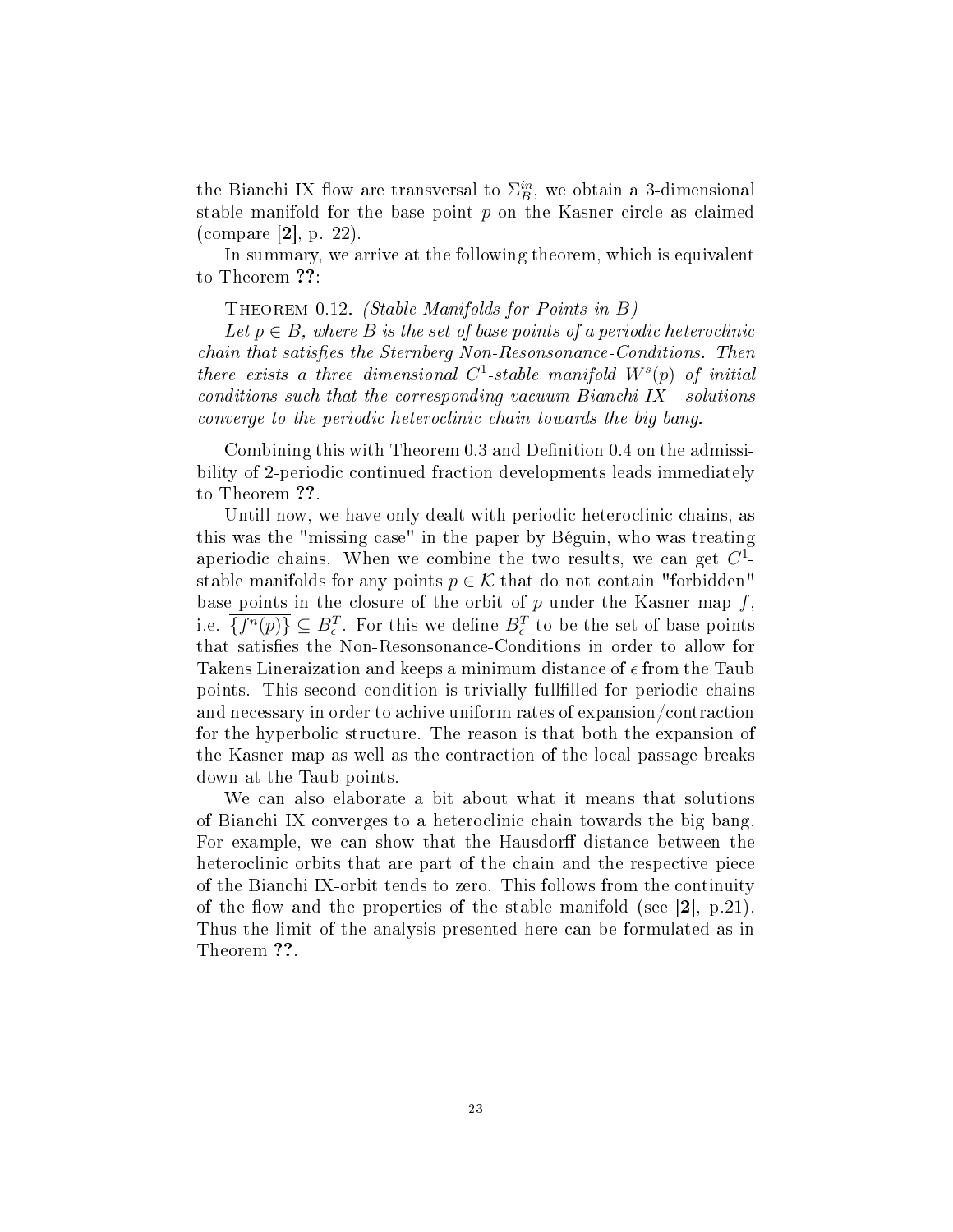4.5.  $C^1$ -Stable Manifolds for  $C^1$ -Hyperbolic Sets. We have shown that the global return map admits a  $C<sup>1</sup>$ -hyperbolic structure. Béguin then uses the following Theorem (see [2], p.18) to prove the existence of a  $C^1$ -stable manifold: Theorem 0.13 shows that a  $C^1$ –Hyperbolic Structure leads to a  $C^1$ -stable manifold, where the "index  $s$ " of the hyperbolic set stands for the dimension of the stable subbundle of the tangen bundle TM (i.e.  $s = dim(X_p)$  in the notation of Definition ??). In addition, the theorem specifies the dependence of this manifold on the base point as well as the convergence rate:

THEOREM 0.13. Let  $\Phi : M \to M$  be a  $C^1$ map on a manifold M, and  $C$  be a compact subset of  $M$  which is a hyperbolic set of index  $s$ for the map  $\Phi$ . Then, for every  $\epsilon$  small enough, for every  $q \in C$ , the set

$$
W^s_\epsilon(\Phi,q):=\{r\in M | dist(\Phi^n(r),\Phi^n(q))\leq \epsilon~for~every~n\geq 0\}
$$

is a  $C^1$ embedded s-dimensional disc, tangent to  $F_q^s$  at q, depending continuously on  $q$  (for the  $C<sup>1</sup>$  topology on the space of embeddings). Moreover, if  $\mu$  is a contraction rate for  $\Phi$  on C, then there exists a constant  $\kappa$  such that, for every  $\epsilon$  small enough, for every  $q \in C$  and every  $r \in W^s_\epsilon(\Phi, q)$ 

$$
dist_g(\Phi^n(r), \Phi^n(q)) \le \kappa \mu^n
$$

Béguin names the book [36] by Palis and Takens (page 167) as a reference for Theorem 0.13. In this section of the Appendix "Hyperbolicity: Stable Manifolds and Foliations", the authors deal with hyperbolic sets for endomorphisms, but results are only sketched and no proofs included. However, there are classic sources for stable manifold theorems of hyperbolic sets: Partly based on an earlier paper ([22]), Hirsch and Pugh prove such a theorem in [23], which is a chapter of the book "Global Analysis" collecting the proceedings a symposium held on the topic in Berkeley, California, in 1968, and seems to be the first time such a result is proved. We will introduce the theorem by Hirsch/Pugh below, it can be used instead of 0.13 in order to prove our Theorem 0.12.

#### 4.6. Generalized Stable Manifold Theorem by Hirsch/Pugh.

Theorem. (Generalized Stable Manifold Theorem) Let U be an open set in a smooth manifold  $M(dim < \infty)$  and  $f: U \to M$  a  $C^1$ . map. Let  $\Lambda \subset U$  be a compact hyperbolic set and call the invariant splitting  $T_{\Lambda}M = E_1 \oplus E_2$ . Then there is a neighbourhood V of  $\Lambda$ , and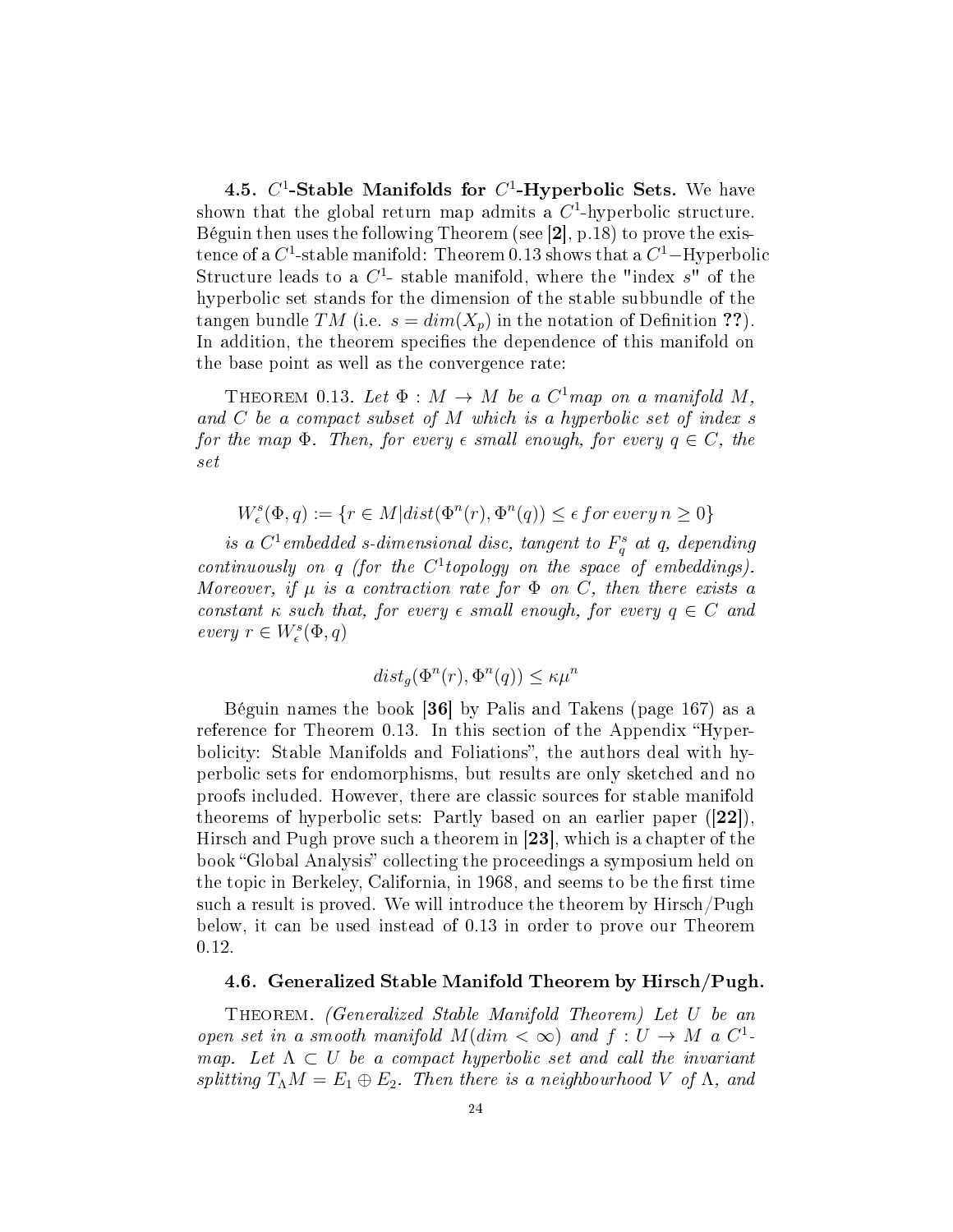submanifolds  $W^s(x)$ ,  $W^u(x)$  tangent to  $E_2(x)$  and  $E_1(x)$  respectively for each  $x \in \Lambda$  such that

$$
Ws(x) = \{ y \in V | \lim_{n \to \infty} d(f \upharpoonright V)^n y, f \upharpoonright V)^n x \} = 0 \}
$$

If f is  $C^k$ , so is  $W^s(x)$ , and it depends continually on f in the  $C^k$ -topology. Moreover,  $W^s(x)$  and its derivatives along  $W^s(x)$  up to order  $k$  depend continuosly on  $x$ . In addition, there exist numbers  $K > 0, \lambda < 1$  such that if  $x \in \Lambda$ ,  $z \in W_x$  and  $n \in \mathbb{Z}_+$  then the following holds:

$$
d(f^n(x), f^n(z) \le K\lambda^n
$$

In [23], the proof of the generalized stable manifold theorem is outlined as follows:

(1) Let  $E = E_1 \times E_2$  be a Banach space;  $T : E \to E$  a hyperbolic linear map expanding along  $E_1$  and contracting along  $E_2$ ;  $E(r) \subset E$  the ball of radius r, and  $f : E(r) \to E$  a Lipschitz pertubation of  $T \restriction E(r)$ . The unstable manifold W for f will be the graph of a map  $g: E_1(r) \to E_2(r)$  which satisfies  $W = f(W) \cap E(r)$ . Then the following map  $\Gamma_f$  is considered (in a suitable function space G of maps  $g$ ):

 $graph[\Gamma_f(g)] = E(r) \cap f(gradh[g])$ 

i.e.  $\Gamma_f$  is the graph transform of g by f. The fixed point  $g_0$ of  $\Gamma_f$  gives the unstable manifold of f - its existence is proved by the contracting map principle if  $f$  is sufficiently close to  $T$ pointwise, and the Lipschitz constant of  $f - T$  is small enough.

- (2) If f is  $C^k$  so is  $g_0$ , which is proved by induction on k. The successive approximations  $\Gamma_f^n(g)$  converge  $C^k$  to  $g_0$  - here the Fibre Contraction Theorem is used.
- (3) Let  $\Gamma \subset U$  be a hyperbolic set. Let M be the Banach manifold of bounded maps  $\Lambda \to M$ , and  $i \in \mathcal{M}$  the inclusion of  $\Lambda$ . Let  $\mathcal{U} = \{h \in \mathcal{M} | h(\Lambda) \subset U\}$ . Define  $f_* : \mathcal{U} \to \mathcal{M}$  by

$$
f_*(h) = f \circ h \circ f^{-1}
$$

Then  $f_*$ has a hyperbolic fixed point at i. By the first point,  $f_*$  hast a stable manifold  $\mathcal{W}^s \subset \mathcal{M}$ . For each  $x \in \mathcal{M}$ , define  $W^s(x) = ev_x(\mathcal{W}^s) = \{y \in M | y = \gamma(x) \text{ for some } \gamma \in \mathcal{W}^s\}.$ This yields a system of stable manifolds for f along  $\Lambda$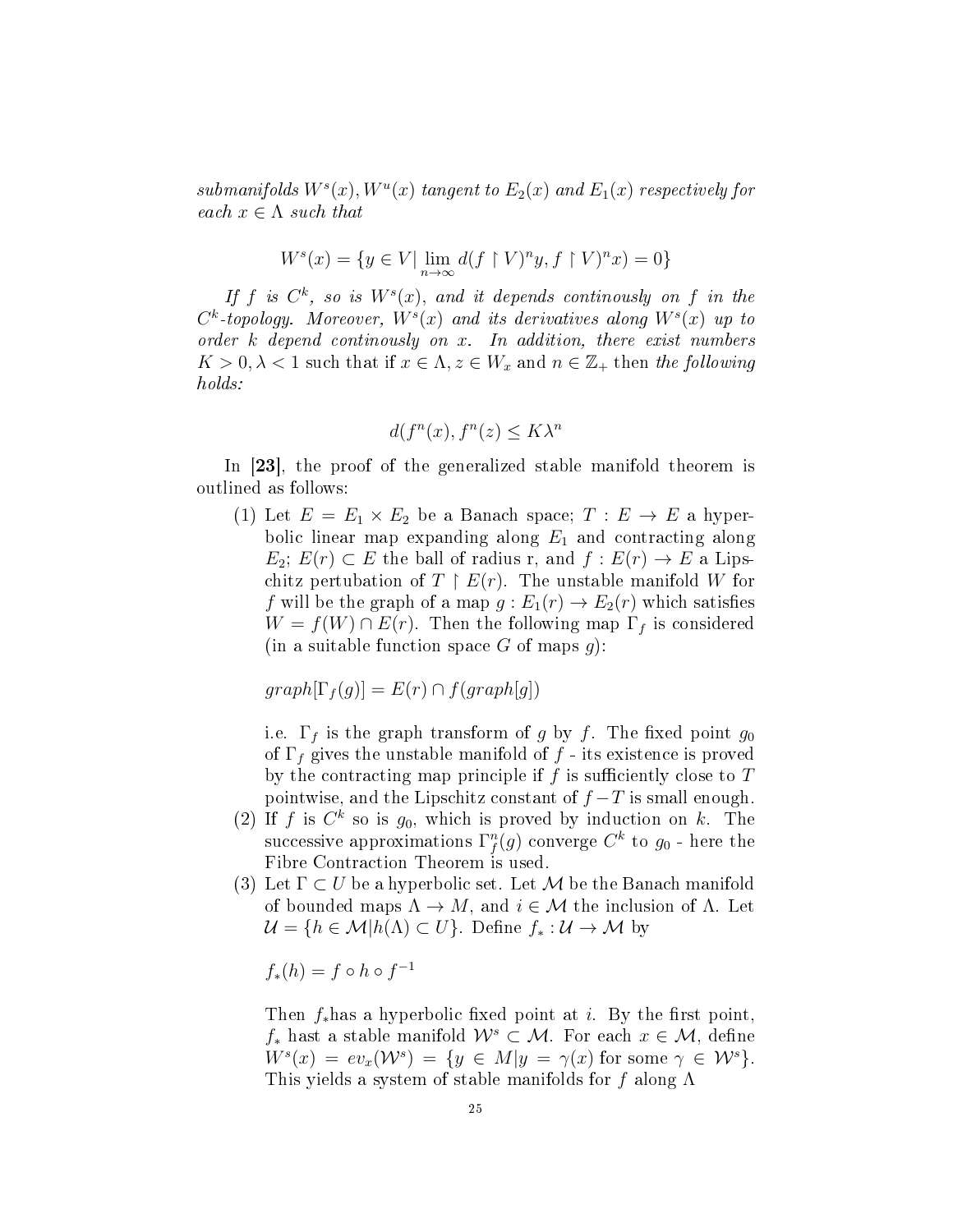Point (1) of the outline above involves a graph-transform of Lipschitzgraphs (see e.g. [44], and compare also [27, 28], where it is described in detail how a graph transform can be used to prove Lipschitz-stablemanifolds in Bianchi models even without linearizing at the Kasner circle). Point (3) reduces the proof of a stable manifold for a hyperbolic set to the case of a fixed point, in a suitable chosen infinite-dimensional space (compare also [36], p.157).

4.7. Differentiability of the Stable Manifold. In step  $(2)$  above, the differentiability of the stable manifold is proved by the Fibre Contraction Principle (see [23], p.136 or [24], p.25). As the differentiability of the stable manifold is the main point of our Theorem ??, we will comment a bit how this is done. For the invariant section (which will be the desired stable manifold) to be differentiable, it is not enough to obtain a fibre contraction. One important point is that it may not contract more along the base space than along the fibres (compare  $[24]$ ,  $p.26$ ), otherwise there are examples where there is no differentiable invariant section (see e.g. [44], p. 435). That's why we need additional conditions that assure that the contraction on fibres is stronger than the contraction in the base space to prove a " $C<sup>r</sup>$  section Theorem"  $(|44|, p. 436).$ 

An alternative approach is the method of cones (e.g. taken by Robinson [44], p.185). As above, a stable manifold that is only Lipschitz is obtained in a first step, and then it is shown that the obtained manifold is infact  $C^k$  if the original map has this smoothness property  $([44], p.194).$ 

Finally, the book [49] also contains stable manifold theorems both for fixed points (chapter 5) and hyperbolic sets (chapter 6), in an abstract setting similar to  $[23]$ , and also deals with the differentiability question (see  $|49|$ , p.39).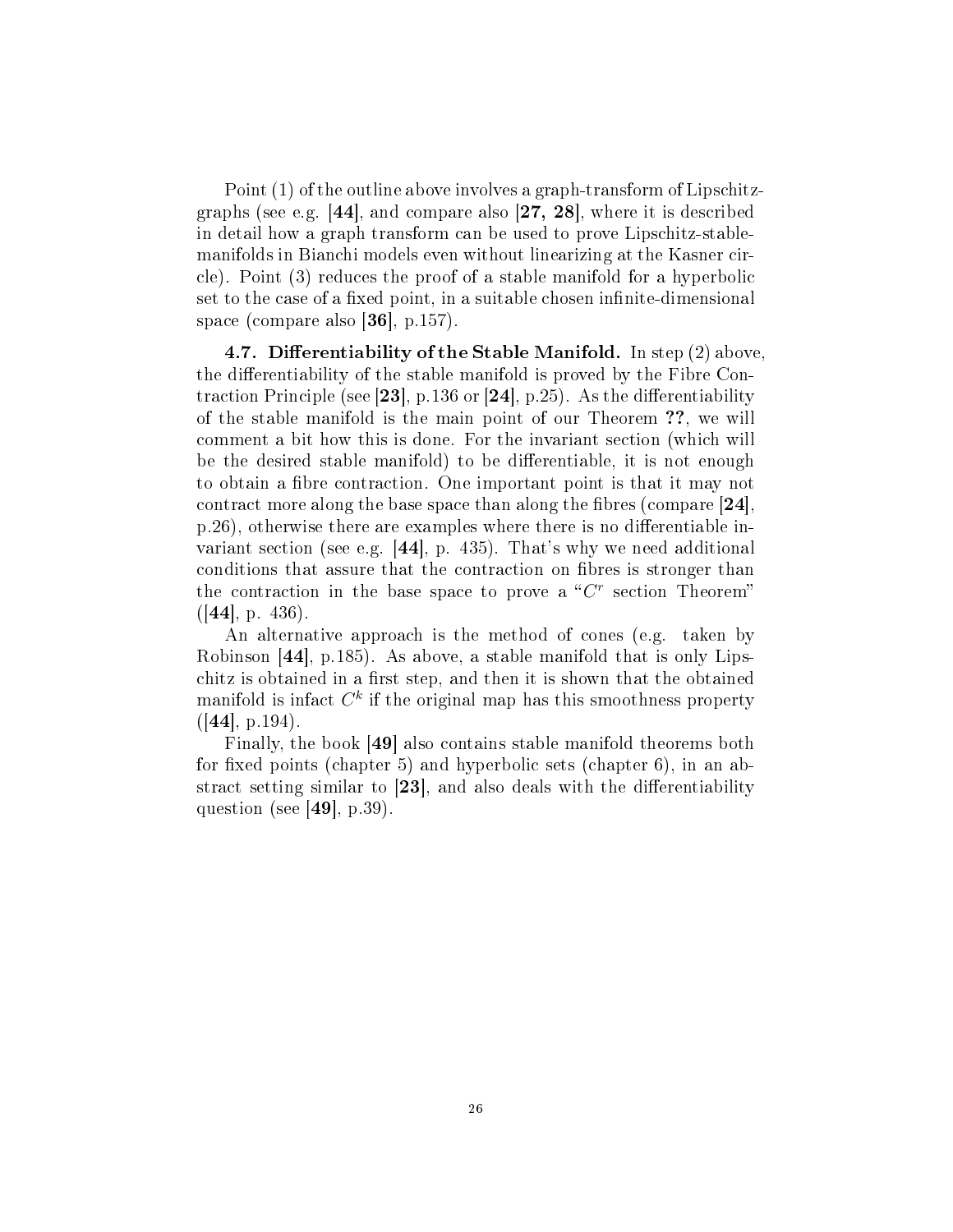#### Summary

We have shown that there are periodic heteroclinic chains in Bianchi IX for which there exisist  $C^1$ - Stable - Manifolds of orbits that follow these chains towards the big bang. This result is new, and should be compared with the two existing rigorous results on stable manifolds for orbits of the Kasner map in Bianchi IX: Béguin showed the existence of  $C^1$ - stable- manifolds for aperiodic orbits of the Kasner map  $([2])$ , while Liebscher and co-authors  $([27, 28])$  showed the existence of Lipschitz-stable-manifolds for arbitrary orbits of the Kasner map not accumulating at one of the Taub points (Béguin also had to demand the latter condition).

Our result signicantly extends Béguins results, who had to exclude all orbits that are perioidic or accumulate on any periodic orbit, a limitation which we were able to overcome. The techniques by Liebscher et al are able to treat both periodic and aperiodic chains, but yielded only Lipschitz-manifolds, i.e. the leaves of the foliation have less regularity.

But be aware that even though the stable manifolds constructed by Béguin and ourselves are  $C^1$ , this concerns only the regularity of the leaves of the foliation, and not the dependence on the base point. We do not get a  $C^1$ -foliation which would mean a  $C^1$ -dependece on the base point, but only a  $C^0$ -dependence of the  $(C^1)$ -leaves in the  $C^1$ -topology.

These aspects play a crucuial role when discussing the genericity of the foliation-results in BIX, i.e. how generic the set of initial conditions is both "down on the Kasner circle", as well as in the full space of trajectories. This involves delicate distinctions between topological vs. measure-theoretic genericity, and is subject of current research (for partial results, see  $\tilde{[}38]$ <sup>4</sup>).

<sup>&</sup>lt;sup>4</sup>in [38] it is shown that there are trajectories converging to every formal sequence given by a Kasner parameter  $u$  with at most polynomially bounded continued fraction expansion. This covers a set of full measure on the Kasner circle, but this does not mean that the set of coresponding initial conditions in a neighborhood of the Kasner circle has full measure. The reason is that there are counterexamples, i.e. it is possible to construct foliations where a countable set of "leaves" is attached to a set of base points that has full measure in the base space.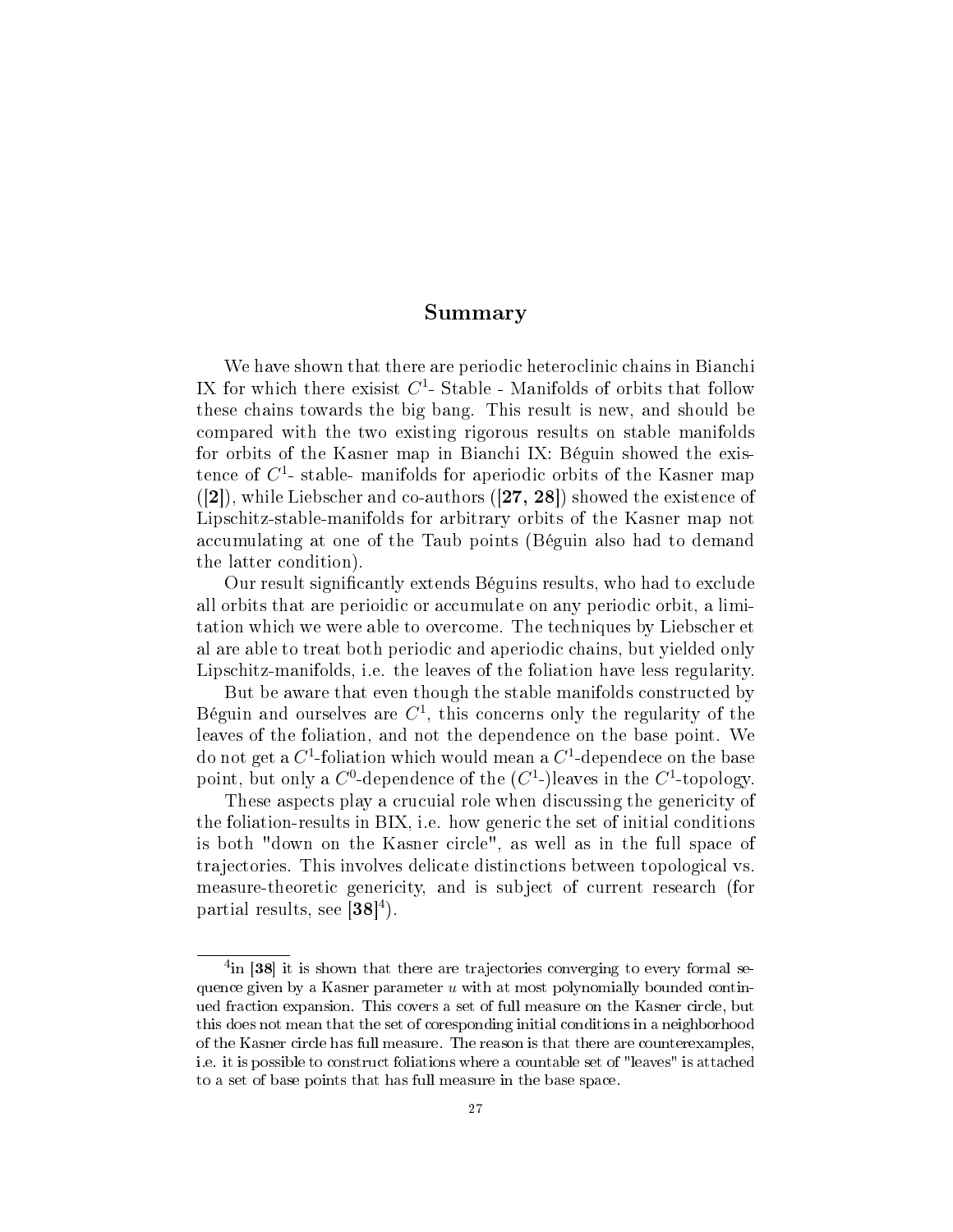## Bibliography

- [1] H. Amann. *Ordinary differential equations*. Walter de Gruyter, 1990.
- [2] F. Béguin. Aperiodic oscillatory asymptotic behavior for some Bianchi spacetimes. Class. Quantum Grav. 27, 2010.
- [3] V.A. Belinski, I.M. Khalatnikov, and E.M. Lifshitz. Oscillatory approach to a singular point in the relativistic cosmology. Adv. Phys. 19, 1970.
- [4] V.A. Belinski, I.M. Khalatnikov, and E.M. Lifshitz. A general solution of the Einstein equations with a time singularity. Adv. Phys. 31, 1982.
- [5] L. Bianchi. Sugli spazii a tre dimensioni che ammettono un gruppo continuo di movimenti. (On the spaces of three dimensions that admit a continuous group of movements). Soc. Ital. Sci. Mem. di Mat. 11, 267, 1898.
- [6] I. U. Bronstein, A. Y. Kopanskii. Smooth Invariant Manifolds and Normal Forms. World Scientific, 1994.
- [7] J. Buchner. The simplest form of Evolution Equations containing both Gowdy and the exceptional Bianchi cosmological models. http://dynamics.mi.fuberlin.de/preprints/buchner-g2-equations.pdf, 2010.
- [8] A. Einstein. Die Feldgleichungen der Gravitation. Sitzungsberichte der Königlich Preußischen Akademie der Wissenschaften (Berlin), p. 844-847, 1915.
- [9] A. Einstein. Zur allgemeinen Relativitätstheorie. Sitzungsberichte der Königlich Preußischen Akademie der Wissenschaften (Berlin), p. 778-786, 1915.
- [10] A. Einstein. Die Grundlage der Allgemeinen Relativitätstheorie. Annalen der Physik, Volume 354, Issue 7, p. 769-822, 1916.
- [11] H. van Elst, C. Uggla, and J. Wainwright. Dynamical systems approach to G2 cosmology. Class. Quantum Grav. 19, 2002.
- [12] S. Gallot, D. Hulin, J. Lafontaine. Riemannian Geometry. Springer, 3rd edition, 2004.
- [13] D. M. Grobman. Homeomorphism of systems of differential equations. Doklady Akad. Nauk SSSR 128, p. 880-881, 1959.
- [14] D. M. Grobman. Topological classification of neighborhoods of a singularity in  $n\text{-}space.$  Mat. Sb. (N.S.),  $56(98):1$ , p. 77-94, 1962.
- [15] P. Hartman. A lemma in the theory of structural stability of differential equations. Proc. A.M.S. 11 (4):  $610-620$ , 1960.
- [16] P. Hartman. On local homeomorphisms of Euclidean spaces. Bol. Soc. Mat. Mexicana 5, 220-241, 1960.
- [17] J. M. Heinzle and C. Uggla. Mixmaster: Fact and Belief. Class. Quantum Grav. 26, 2009.
- [18] J.M. Heinzle, C. Uggla, and N. Röhr. The cosmological billiard attractor. Adv. Theor. Math. Phys. 13, 2009.
- [19] J. M. Heinzle, C. Uggla, W. C. Lim. Spike Oscillations. Phys. Rev. D 86, 2012.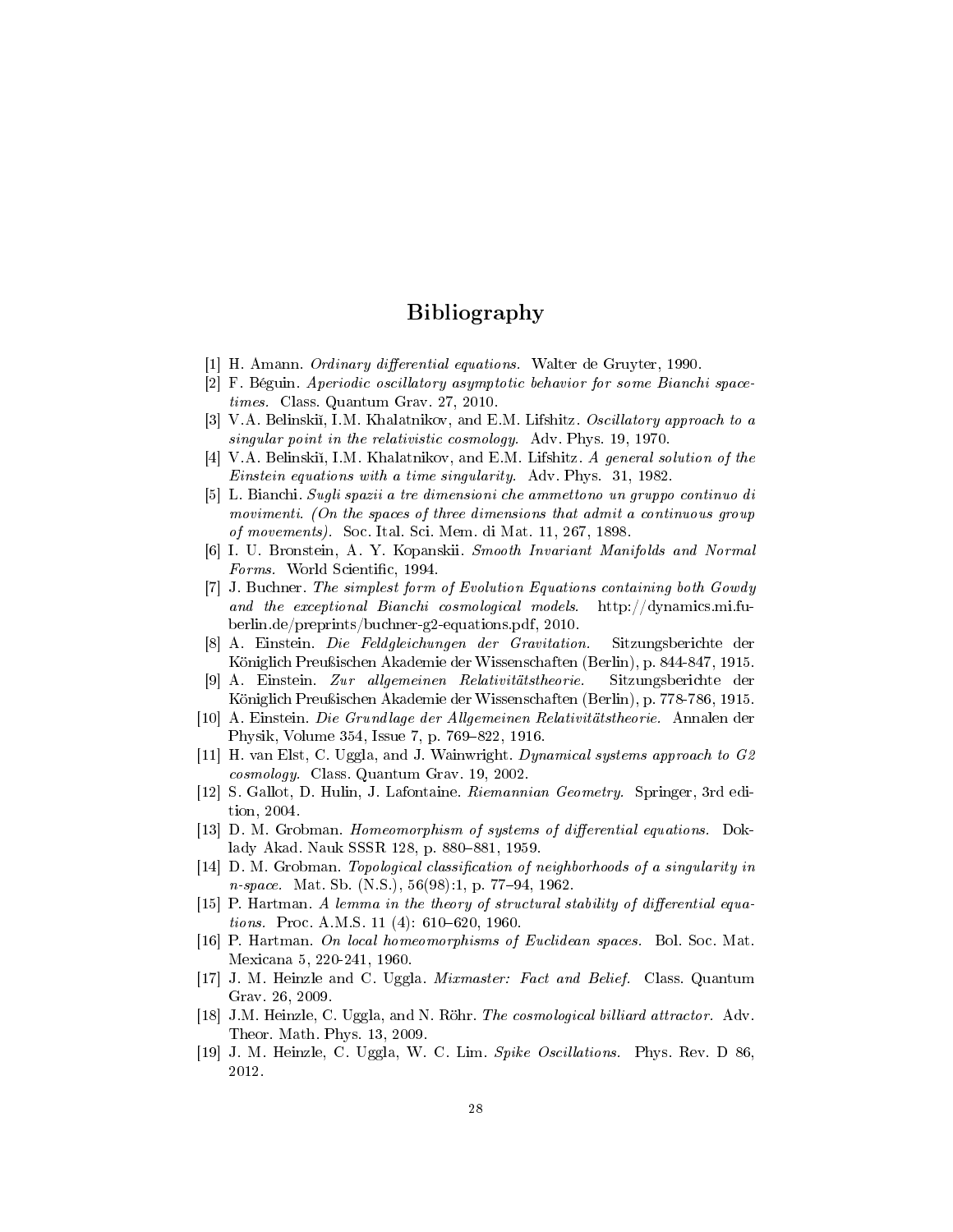- [20] J. M. Heinzle and C. Uggla. Spike statistics. Gen. Rel. Grav. 45, 2013.
- [21] C. G. Hewitt, J.T. Horwood, J. Wainwright. Asymptotic Dynamics of the Exceptional Bianchi Cosmologies. Classical and Quantum Gravity, 20, p. 1743- 56, 2003.
- [22] Morris W. Hirsch and Charles C. Pugh. Stable Manifolds for Hyperbolic Sets. Bull. Amer. Math. Soc. Volume 75, Number 1, p. 149-152, 1969.
- [23] Morris W. Hirsch and Charles C. Pugh. *Stable Manifolds and Hyperbolic Sets.* In: Global Analysis, Proceedings of the Symposium, vol. 14, pp. 133-163, AMS, Providende, RI, 1970.
- [24] M. W. Hirsch, C. C. Pugh, and M. Shub. Invariant manifolds. Lecture Notes in Mathematics, Vol. 583, Springer-Verlag, Berlin, 1977.
- [25] A. Khintchine. Kettenbrüche. B. G. Teubner, Leipzig, 1956 (2nd edition).
- [26] S. Liebscher. Bifurcation without parameters. Habilitationsschrift, Freie Universitiät Berlin, 2012.
- [27] S. Liebscher, J. Härterich, K. Webster, and M. Georgi. Ancient Dynamics in Bianchi Models: Approach to Periodic Cycles. Commun. Math. Phys. 305, 2011.
- [28] S. Liebscher, A. D. Rendall, and S. B. Tchapnda. Oscillatory singularities in  $Bianchi$  models with magnetic fields.  $arXiv:1207.2655$ , 2012.
- [29] E.M. Lifshitz and I.M. Khalatnikov. Investigations in relativistic cosmology. Adv. Phys. 12, 1963.
- [30] W.C. Lim. The Dynamics of Inhomogeneous Cosmologies. Ph. D. thesis, University of Waterloo, 2004; arXiv:gr-qc/0410126.
- $[31]$  W.C. Lim. New explicit spike solution  $-$  non-local component of the generalized Mixmaster attractor. Class. Quantum Grav. 25, 2008.
- [32] W.C. Lim, L. Andersson, D. Garfinkle and F. Pretorius. Spikes in the Mixmaster regime of  $G_2$  cosmologies. Phys. Rev. D 79, 2009.
- [33] Matlab Documentation Center. Numerical Integration and Differential Equations. http://www.mathworks.com/help/matlab/ref/ode113.html, 2013.
- [34] C. W. Misner. *Mixmaster universe.* Phys. Rev. Lett. 22, 1969.
- [35] C.W. Misner, K.S. Thorne, and J.A. Wheeler. Gravitation. W.H. Freeman and Company, San Francisco, 1973.
- [36] J. Palis, F. Takens. Hyperbolicity and sensitive chaotic dynamics at homoclinic bifurcations. Cambridge University Press, 1993.
- [37] O. Perron. Die Lehre von den Kettenbrüchen. B. G. Teubner, Leipzig 1954 (3rd edition).
- [38] M. Reiterer and E. Trubowitz. The BKL Conjectures for Spatially Homogeneous Spacetimes. arXiv:1005.4908v2, 2010.
- [39] A. D. Rendall. Global dynamics of the mixmaster model. Class. Quantum Grav. 14, 1997.
- [40] A. D. Rendall. The nature of spacetime singularities. In: 100 years of relativity, p. 76 - 92, World Scientific, 2005.
- [41] A.D. Rendall. Partial Differential Equation in General Relativity. Oxford University Press, Oxford, 2008.
- [42] H. Ringström. The Bianchi IX attractor. Annales Henri Poincaré 2, 2001.
- [43] H. Ringström. The Cauchy Problem in General Relativity. ESI Lectures in Mathematics and Physics, 2009.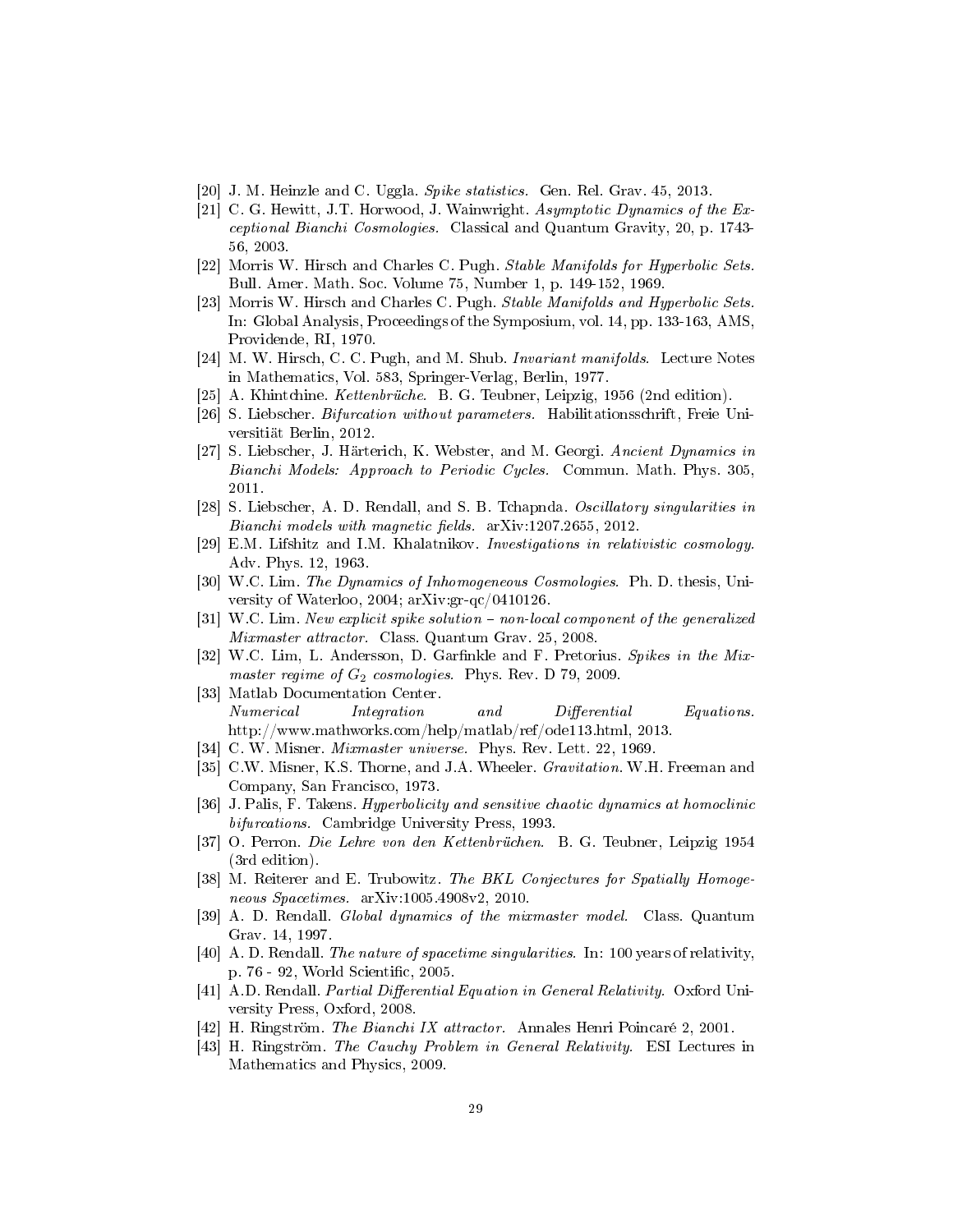- [44] C. Robinson. Dynamical Systems: Stability, Symbolic Dynamics, and Chaos. CRC Press, 1995.
- [45] G R Sell. Obstacles to Linearization. Differential Equations, Vol 20, pages 341-345, 1985.
- [46] L. P. Shilnikov, A. L. Shilnikov, D. V. Turaev, and L. O. Chua. Methods of Qualitative Theory in Nonlinear Dynamics I. Volume 4 of Series on Nonlinear Science, Series A, World Scientific, 1998.
- [47] A. Shoshitaishvili. Bifurcations of topological type at singular points of parametrized vector fields. Func anal Appl  $6:169-170$ , 1972.
- [48] A. Shoshitaishvili. Bifurcations of topological type of a vector field near a singular point. Trudy Petrovsky seminar, vol. 1, Moscow University Press, Moscow, pp. 279-309, 1975.
- [49] M.Shub. Global Stability of Dynamical Systems. Springer, 1986.
- [50] M. Spivak. A Comprehensive Introduction to Differential Geometry. Publish or Perish; 3rd edition, 1999.
- [51] S. Sternberg. Local Contractions and a Theorem of Poincare. American Journal of Mathematics, Vol. 79, No. 4, pp. 809-824, 1957.
- [52] S. Sternberg. On the Structure of Local Homeomorphisms of Euclidean n-Space. American Journal of Mathematics, Vol. 80, No. 3, pp. 623-631, 1958.
- [53] F. Takens. Partially Hyperbolic Fixed Points. Topology Vol.10, 1971.
- [54] C. Uggla. Spacetime singularities: Recent developments. Int. J. Mod. Phys. D 22, 2013.
- [55] C. Uggla. Recent developments concerning generic spacelike singularities. Plenary Contribution to ERE2012, http://arxiv.org/abs/1304.6905, 2013.
- [56] C. Uggla,, H. van Elst, J. Wainwright and G.F.R. Ellis. The past attractor in inhomogeneous cosmology. Phys. Rev. D 68, 2003.
- [57] Vanderbauwhede, A. Centre Manifolds, Normal Forms and Elementary Bifurcations. Dynamics Reported, 2, 89-169, 1989.
- [58] J. Wainwright and G.F.R. Ellis. Dynamical systems in cosmology. Cambridge University Press, Cambridge, 1997.
- [59] J. Wainwright and L. Hsu. A dynamical systems approach to Bianchi cosmologies: orthogonal models of class A. Class. Quantum Grav. 6, 1989.
- [60] R. M. Wald. General Relativity. University Of Chicago Press, 1984.
- [61] J.A. Wheeler. Geons, Black Holes, and Quantum Foam: A Life in Physics. W. W. Norton & Company, 2010.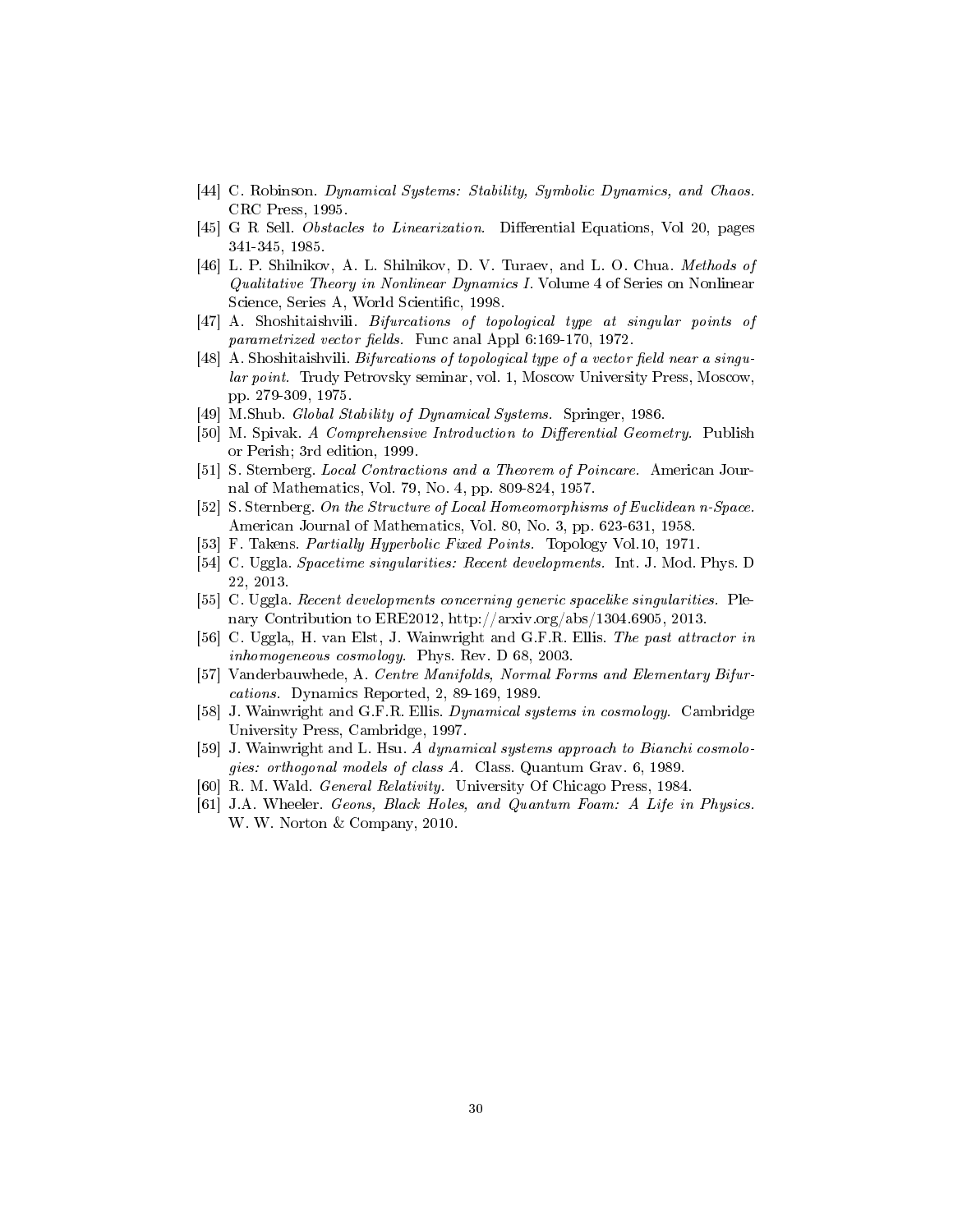#### 1. Symbolic Computations with Mathematica

#### 1.1. Constant Continued Fraction Expansion.  $u=[a,a,...]$

For  $u=[m,a,a,...]$  and  $m=1...a$ , AND  $a=1$ m= 1 alpha= 16 beta= 4 k1= -1 k2= 1 k3= -1 For  $u=[m,a,a,...]$  and  $m=1...a$ , AND  $a=2$ m= 1 alpha=  $12 \text{ beta} = 3 \text{ k1} = 1 \text{ k2} = 2 \text{ k3} = -1$ m= 2 alpha= 24 beta=  $5$  k1=  $-2$  k2= 1 k3=  $-1$ For  $u=[m,a,a,...]$  and  $m=1...a$ , AND  $a=3$ m= 1 alpha= 11 beta= 3 k1= 3 k2= 3 k3= -1  $m= 2$  alpha= 19 beta= 4 k1= 1 k2= 3 k3= -1 m= 3 alpha= 33 beta= 6 k1= -3 k2= 1 k3= -1 For  $u=[m,a,a,...]$  and  $m=1...a$ , AND  $a=4$ m= 1 alpha= 11 beta= 3 k1= 5 k2= 4 k3= -1 m= 2 alpha= 18 beta= 4 k1= 4 k2= 5 k3= -1 m= 3 alpha= 28 beta= 5 k1= 1 k2= 4 k3= -1 m= 4 alpha=  $45 \text{ beta} = 7 \text{ k1} = -4 \text{ k2} = 1 \text{ k3} = -1$ For  $u=[m,a,a,...]$  and  $m=1...a$ , AND  $a=5$ m= 1 alpha= 11 beta= 3 k1= 7 k2= 5 k3= -1 m= 2 alpha= 18 beta= 4 k1= 7 k2= 7 k3= -1 m= 3 alpha= 27 beta= 5 k1= 5 k2= 7 k3= -1  $m= 4$  alpha= 39 beta= 6 k1= 1 k2= 5 k3= -1 m= 5 alpha= 59 beta= 8 k1= -5 k2= 1 k3= -1 For  $u=$ [m,a,a,...] and m=1...a, AND a= 6 m= 1 alpha= 11 beta= 3 k1= 9 k2= 6 k3= -1 m= 2 alpha= 18 beta= 4 k1= 10 k2= 9 k3= -1 m= 3 alpha= 27 beta= 5 k1= 9 k2= 10 k3= -1 m= 4 alpha= 38 beta= 6 k1= 6 k2= 9 k3= -1 m= 5 alpha= 59 beta= 8 k1= 1 k2= 6 k3= -1 m= 6 alpha= 75 beta= 9 k1= -6 k2= 1 k3= -1 For  $u=[m,a,a,...]$  and  $m=1...a$ , AND  $a=7$ m= 1 alpha= 11 beta= 3 k1= 11 k2= 7 k3= -1 m= 2 alpha= 18 beta= 4 k1= 13 k2= 11 k3= -1 m= 3 alpha= 27 beta= 5 k1= 13 k2= 13 k3= -1 m= 4 alpha= 38 beta= 6 k1= 11 k2= 13 k3= -1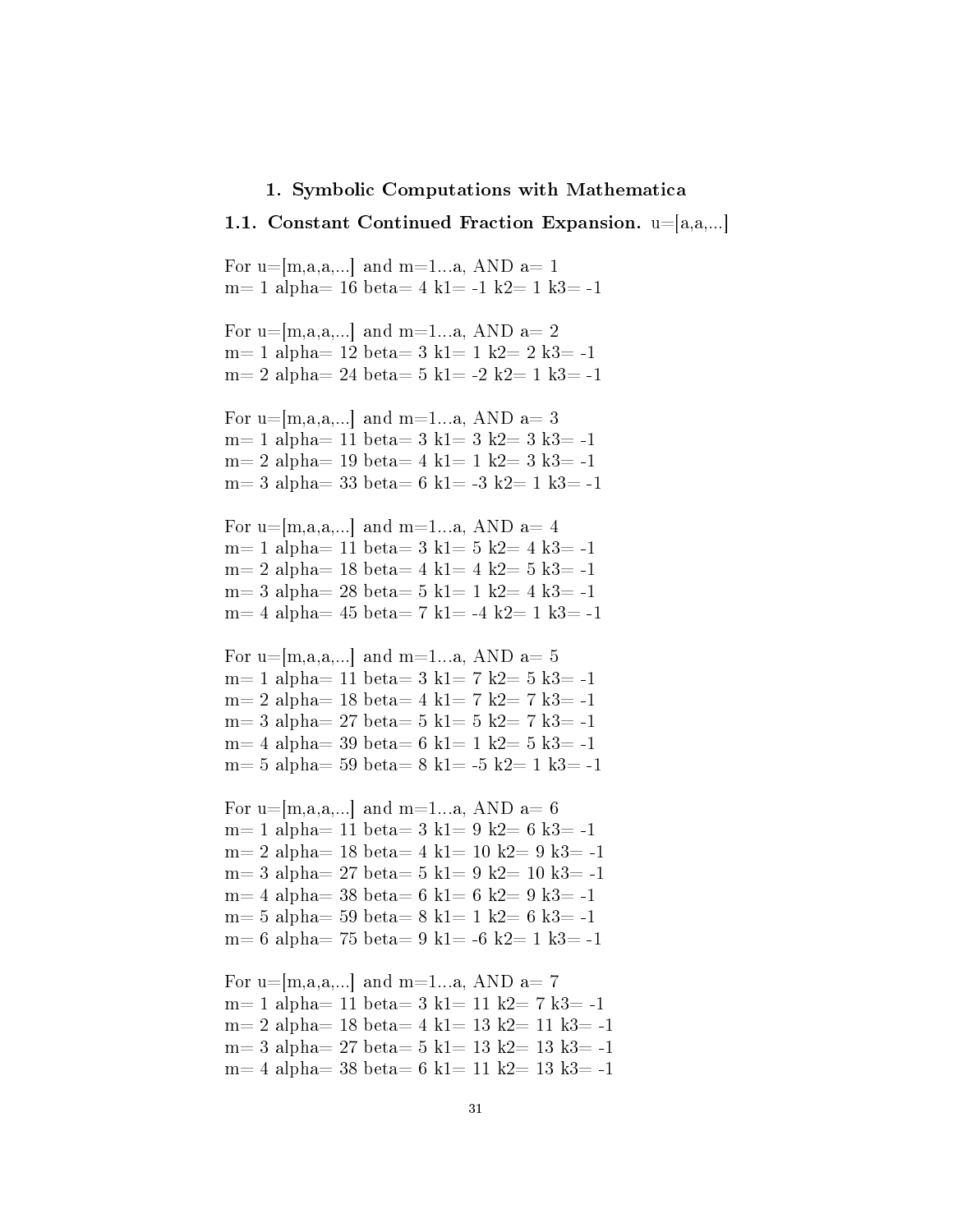m= 5 alpha= 51 beta= 7 k1= 7 k2= 11 k3= -1 m= 6 alpha= 67 beta= 8 k1= 1 k2= 7 k3= -1 m= 7 alpha= 93 beta= 10 k1= -7 k2= 1 k3= -1

```
For u=[m,a,a,...] and m=1...a, AND a=8m= 1 alpha= 11 beta= 3 k1= 13 k2= 8 k3= -1
m= 2 alpha= 18 beta= 4 k1= 16 k2= 13 k3= -1
m= 3 alpha= 27 beta= 5 k1= 17 k2= 16 k3= -1
m= 4 alpha= 38 beta= 6 k1= 16 k2= 17 k3= -1
m= 5 alpha= 51 beta= 7 k1= 13 k2= 16 k3= -1m= 6 alpha= 66 beta= 8 k1= 8 k2= 13 k3= -1
m= 7 alpha= 84 beta= 9 k1= 1 k2= 8 k3= -1
m= 8 alpha= 113 beta= 11 k1= -8 k2= 1 k3= -1
```

```
For u=[m,a,a,...] and m=1...a, AND a=9m= 1 alpha= 11 beta= 3 k1= 15 k2= 9 k3= -1
m= 2 alpha= 18 \text{ beta} = 4 \text{ k1} = 19 \text{ k2} = 15 \text{ k3} = -1m= 3 alpha= 27 beta= 5 k1= 21 k2= 19 k3= -1
m= 4 alpha= 38 beta= 6 k1= 21 k2= 21 k3= -1
m= 5 alpha= 51 beta= 7 k1= 19 k2= 21 k3= -1m= 6 alpha= 66 beta= 8 k1= 15 k2= 19 k3= -1
m= 7 alpha= 83 beta= 9 k1= 9 k2= 15 k3= -1
m= 8 alpha= 103 beta= 10 k1= 1 k2= 9 k3= -1
m= 9 alpha= 135 beta= 12 k1= -9 k2= 1 k3= -1
```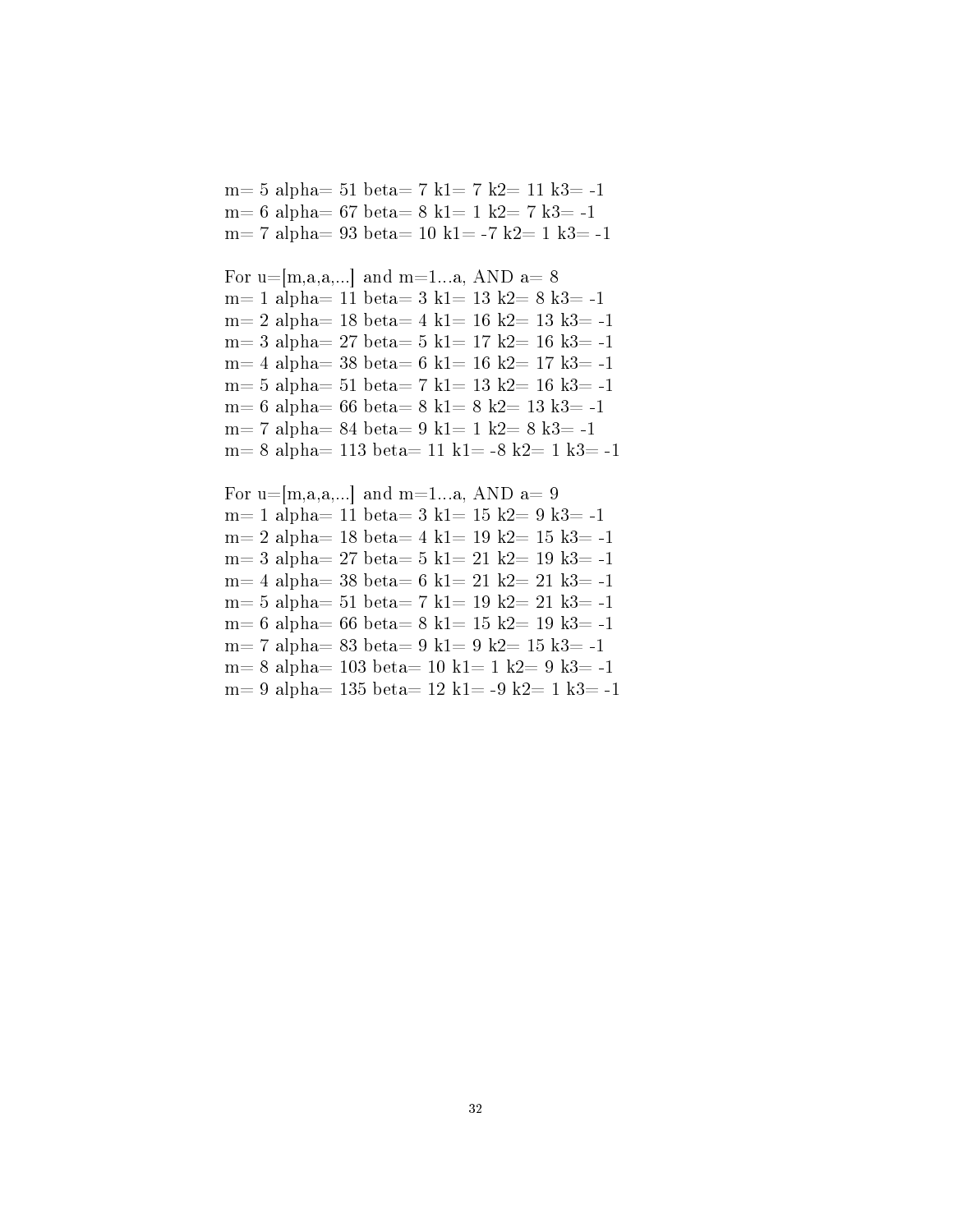#### 1.2. 2-Periodic Continued Fraction Expansion.  $u=[a,b,...]$

Now use  $a=2$  and  $b=3$ 

For  $u=[m,a,b,a,b,...]$  and  $m=1...b$ m= 1 alpha=  $15$  beta=  $4$  k1=  $7$  k2=  $7$  k3=  $-2$ m= 2 alpha= 24 beta= 5 k1= 3 k2= 7 k3=  $-2$ m= 3 alpha= 34 beta= 6 k1= -5 k2= 3 k3= -2

For  $u=[m,b,a,b,a,...]$  and  $m=1...a$ m= 1 alpha= 11 beta= 3 k1= 2 k2= 5 k3= -3 m= 2 alpha= 19 beta= 4 k1= -7 k2= 2 k3= -3

Now use  $a=3$  and  $b=5$ 

For  $u=[m,a,b,a,b,...]$  and  $m=1...b$ m= 1 alpha= 11 beta= 3 k1= 23 k2= 17 k3= -3 m= 2 alpha= 23 beta=  $5$  k1=  $23$  k2=  $23$  k3=  $-3$ m= 3 alpha= 33 beta= 6 k1= 17 k2= 23 k3= -3 m= 4 alpha= 46 beta= 7 k1= 5 k2= 17 k3= -3 m= 5 alpha= 60 beta= 8 k1= -13 k2= 5 k3= -3

For  $u=[m,b,a,b,a,...]$  and  $m=1...a$ m= 1 alpha= 11 beta= 3 k1= 13 k2= 13 k3=  $-5$ m= 2 alpha=  $18$  beta=  $4$  k1=  $3$  k2=  $13$  k3=  $-5$ m= 3 alpha= 27 beta= 5 k1= -17 k2= 3 k3= -5

Now use  $a=1$  and  $b=2$ 

For  $u=[m,a,b,a,b,...]$  and  $m=1...b$ m= 1 alpha= 16 beta= 4 k1= 2 k2= 3 k3= -1 m= 2 alpha= 25 beta= 5 k1= -1 k2= 2 k3= -1

For  $u=[m,b,a,b,a,...]$  and  $m=1...a$  $m= 1$  alpha= 12 beta= 3 k1= -3 k2= 1 k3= -2

Now use  $a=2$  and  $b=4$ 

For  $u=[m,a,b,a,b,...]$  and  $m=1...b$ m= 1 alpha=  $15 \text{ beta} = 4 \text{ k1} = 12 \text{ k2} = 10 \text{ k3} = -2$ m= 2 alpha= 24 beta= 5 k1= 10 k2= 12 k3= -2  $m= 3$  alpha= 34 beta= 6 k1= 4 k2= 10 k3= -2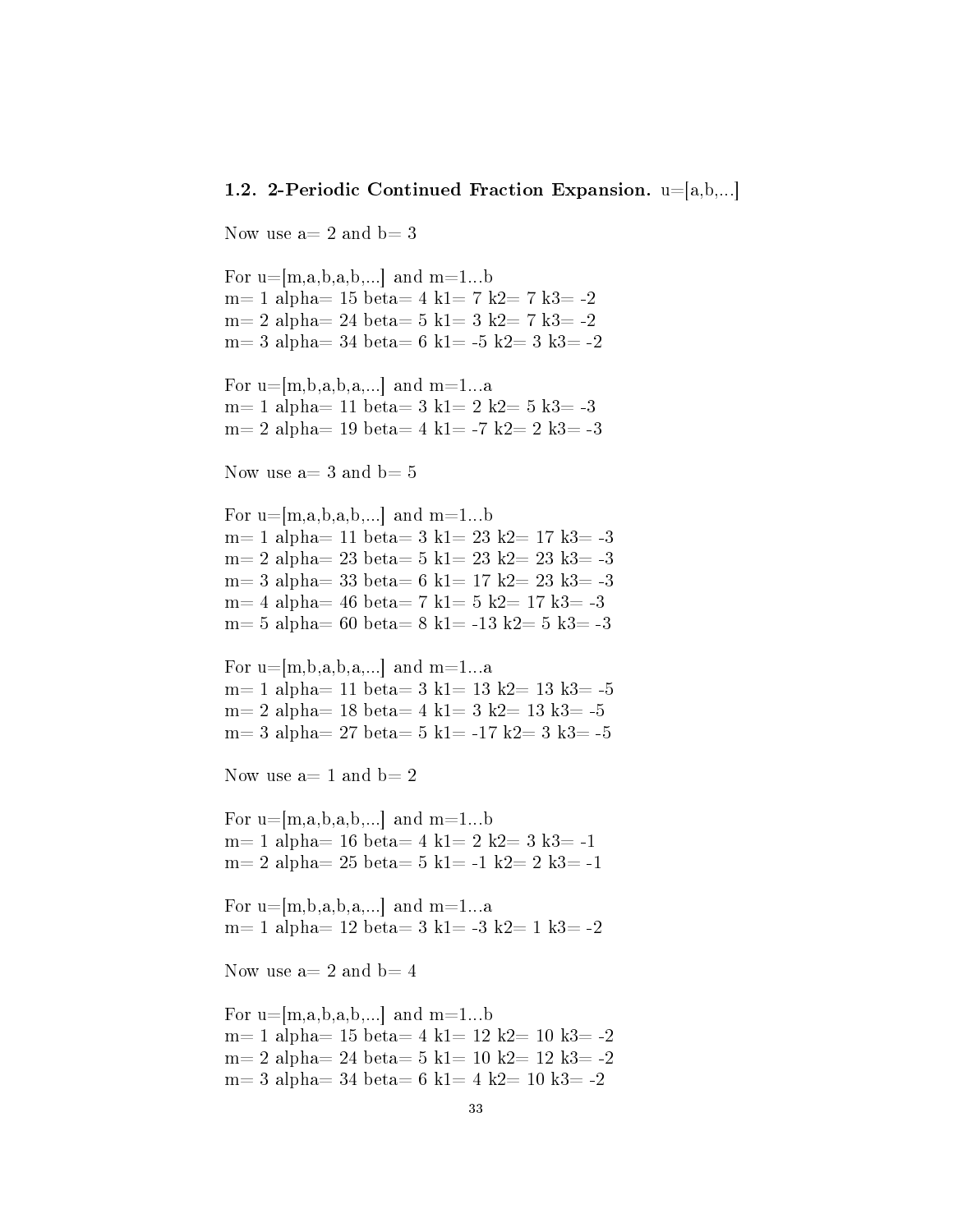m= 4 alpha= 47 beta= 7 k1= -6 k2= 4 k3= -2

For  $u=[m,b,a,b,a,...]$  and  $m=1...a$ m= 1 alpha= 11 beta= 3 k1= 2 k2= 6 k3= -4 m= 2 alpha= 18 beta= 4 k1= -10 k2= 2 k3= -4

#### 1.3. 3-Periodic Continued Fraction Expansion.  $u=[a,b,c,...]$

```
Use a=1 and b=1 and c=2For u=[m,b,c,a,...] and m=1...am= 1 alpha= 16 beta= 4 k1= 5 k2= -2 k3= 3
For u=[m,c,a,b,...] and m=1...bm= 1 alpha= 12 \text{ beta} = 3 \text{ k1} = 2 \text{ k2} = -3 \text{ k3} = 3For u=[m,a,b,c,...] and m=1...cm= 1 alpha= 16 \text{ beta} = 4 \text{ k1} = -3 \text{ k2} = -5 \text{ k3} = 2m= 2 alpha= 24 beta= 5 k1= 3 k2= -3 k3= 2
Use a=3 and b=3 and c=2For u=[m,b,c,a,...] and m=1...am= 1 alpha= 11 beta= 3 k1= -23 k2= -22 k3= 7
m= 2 alpha= 19 beta= 4 k1= -10 k2= -23 k3= 7
m= 3 alpha= 33 beta= 6 k1= 17 k2= -10 k3= 7
For u=[m,c,a,b,...] and m=1...bm= 1 alpha= 15 beta= 4 k1= -22 k2= -23 k3= 7
m= 2 alpha= 24 beta= 5 k1= -7 k2= -22 k3= 7m= 3 alpha= 34 beta= 6 k1= 22 k2= -7 k3= 7
For u=[m,a,b,c,...] and m=1...cm= 1 alpha= 11 beta= 3 k1= -7 k2= -17 k3= 10
m= 2 alpha= 23 beta= 5 k1= 23 k2= -7 k3= 10Use a=b=c=1 (consistency check):
For u=[m,b,c,a,...] and m=1...am= 1 alpha= 16 beta= 4 k1= 2 k2= -2 k3= 2
```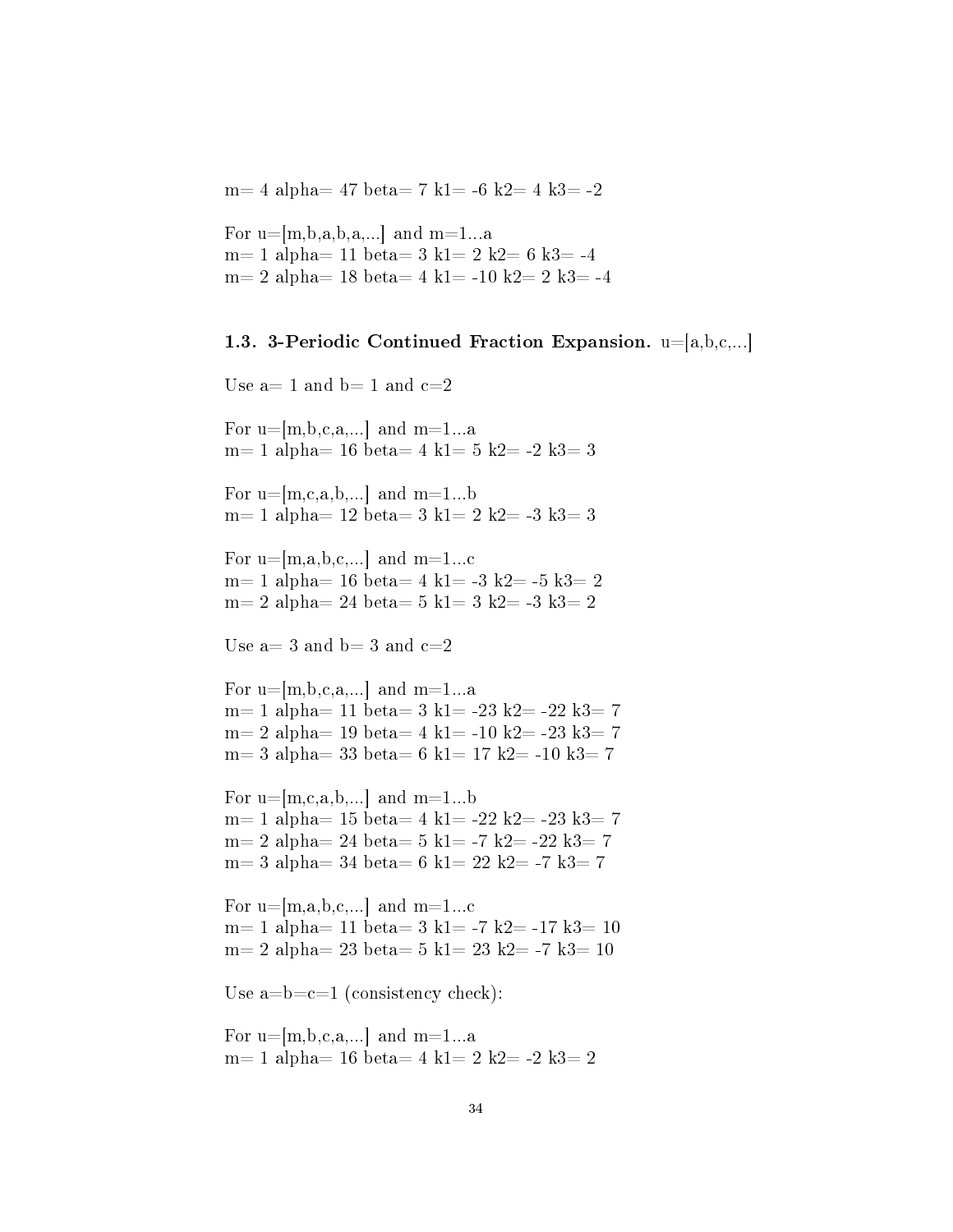For  $u=[m,c,a,b,...]$  and  $m=1...b$ m= 1 alpha=  $16 \text{ beta} = 4 \text{ k1} = 2 \text{ k2} = -2 \text{ k3} = 2$ 

For  $u=[m,a,b,c,...]$  and  $m=1...c$ m= 1 alpha= 16 beta= 4 k1= 2 k2= -2 k3= 2

Use  $a=b=c=3$  (consistency check):

For  $u=[m,b,c,a,...]$  and  $m=1...a$ m= 1 alpha= 11 beta= 3 k1= -30 k2= -30 k3= 10 m= 2 alpha= 19 beta= 4 k1= -10 k2= -30 k3= 10 m= 3 alpha= 33 beta= 6 k1= 30 k2= -10 k3= 10

For  $u=[m,c,a,b,...]$  and  $m=1...b$ m= 1 alpha= 11 beta= 3 k1= -30 k2= -30 k3= 10 m= 2 alpha= 19 beta= 4 k1= -10 k2= -30 k3= 10 m= 3 alpha= 33 beta= 6 k1= 30 k2= -10 k3= 10

For u= $[m,a,b,c,...]$  and m=1...c m= 1 alpha= 11 beta=  $3 \text{ k1}$ = -30 k2= -30 k3= 10 m= 2 alpha= 19 beta= 4 k1= -10 k2= -30 k3= 10 m= 3 alpha= 33 beta= 6 k1= 30 k2= -10 k3= 10

**1.4. Pre-Periodic Sequences.**  $u=[m,b,a,b,a,...]$  and  $u=[m,a,b,c,...]$ 

Now use  $a=3$ ,  $b=2$  and  $M=5$  for  $u=[m,b,a,b,a,...], m=1...M$ 

m= 1 alpha=  $15 \text{ beta} = 4 \text{ k1} = 7 \text{ k2} = 7 \text{ k3} = -2$ m= 2 alpha= 24 beta= 5 k1= 3 k2= 7 k3= -2 m= 3 alpha= 34 beta= 6 k1= -5 k2= 3 k3= -2 m= 4 alpha= 47 beta= 7 k1= -17 k2= -5 k3= -2 m= 5 alpha= 61 beta= 8 k1= -33 k2= -17 k3= -2

Now use  $a=1$ ,  $b=1$  and  $c=2$  and  $M=3$  for  $u=[m,a,b,c,...]$ ,  $m=1...M$ 

m= 1 alpha= 16 beta= 4 k1= -3 k2= -5 k3= 2 m= 2 alpha= 24 beta= 5 k1= 3 k2= -3 k3= 2 m= 3 alpha= 35 beta= 6 k1= 13 k2= 3 k3= 2